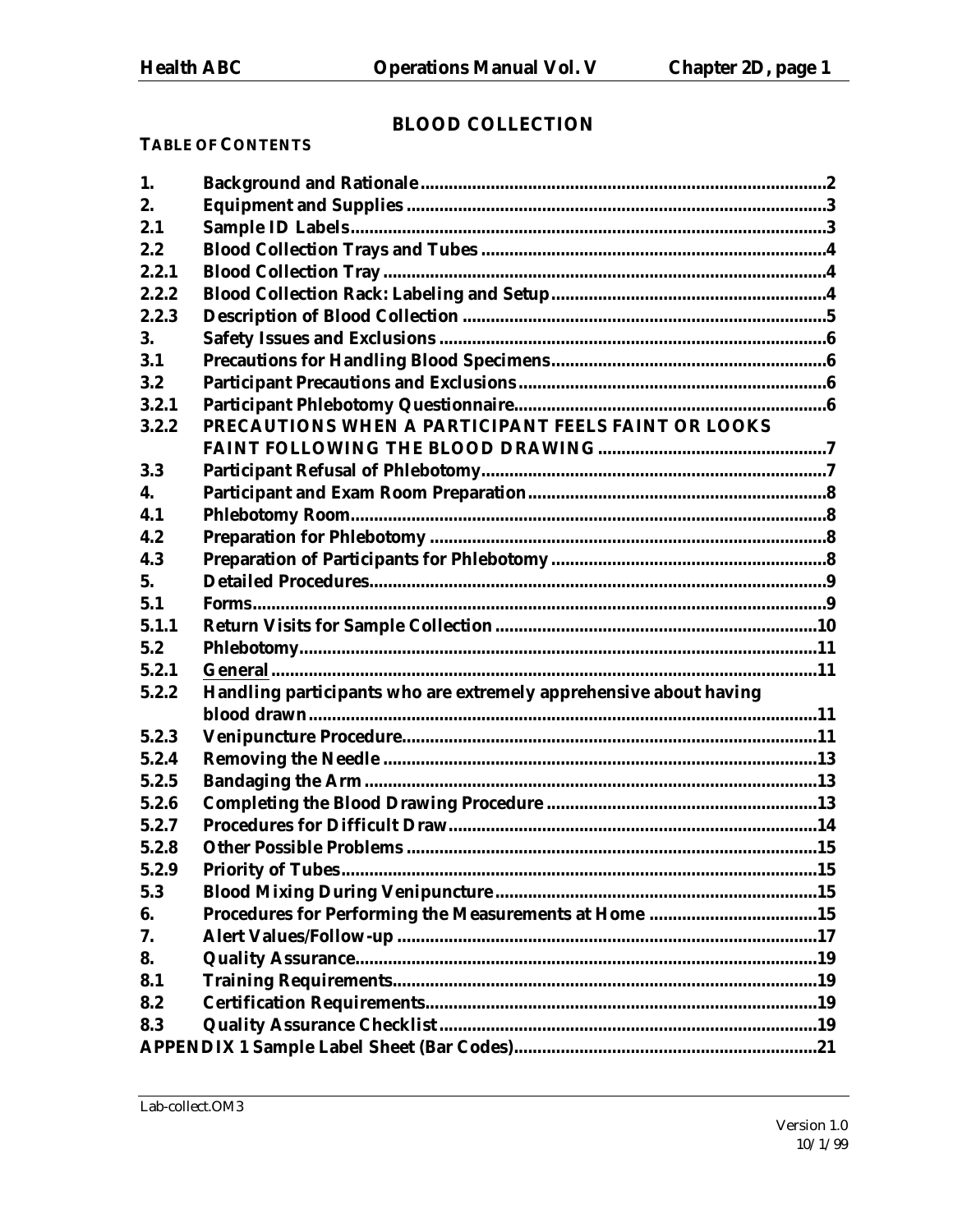#### **1. Background and Rationale**

The year 3 standard blood collection is much simpler than in previous years, amounting to the collection of a pediatric tube for a complete blood count, and one 10 cc serum tube for archival purposes. Any participants for whom we did not collect the buffy coats and platelets using the final cell protocol, and who did not refuse this collection, should have 2 CPT tubes drawn as well.

The Health ABC study year 3 clinic visit involves the collection of approximately 20 mL of blood (including blood for the arterialized blood gas protocol), unless the cell protocol was skipped in year 2. With the collection of blood for the cell protocol, the total volume is 36 mL. Since the study depends on the voluntary return of participants over an extended period of time, every effort must be made to make the entire procedure as easy and painless as possible both for the participants and for the Field Center personnel.

In most cases, the blood will be drawn as part of the arterialized blood gas protocol (see Chapter 2C). However, if the participant did not have cell collection in Year 2 (see Data from Prior Visits report) and is willing to have it in Year 3, the blood draws should be done separately, since the total volume is too great to perform the draw comfortably through a hand vein.

If the blood will be drawn as part of the arterialized blood gas protocol, the standard blood samples will be withdrawn with syringes after inserting the butterfly, but before flushing with heparin. Do not use a vacutainer when collecting blood from the hand veins, as this is likely to lead to vein collapse or damage and will preclude being able to draw an arterialized sample. Details of the blood draw in conjunction with the arterialized blood gas protocol are given in Chapter 2C.

If a participant refuses cell collection, refuses the arterialized blood gas protocol, or two attempts were made without success to get an arterialized sample, the collection protocol outlined below should be used.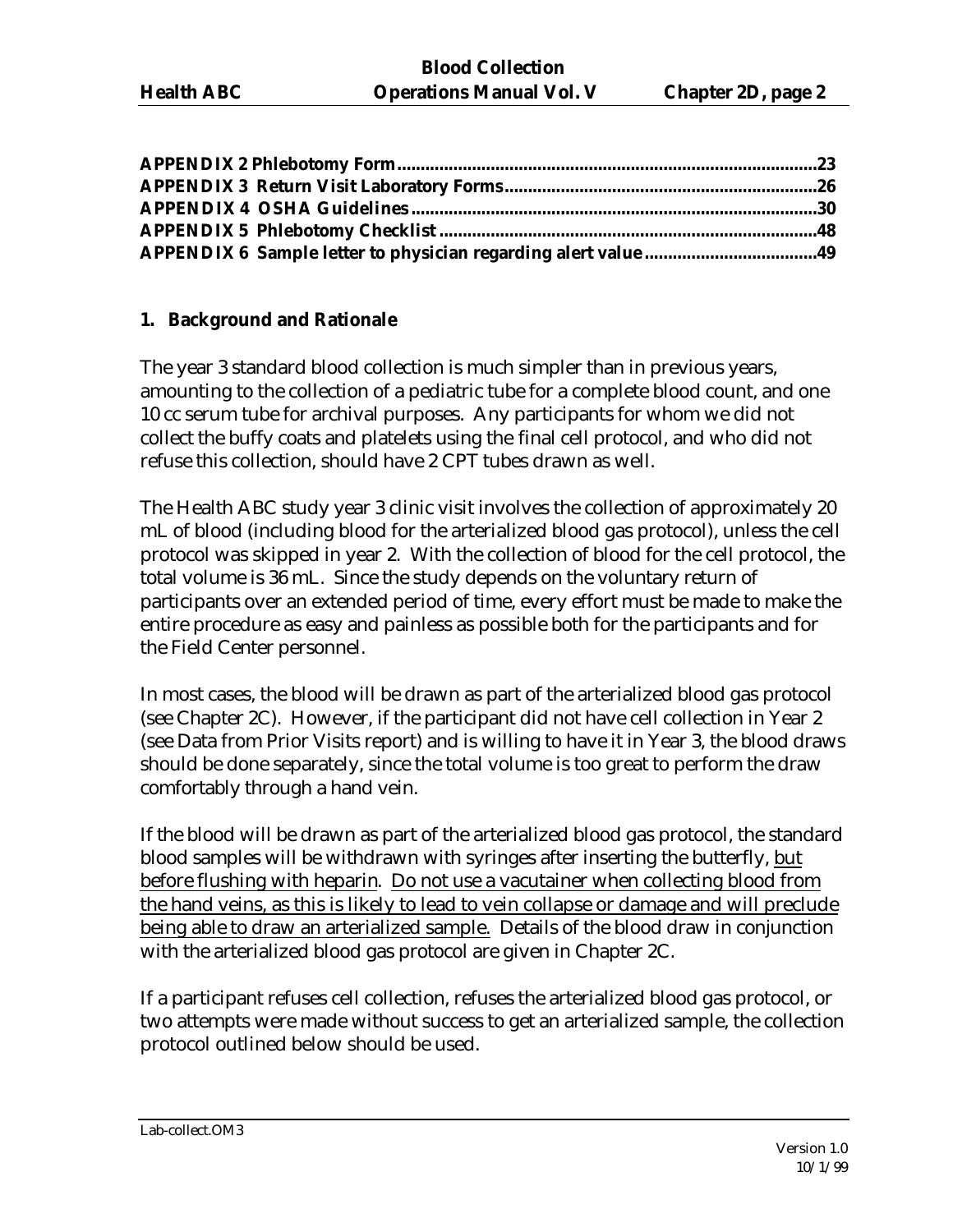A standard informed consent has been prepared for this study. With regard to laboratory procedures, the consent statement informs study participants that there is a small risk of bruising at the spot on the arm where the blood is taken and that about three tablespoons of blood are drawn. The consent statement also informs study participants that they will be contacted if clinically significant test results are discovered.

## **2. Equipment and Supplies**

## **2.1 Sample ID Labels**

You will be supplied with sheets of sample ID barcode labels to use for labeling forms, draw tubes, and cryovials. A sample sheet of barcode labels can be found in Appendix 1. All labels on each sheet have the same 6-digit sample ID number (the first digit identifies the clinic: Memphis  $= 1$ , Pittsburgh  $= 2$ ).

There are 12 labels containing the ID number with no extension. These labels have no barcode, and they have 1-3 lines of text indicating which specimen container they are intended for, including the stopper color and volume, if applicable. Four of these labels are to be used for pre-labeling the 4 draw tubes, with 3 extras for backup vacutainers, one for the citrate pooling tube, and four for labeling the conical centrifuge tubes used for buffy coat and platelet separation. If no CPT tubes need to be drawn (participant had cells collected during Year 2), these last 5 labels and the two CPT-tube labels can be discarded.

There are also 2 barcoded labels with the ID number, one with the words "Phlebotomy Form," which is placed on the Phlebotomy Form (Appendix 2), and the other with the words, "Laboratory Processing Form" which is placed on the Laboratory Processing Form. *This process of matching the participant-specific Health ABC Enrollment ID# (already on the form brought to the lab by the participant) to the sample-specific ID barcode is crucial to being able to use the data collected from laboratory tests.*

There are also 3 barcoded labels with the same ID number and the words "BDID Form." Use of these labels is detailed in the Lab Specimen Processing chapter. Finally, there are 12 labels intended for labeling cryovials (see Lab Specimen Processing chapter). Again, if the participant does not need a CPT draw, the two platelet, two buffy coat, and 4 citrate labels can be discarded. All of the labels relating to CPT collection and processing are grouped together at the bottom of the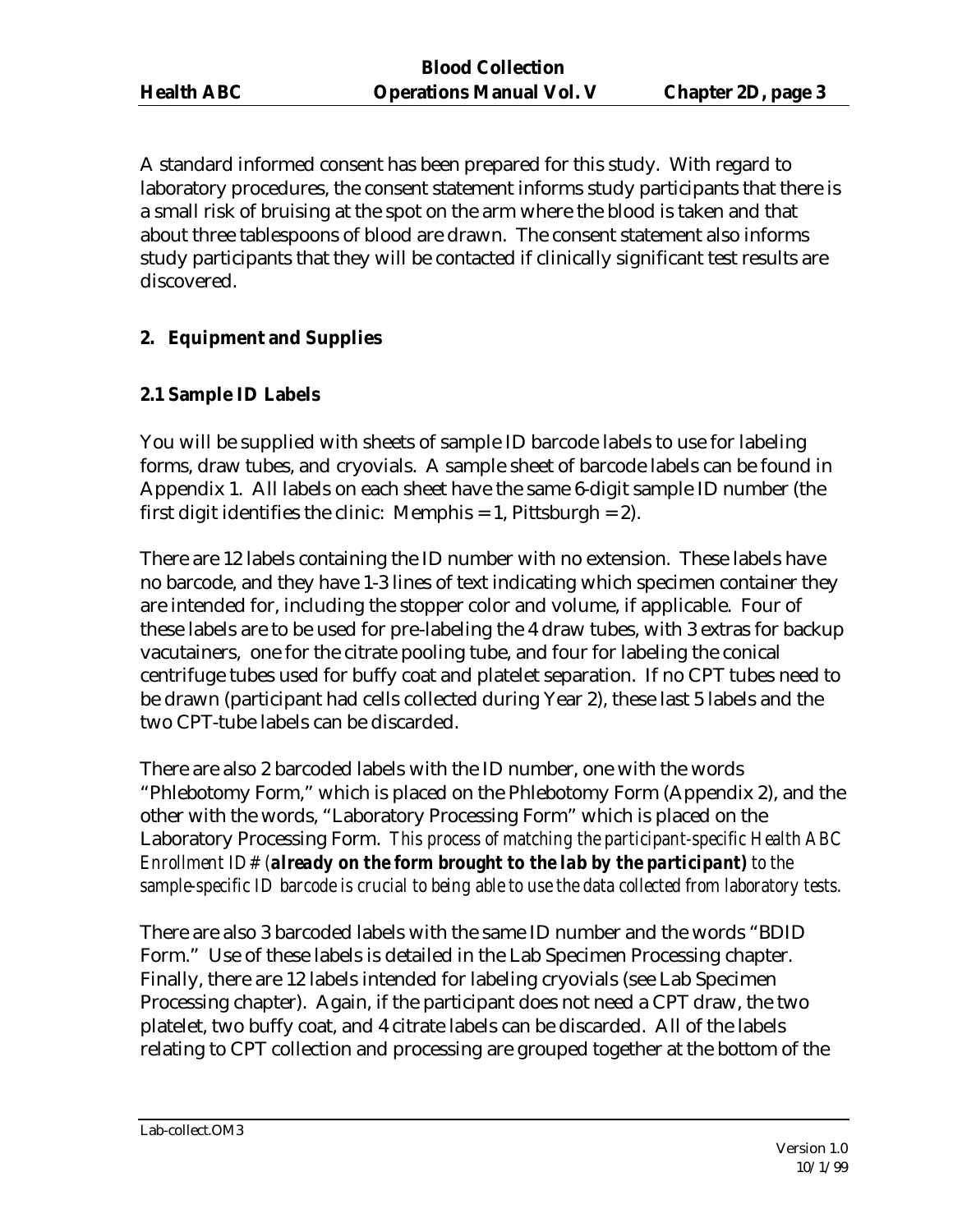sheet of labels so that they can be easily discarded or separated for the cell processor to use.

#### **2.2 Blood Collection Trays and Tubes**

Blood drawing trays are prepared in advance for the following day. Each tray is stocked with a full supply of blood drawing equipment for 6-9 participants and holds an ice bath and the individual blood collection tube rack for each participant. Several racks will also be prepared to hold various plastic tubes and vials for the final aliquots sent to the Laboratory for Clinical Biochemistry Research (LCBR) or to McKesson BioServices for archiving. The blood collection tube racks and aliquot tube racks are prelabeled from the same sheet of sample ID barcode labels.

## **2.2.1 Blood Collection Tray**

The collection tray itself is made of hard plastic, which is unbreakable and can be easily cleaned. The tray has ten individual compartments, which are filled with the following supplies:

- Alcohol swabs Smelling salts Band-Aids Timer/stopwatch Gauze Scissors Tourniquets (2) and the set of the Adhesive tape Adhesive tape Vacutainer holders **Pencils**/pens Needle/sharps container Latex gloves Styrofoam ice bath filled ~10 min before draw 21G Butterfly needles with Luer adapter
- 

## **2.2.2 Blood Collection Rack: Labeling and Setup**

A separate tube rack containing the necessary draw tubes is set up for each participant. They are arranged according to the priority of the draw. This rack will fit into the blood collection tray. The blood collection tubes should be prelabeled with sample ID labels. Note that the vacutainers will still be used in conjunction with the arterialized blood gas protocol, just not directly connected to the butterfly (see Chapter 2C). After withdrawal of the sample into a syringe, the blood will be transferred to the vacutainers by attaching a new needle to the syringe and piercing the stopper of the vacutainers. Thus, vacutainers can be prelabeled without regard to whether the participant will have a successful arterialized sample collection.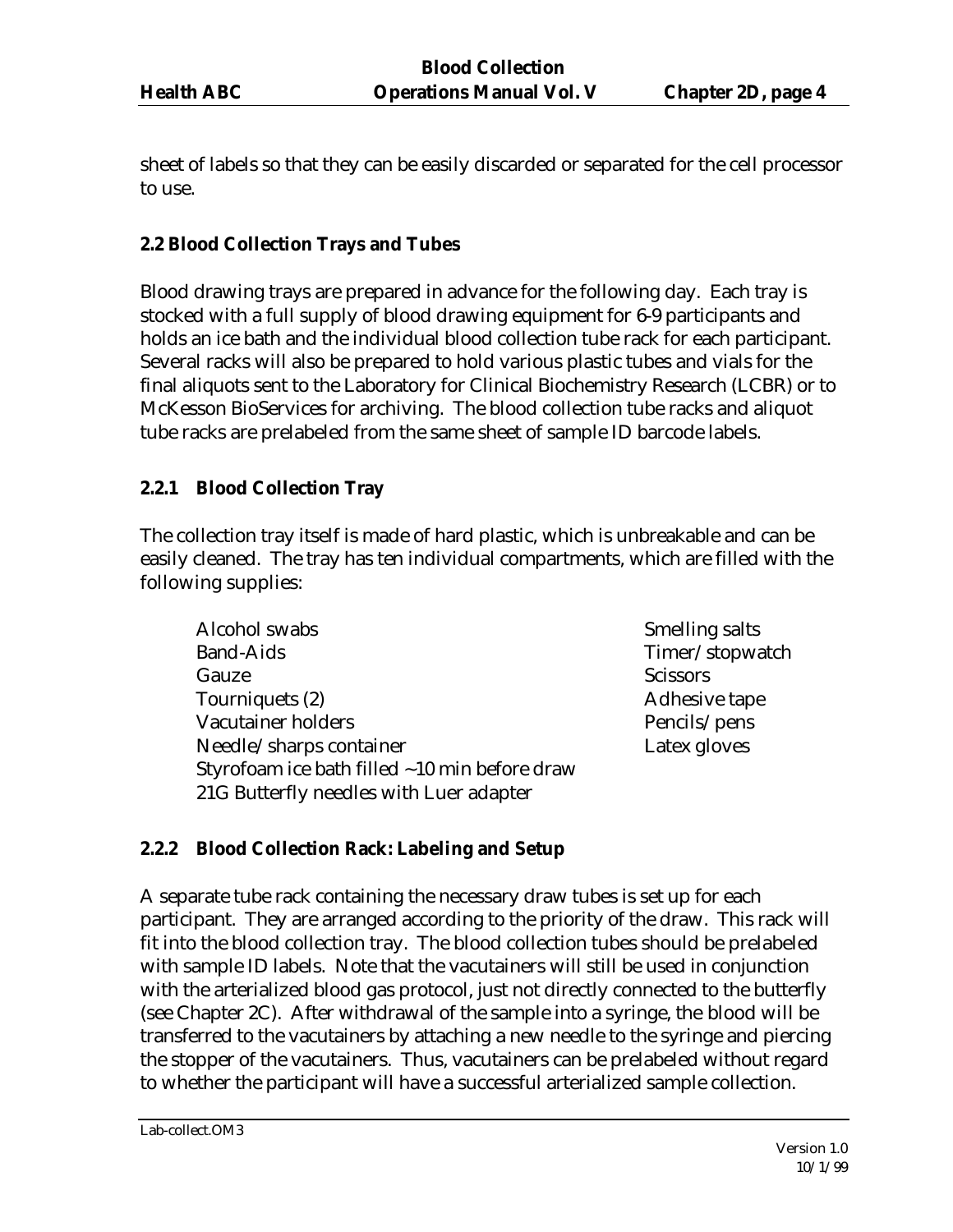After the labels have been used for setting up the blood collection rack and the aliquot rack (see Lab Specimen Processing chapter), there will be 8 labels left: 3 "Backup Vacutainer" labels, 1 "Phlebotomy Form" label, 1 "Laboratory Processing Form" label, and 3 "BDID Form" labels. These can be separated into 2 mini-sheets: The "Backup Vacutainer," "Phlebotomy Form," and "Laboratory Processing Form" labels should be clipped to the corresponding blood collection tray. The labels for the pooling tubes, conical centrifuge tubes, and the BDID Form should be clipped to the corresponding aliquot rack.

## **2.2.3 Description of Blood Collection**

Each draw tube is color coded to aid in handling.

Tube 1 is a 3-mL pediatric tube for the complete blood count (CBC). After drawing, the tube is mixed briefly and placed on ice.

Tube 2 and 3 are special 8 mL cell separation (CPT) tubes with blue/black stoppers. These will only be used for participants who did not have cells collected in Year 2 and who did not refuse the cell collection protocol. See Health ABC Data from Prior Visits to determine whether the participant requires these two tubes. The CPT tubes will be processed to obtain viable buffy coats for later studies of intracellular markers of aging and disease and for production of DNA for genetic analyses. Platelets will also be collected for analysis of mitochondrial enzymes and DNA. These tubes use citrate as the anticoagulant, so the plasma from these tubes is aliquoted into blue-capped cryovials. CPT tubes are supplied by LCBR and may be stored at room temperature.

Tube 4 is a 10 mL siliconized red stoppered tube. This tubes contains no anticoagulant so that the blood clots to form serum. After drawing, the blood is allowed to clot at room temperature for *40-45* minutes (Maximum = 90 minutes). Cryovial caps are coded red. The serum is used for archiving.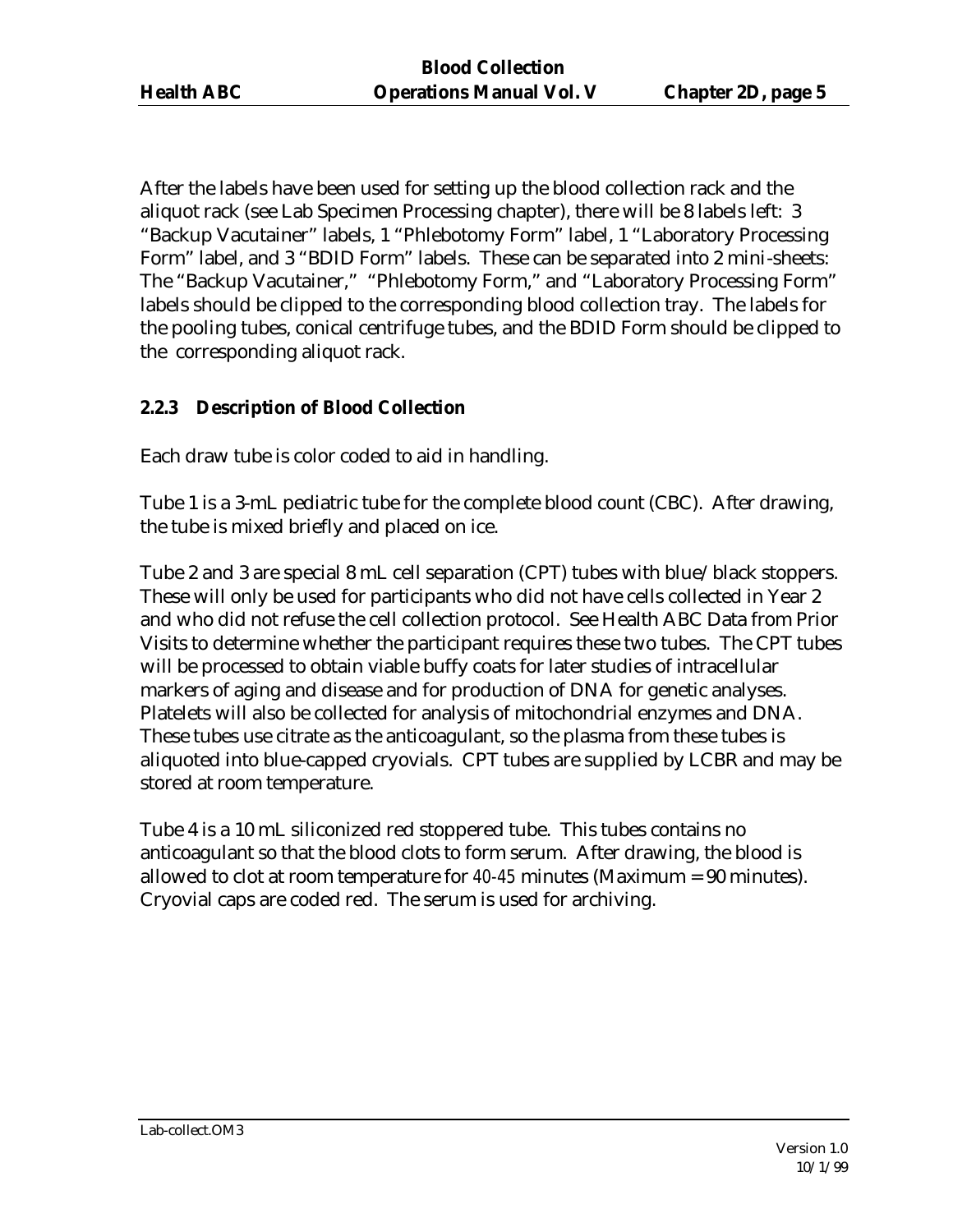## **3. Safety Issues and Exclusions**

#### **3.1 Precautions for Handling Blood Specimens**

In accordance with the OSHA regulations on blood borne pathogens (see Appendix 4 for complete OSHA regulations), the LCBR recommends the following laboratory safety protocol for the field center laboratories:

- Non-permeable lab coats, latex gloves, and face shields should be used when handling any blood in any situation where splashes, spray, spatter, or droplets of blood may be generated and eye, nose, or mouth contamination can be reasonably anticipated.
- 'Universal Precautions' should be followed when handling any blood products.
- Contaminated needles and sharps shall be immediately placed in a puncture-resistant, leakproof container. Never recap or break needles.
- Hepatitis B vaccine should be offered to all unvaccinated technicians handling blood and documentation of vaccination or technicians declining to be vaccinated should be kept.

## **3.2 Participant Precautions and Exclusions**

**3.2.1 Participant Phlebotomy Questionnaire** The first question on the Phlebotomy form helps you determine whether the participant requires blood drawn for the cell collection protocol (tubes #2 and 3). The information required can be found on the Health ABC Data from Prior visits report. Next, following the questionnaire format on the Phlebotomy Form, each participant is asked whether they have a bleeding disorder before the blood is drawn (Ques. 2). If they have had any problems with excessive bleeding or bruising at a venipuncture site, use your own judgment to decide whether or not a clinic physician or nurse supervisor should be consulted.

If the participant has experienced fainting spells during phlebotomy (Ques. 3), ask the participant the frequency of fainting spells. If the participant frequently faints, again, use your own judgment to determine whether or not a consultation with the clinic physician or nurse supervisor is necessary. Provide smelling salts, basin, and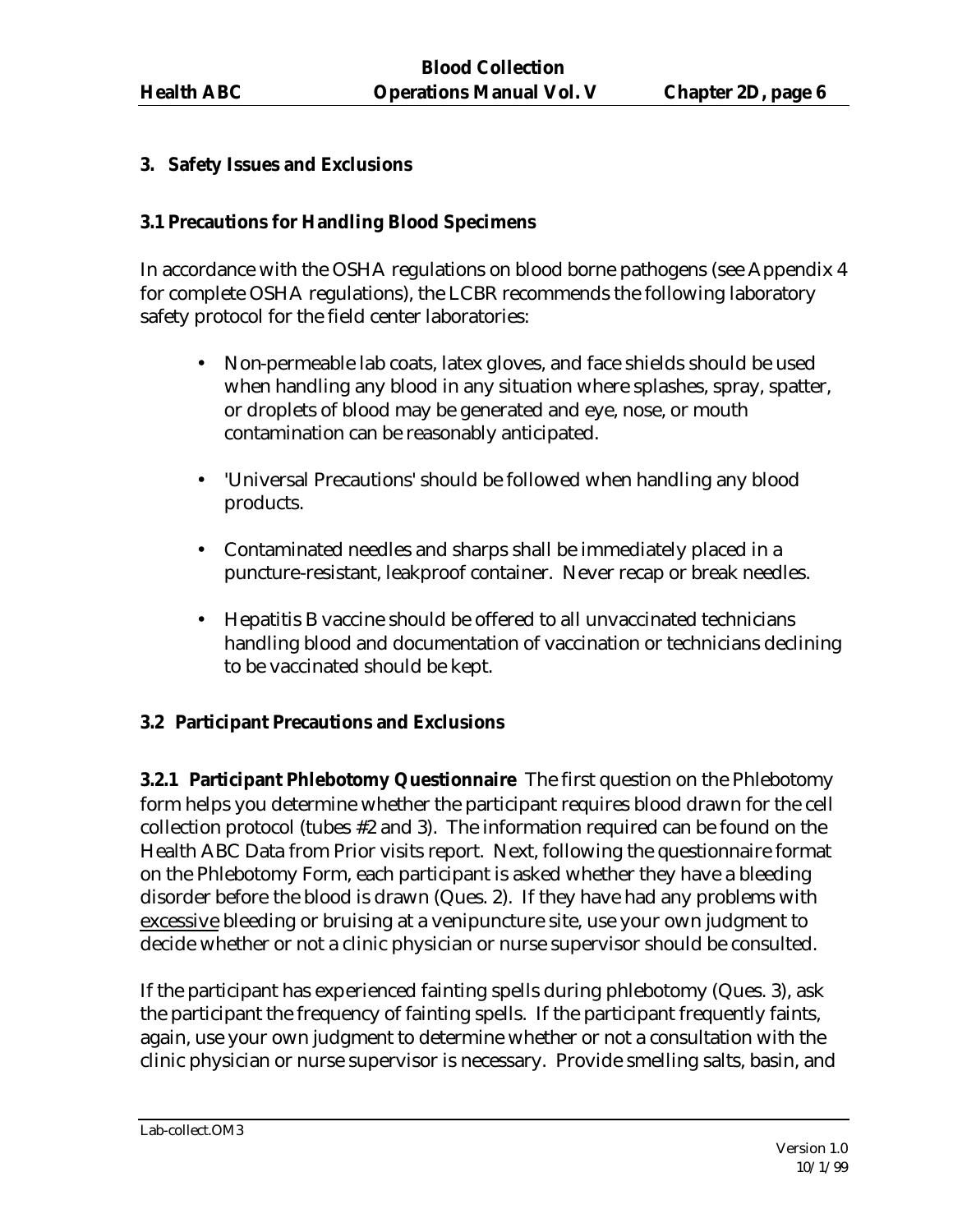a cold cloth if needed. See section below on precautions when a participant feels faint.

Questions 4 and 5 relate to rare, but important exclusions. If a participant has had a radical mastectomy, including removal of the axillary (armpit) lymph nodes, any damage to veins on the side from which the lymph nodes were removed could result in chronic edema and clotting problems. Therefore, it is safest to use the arm from which lymph nodes were not removed. If a participant has had a bilateral radical mastectomy, it is safest not to do the blood draw at all. If they aren't sure whether their mastectomy was radical or a modified procedure, it is safest to treat it like a radical mastectomy.

Similarly, if a participant has had a graft to allow kidney dialysis, application of the tourniquet and venipuncture in the area of the graft could seriously compromise the graft. Again, it is safest to use the arm without the graft or, if the participant has had grafts in both arms, not to do the blood draw at all.

## **3.2.2 PRECAUTIONS WHEN A PARTICIPANT FEELS FAINT OR LOOKS FAINT FOLLOWING THE BLOOD DRAWING**

- Have the participant remain in the chair; if necessary have them sit with their head between their knees.
- Provide the participant with a basin if they feel nauseated.
- Have the participant stay sitting until the color returns and they feel better.
- Place a cold wet cloth on the back of the participant's neck.
- If the participant faints, use smelling salts to revive by crushing the ampule and waving it under the participant's nose for a few seconds.
- If the participant continues to feel sick, contact a medical (nursing) staff member who will advise you on further action.

#### **3.3 Participant Refusal of Phlebotomy**

Rarely, a participant will refuse phlebotomy. Please keep a list of Health ABC Enrollment ID #s of any of these participants.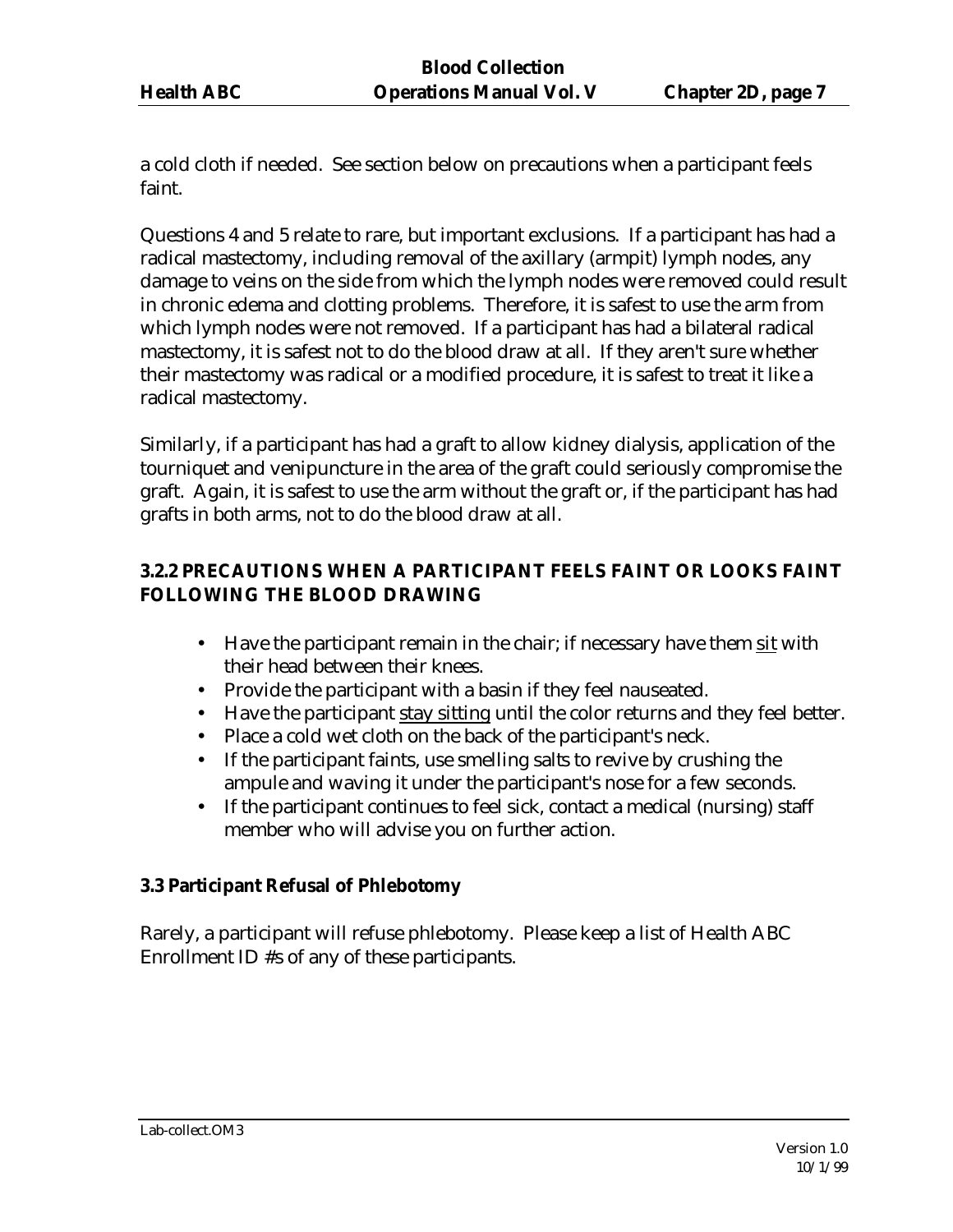## **4. Participant and Exam Room Preparation**

#### **4.1 Phlebotomy Room**

The blood drawing should take place in an isolated room, or participants should be separated by room dividers. The room should be equipped with all of the necessary blood drawing supplies. A separate counter or work table should be equipped with all of the materials and vials that are used in the blood handling and processing. The centrifuge, refrigerator, and freezer should be nearby.

#### **4.2 Preparation for Phlebotomy**

Preparation for phlebotomy is done in the following manner. Early morning, before any participants arrive:

- Check to make sure that the blood collection tray is properly equipped. Every item on the checklist (Appendix 5) must be ready before proceeding.
- Check that each vacutainer tube is properly labeled with sample ID labels and ordered 1-4.
- Check that the sample processing station is properly equipped (see Lab Sample Processing chapter).
- Make sure the phlebotomy room is tidy and stocked with extra smelling salts, basin, and disposable wash cloths, and that the blood mixer is functional.

Approximately 10 minutes before scheduled participant arrival:

• Fill styrofoam ice bath 3/4 full with crushed ice.

## **4.3 Preparation of Participants for Phlebotomy**

It should be stressed that this study requires the voluntary cooperation of the participants. These people are donating both time and blood on a purely voluntary basis, with no reward other than the knowledge that they are contributing to progress in medicine. Thus, the whole experience must be made as pleasant as possible. Two to four tubes of blood of various sizes are collected, each containing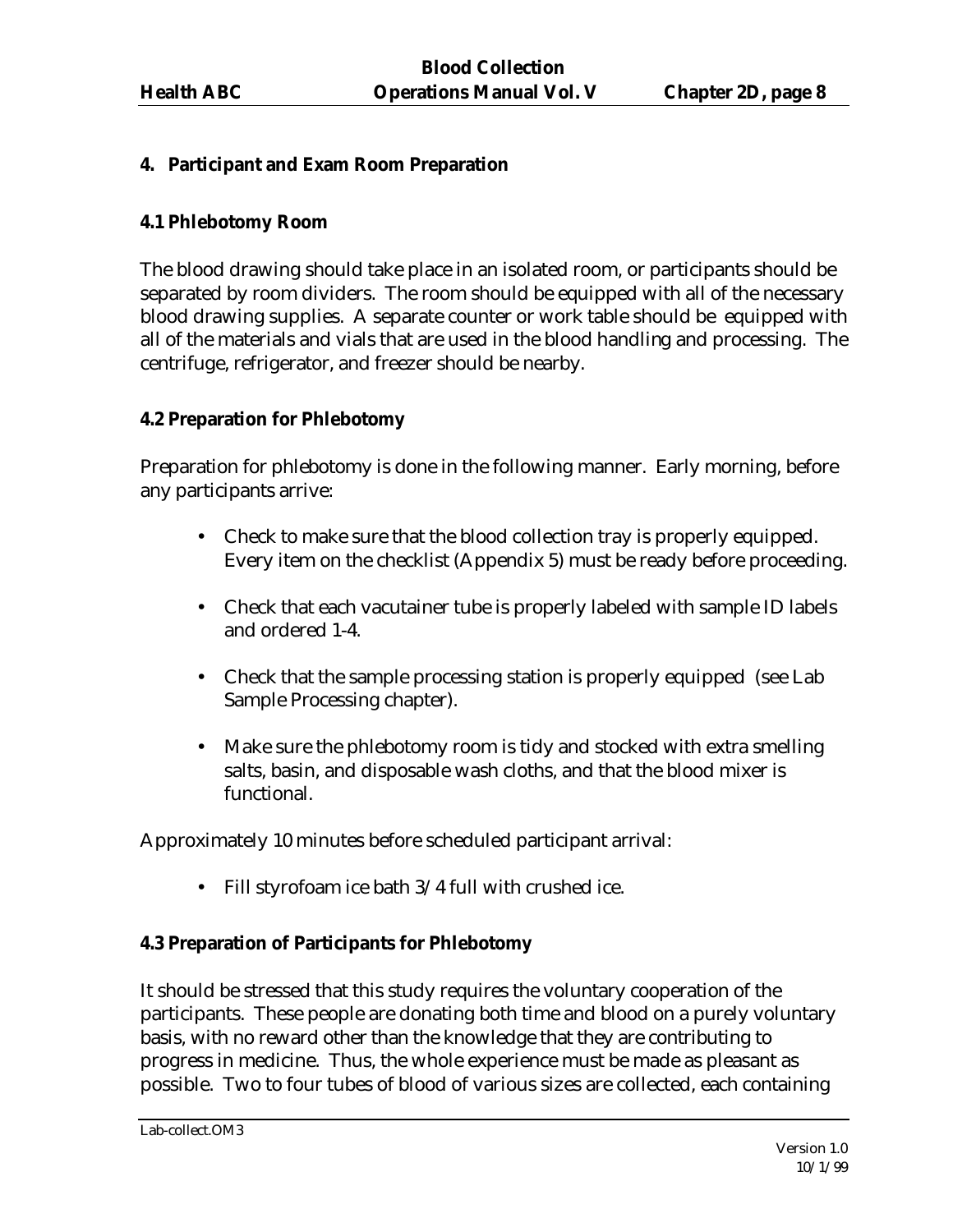about 1-2 teaspoons (5-10 mL) of blood. Any participants who are concerned about the volume of blood should be reassured that the total amount of blood drawn is about 2-3 tablespoons, although it may look like more. The phlebotomist may also assure participants that they donate more than 12 times as much blood (450 mL) when they donate a unit of blood.

## **5. Detailed Procedures**

#### **5.1 Forms**

An example of the Phlebotomy form is in Appendix 2. The purpose of this form is to provide a vital link between the sample ID# and the participant ID# and to facilitate the collection of plasma and serum samples from participants. The collection must be done in a rapid and efficient manner, with maximum protection for the participant. In addition, the process must facilitate the monitoring of phlebotomy and other quality assurance parameters. All forms must be completed in ink.

The Phlebotomy form has the following purposes:

- 1. Determine and record whether the participant requires cell collection in year 3.
- 2. Assure the most efficient and safest possible venipuncture for participants.
- 3. Allow the monitoring of the quality of the above procedures.
- 4. Provide information critical to the interpretation of future assay results.
- 5. Provide the vital link between the sample-specific barcode and the participant-specific Enrollment ID#.

The participant will arrive at the phlebotomy station with their Health ABC Enrollment ID# already filled in on their Phlebotomy and Laboratory Processing forms. The sample ID will be determined by the set of prelabeled tubes used to collect their samples. It is vital that this same sample ID be matched up with the participant's Health ABC Enrollment ID# on both the Phlebotomy and the Laboratory Processing forms (see Lab Specimen Processing chapter). There will be a small sheet of labels clipped to the rack of vacutainers. On it is a "Phlebotomy Form" label, to be affixed to the upper right corner of the Phlebotomy Form, and a "Laboratory Processing Form" label, which should be affixed to the lower left corner of the Laboratory Processing Form. This should be done before drawing any blood, to insure that this critical task is not forgotten.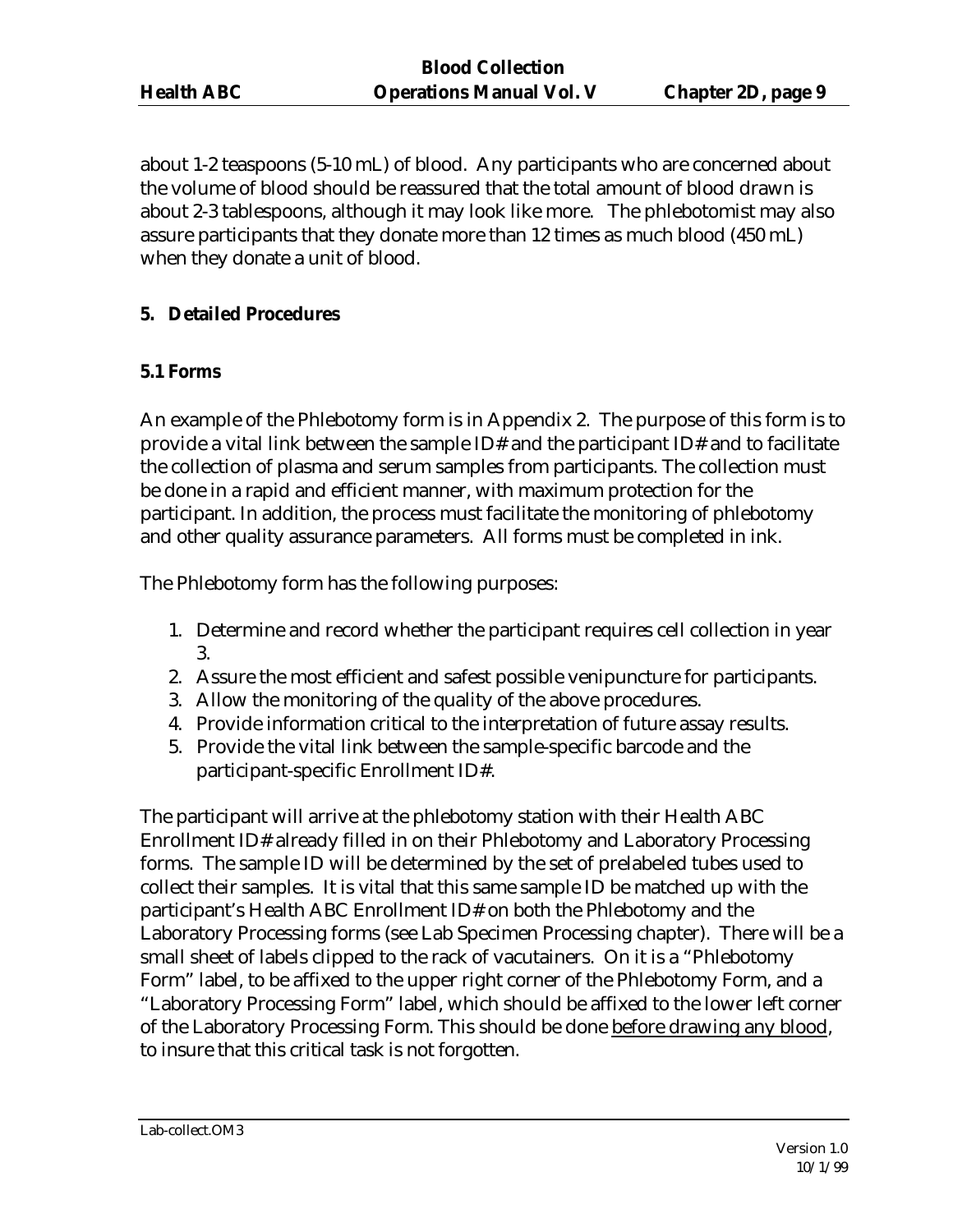There are actually two parts to the Phlebotomy form associated with blood drawing. The first section contains questions that are important for participant safety; these questions should be asked immediately before phlebotomy and deal with any propensity to bleed or faint. The second part deals with details of the phlebotomy procedure, whether it went smoothly, how long it took, etc.

## **5.1.1 Return Visits for Sample Collection**

Occasionally, participants may be unwilling or unable to provide a blood specimen at the time of the visit, but willing to return to the clinic for this purpose. The most important specimens are the buffy coat and platelets (if not collected during Year 2). If for some reason a participant cannot have a blood draw at all at the time of the clinic visit but is willing to return for phlebotomy, this should be strongly encouraged for the sake of the cell specimens. However, if the participant already had cell specimens collected in Year 2 and does not need to return to the clinic for any other reason, it is not necessary to have them return just for a non-cell Year 3 blood draw.

There are separate forms that must be filled out for return visits: the Return Visit Phlebotomy Form and the Return Visit Lab Processing Form (see Appendix 3). Use a new set of sample ID bar code labels. Place the Phlebotomy Form label in the Bar Code Label space on the Return Visit Phlebotomy Form. Place a Laboratory Processing Form label in the Bar Code Label space on the Return Visit Laboratory Processing Form. Use the draw tube and cryovial labels as usual. Be sure to fill out both forms with the header information including the Health ABC Enrollment ID #, Acrostic, Date Form Completed, and Staff ID #.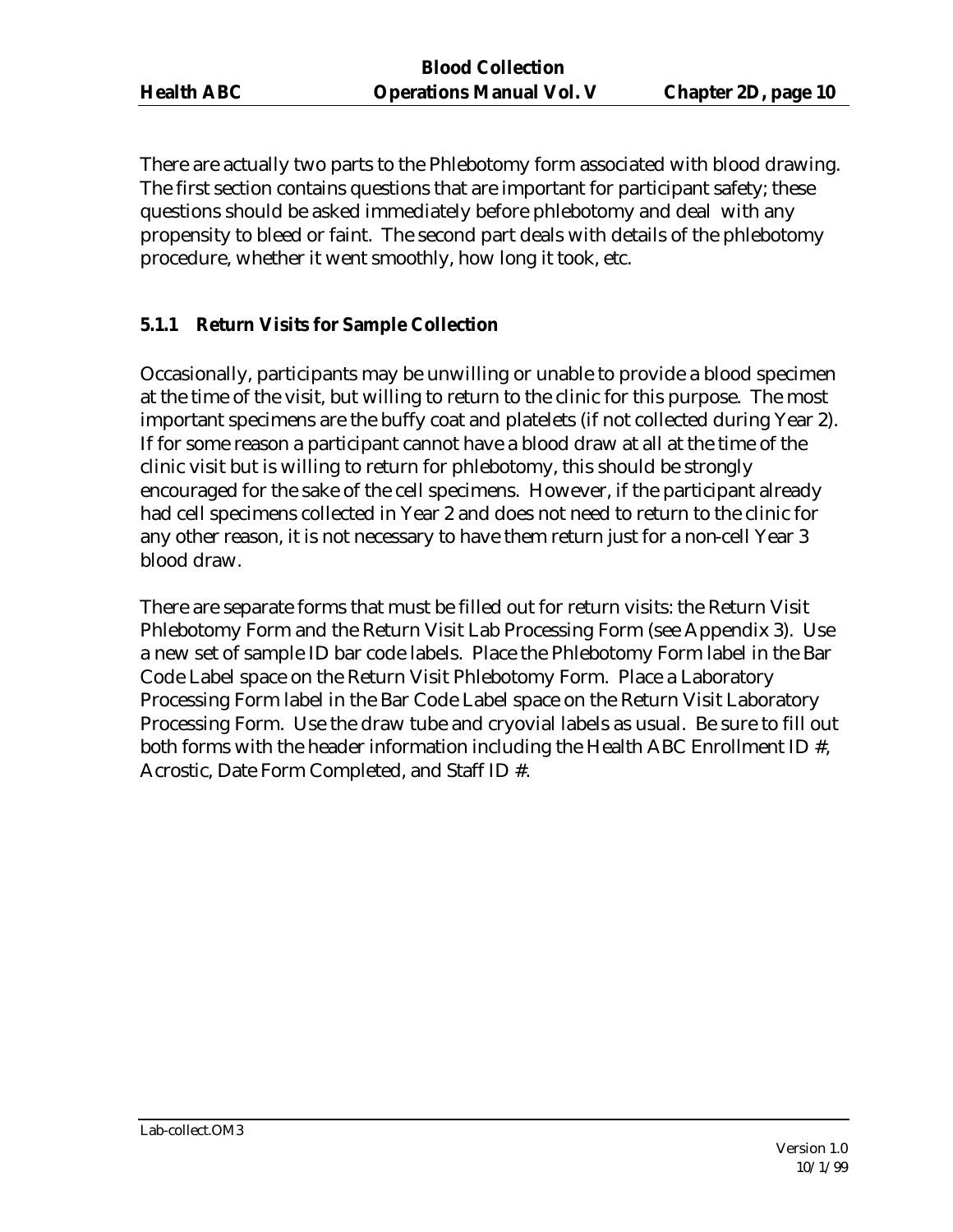#### **5.2 Phlebotomy**

#### **5.2.1 General**

The venipuncture is performed with a 21 gauge butterfly needle with 12 inches of plastic tubing between the venipuncture site and the blood collection tubes. A 23 gauge needle may be used, if necessary, for a difficult draw, *but this must be noted on the Phlebotomy form under "Comments on blood collection."* The butterfly has a small, thin-walled needle, which minimizes trauma to the skin and vein. The use of 12 inches of tubing allows tubes to be changed without any movement of the needle in the vein. If the participant is concerned about the venipuncture, they may be reassured to know such care is taken. The participant should be given enough time to feel comfortable both before and after the blood collection. In many cases the most memorable part of the experience for the participant will be the contact with the technician who draws the blood and their general attitude and competence.

If the participant is nervous or excited, the technician briefly describes the procedure. Sample script: "*I am going to be drawing about 2-3 tablespoons of blood. This blood will be used in tests for a complete blood count and to store for later tests. We hope to be able to use the results of these tests to better understand health and disease in older people."*

## **5.2.2 Handling participants who are extremely apprehensive about having blood drawn**

*Do not under any circumstances force the participant to have blood drawn.* It may help to explain to the participant that the blood drawing is designed to be as nearly painless as possible. It is sometimes best to let the participant go on with another part of the visit. It may also be helpful to have the participant relax in the blood drawing chair just so the phlebotomist can check the veins in the participant's arms, without actually drawing blood. If the participant has "good veins" the phlebotomist can reassuringly say, "Oh, you have good veins; there should be no problem." Elderly participants are often aware of the difficulty they pose to phlebotomists and should receive extra consideration and detailed explanations as required.

## **5.2.3 Venipuncture Procedure**

• Wear Latex gloves and a lab coat.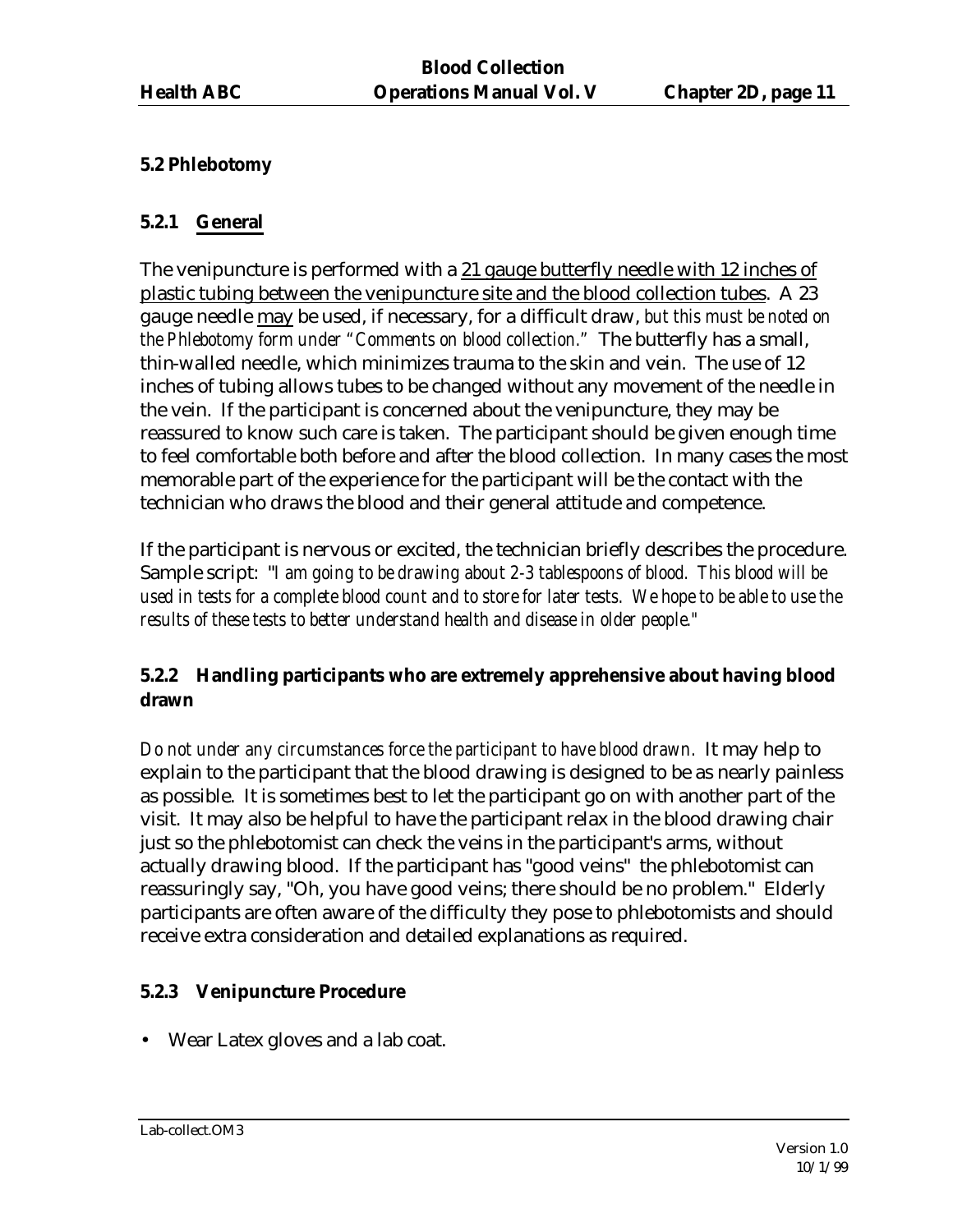- Arrange draw tubes in order of draw (see below) on the table top within easy reach. Assemble butterfly apparatus and vacutainer holders, gauze, and alcohol prep prior to tourniquet application.
- Apply tourniquet.
- Examine participant's arms for the best site for venipuncture. Generally the antecubital vein is preferred, if feasible. Release tourniquet.
- Cleanse venipuncture site. Prepare area by wiping with alcohol swab in a circular motion from center to periphery. Allow area to dry.
- Reapply tourniquet and start timer. Note the start time on the Phlebotomy form. Use standard 12-hour time and include am/pm.
- Grasp the participant's arm firmly, using your thumb to draw the skin taut. This anchors the vein. The thumb should be 1 or 2 inches below the venipuncture site.
- With the needle bevel upward, enter the vein in a smooth continuous motion.
- Make sure the participant's arm is in a flat or downward position while maintaining the tube below the site when the needle is in the vein. It may be helpful to have the participant make a fist with the opposite hand and place it under the elbow for support.
- Grasp the flange of the vacutainer holder and push the tube forward until the butt end of the needle punctures the stopper, exposing the full lumen of the needle.
- Note the blood flow into the first collection tube. If blood is flowing freely, the butterfly needle can be taped to the participant's arm for the duration of the draw. If the flow rate is very slow, the needle may not be positioned correctly.
- Remove the tourniquet at 2 minutes. Once the draw has started, do not change the position of the tube until it is withdrawn from the needle. If blood flow ceases after the tourniquet is removed, it may be reapplied for another 2 minutes. Note on the Phlebotomy form the total length of time the tourniquet was on. If a second stick is required because no blood was obtained with the first venipuncture, record the time the tourniquet was on the second arm. If a second stick is required because flow stopped or the draw was in some way interrupted, record the sum of the tourniquet times for both arms.
- Keep a constant, slight forward pressure (in the direction of the needle) on the end of the tube. This prevents release of the shutoff valve and stopping of blood flow. Do not vary pressure or reintroduce pressure after completion of the draw.
- Fill each vacutainer tube as completely as possible; i.e., until the vacuum is exhausted and blood flow ceases. If a vacutainer tube fills only partially, remove the vacutainer and attach one of your extra, backup tubes of the same type without removing the needle from the vein. Be sure to place one of the "Backup Vacutainer" labels on that tube after completing phlebotomy.
- When the blood flow ceases, remove the tube from the holder. The shutoff valve re-covers the point, stopping blood flow until the next tube is inserted.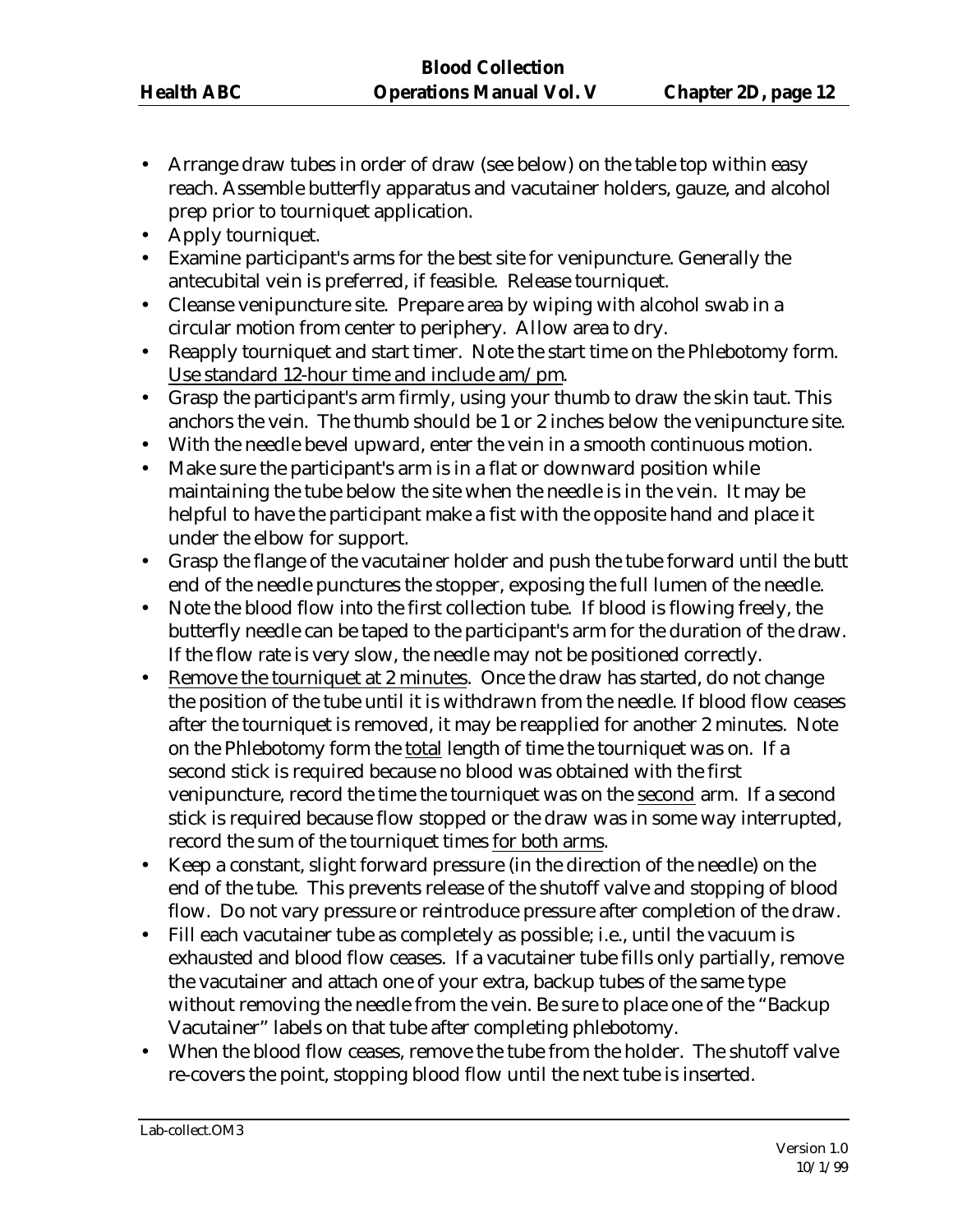- As each tube is removed, mix by gently inverting before placing tube on the mixer. Note: do NOT mix red top tube #4. (See section on Blood Mixing During Venipuncture below).
- Average venipuncture time is 2-4 minutes, but any difficulties may increase this time to 10 or 15 minutes. Be sure to note the time venipuncture is completed on the Phlebotomy form. Use standard 12-hour time and include am/pm. Please note that the end of draw equals the end of draw of conventional (non-acidosis) samples (either when the needle is removed from the arm if antecubital, or when the last syringe of blood that will be transferred to the serum vacutainer (tube #4) is removed from the butterfly (if combined with the hand stick).

#### **5.2.4 Removing the Needle**

- To remove the needle, lightly place clean gauze over venipuncture site. Remove the needle quickly and immediately apply pressure to the site with a gauze pad. Discard needle into puncture-proof sharps container.
- Have the participant hold the gauze pad firmly for one to two minutes to prevent a hematoma.
- Remove CBC tube (#1) from the blood mixer and place on ice.
- Remove CPT tubes (#2 and 3, if used) from the blood mixer and place in a rack at room temperature. Tube #4 should already be in the rack at room temperature.

#### **5.2.5 Bandaging the Arm**

Under normal conditions:

- Slip the gauze pad down over the site, applying mild pressure.
- Apply an adhesive or gauze bandage over the venipuncture site after making sure that blood flow has stopped.
- Tell the participant to leave the bandage on for at least 15 minutes.

If the participant continues to bleed:

- Apply pressure to the site with a gauze pad. Keep the arm elevated until the bleeding stops.
- Wrap a gauze bandage tightly around the arm over the pad.
- Tell the participant to leave the bandage on for at least 15 minutes.

## **5.2.6 Completing the Blood Drawing Procedure**

• Dispose of needle and tubing in the appropriate biohazard needle sharps containers.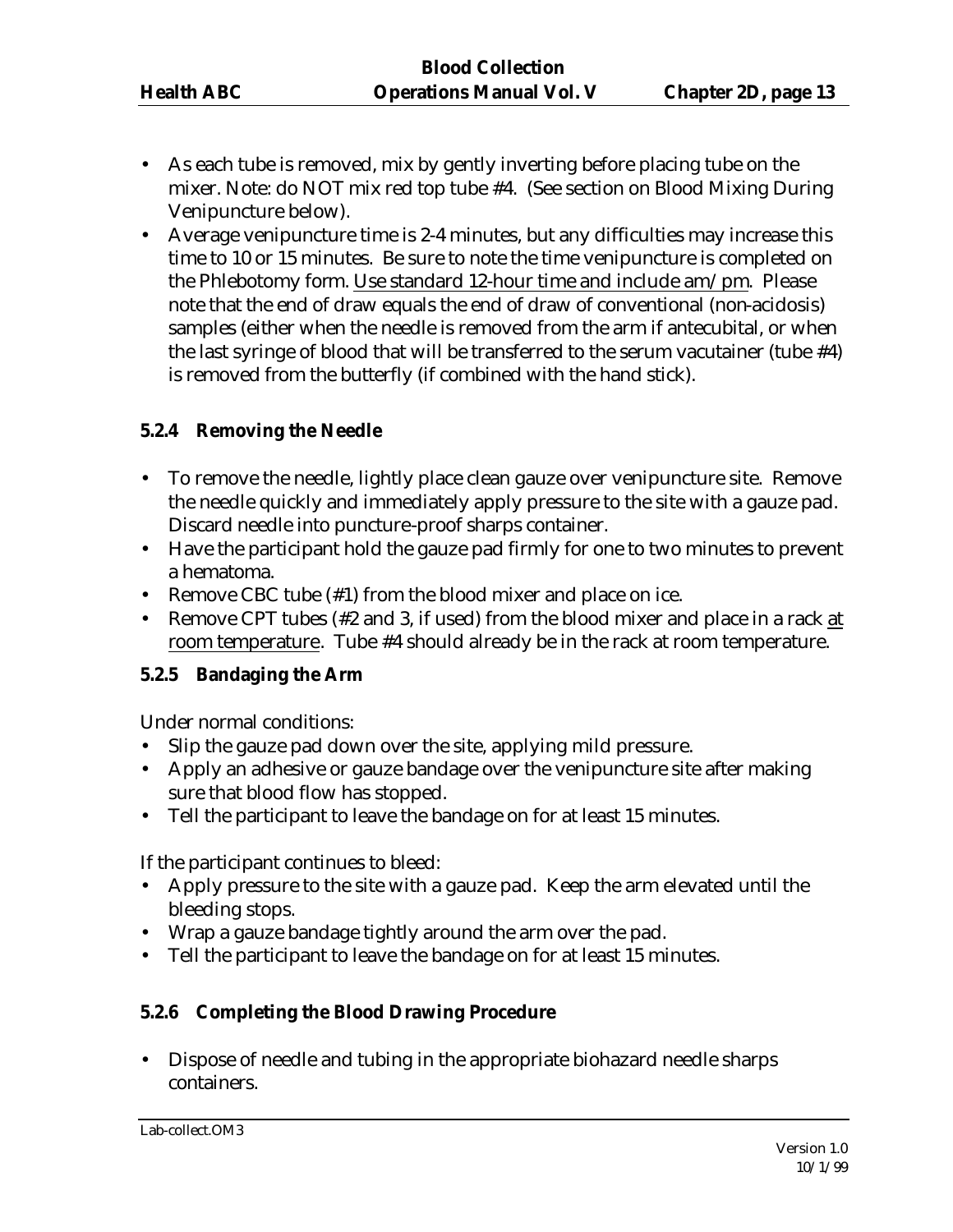- Complete the first page of the Phlebotomy form. This includes rating the venipuncture as clean or traumatic, checking which collection tubes were filled, and writing comments about any difficulties with the phlebotomy under "Comments on Phlebotomy."
- Clean up the venipuncture area (if necessary).
- Bring blood collection tray to the processing area with the filled vacutainer tubes and Laboratory Processing form.

## **5.2.7 Procedures for Difficult Draw**

If a blood sample is not forthcoming, the following manipulations may be helpful.

- If there is a sucking sound, turn needle slightly or lift the holder in an effort to move the bevel away from the wall of the vein.
- If no blood appears, move needle slightly in hope of entering vein. Do not probe. If not successful, release tourniquet and remove needle. A second attempt can be made on the other arm.
- Loosen the tourniquet. It may have been applied too tightly, thereby stopping the blood flow. Reapply the tourniquet loosely. If the tourniquet is a velcro type, quickly release and press back together. Be sure, however, that the tourniquet remains on for no longer than two minutes at a time.
- DO NOT attempt a venipuncture more than twice unless a participant encourages you to do so.
- Reassure the participant that the inability to obtain a clean venipuncture is not any sign of a medical problem on their part.
- If venipuncture is unsuccessful and cell collection was required, participant should be rescheduled at a later date, preferably with a different Field Center phlebotomist.
- Document any problems with venipuncture and sample collection on the Phlebotomy form. In particular, note whether a vein other than one of the antecubital veins or a hand vein in connection with the arterialized blood gas protocol was used.

If a full blood draw is not possible, and it is unlikely that returning at a later date can be done, prioritize the blood draw: If a participant did not have their cells collected during Year 2 of the Health ABC study and did not refuse DNA collection, then collecting the cells (along with the serum for the regular draw) would take priority. If, however, the cells had already been collected during the Year 2 visit, or the participant refused DNA collection, the arterialized venous blood gas sample would be the first priority.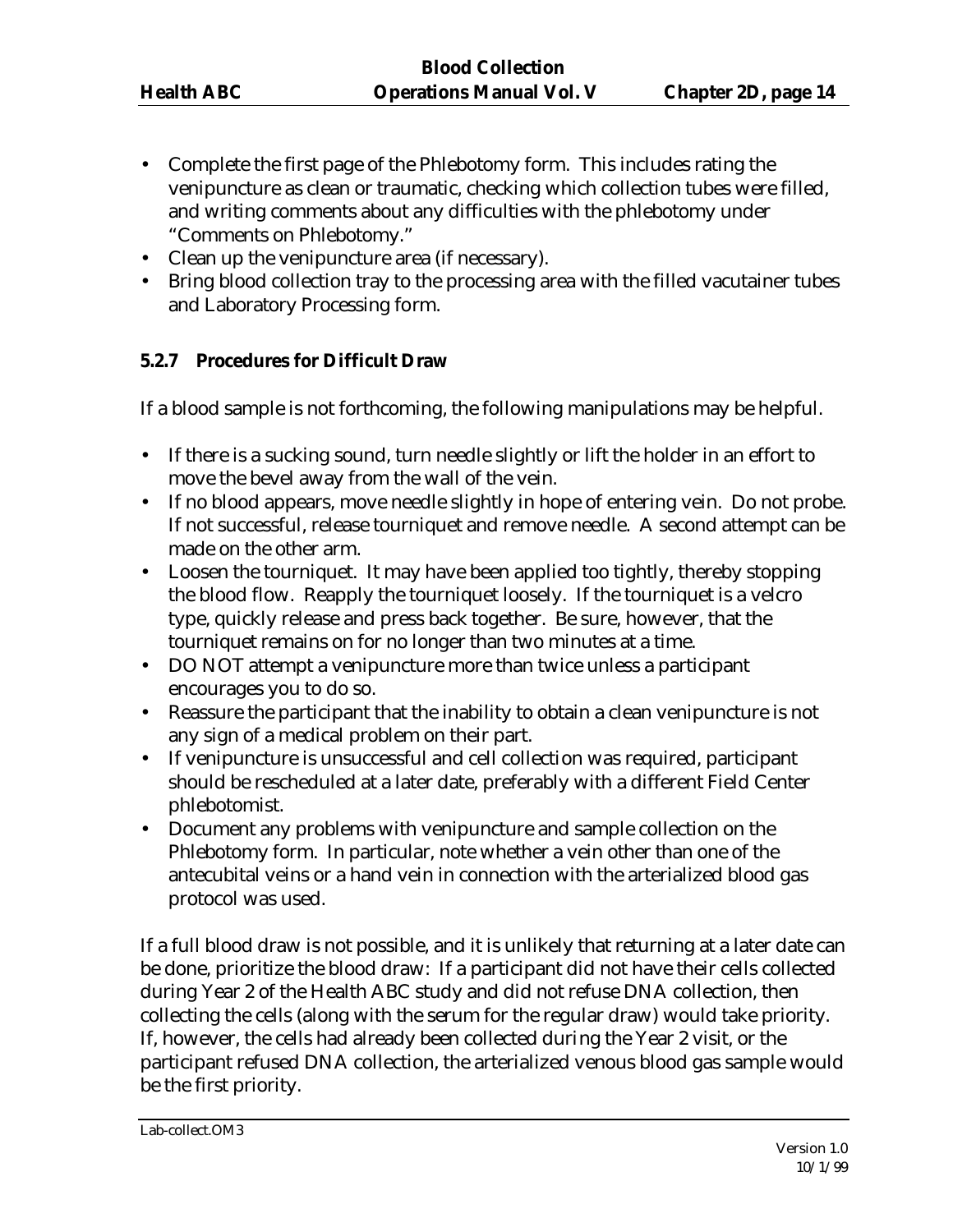#### **5.2.8 Other Possible Problems**

1) Not all tubes are collected (blood flow ceases, difficult venipuncture, etc.): *Always fill the collection tubes in the order specified*. Make notations of difficulties on the Phlebotomy form. If the participant is willing, another attempt should be made to complete the draw. Remember to record the sum of the two tourniquet times (see section 5.2.3).

2) Collection tube does not fill: First, try another tube of the same type. Partially filled CPT tubes are not acceptable if at least half full. Partial tubes for serum are okay, but will result in a reduced number of aliquots. If a tube is not completely filled, check "No" (not filled to capacity) and explain why under Question 15 of the Phlebotomy form.

#### **5.2.9 Priority of Tubes**

A total of approximately 13-29 mL of blood will be drawn from each participant in 4 tubes. Tubes are numbered 1-4 and arranged in the rack to be drawn in the following order of priority:

|                | 1. $CBC3mL$ | purple top         |
|----------------|-------------|--------------------|
| 2 <sup>2</sup> | CPT 8 mL    | blue and black top |
| 3              | CPT 8 mL    | blue and black top |
|                | Serum 10 mL | red top            |

#### **5.3 Blood Mixing During Venipuncture**

Each tube should be treated as follows:

| #1     | CBC: mix gently, then place on ice. Insufficient mixing may cause |
|--------|-------------------------------------------------------------------|
|        | platelet clumping and an inaccurate platelet count.               |
| #2 & 3 | CPT: mix gently, then place in rack at room temperature           |
| #4     | Serum: do NOT mix; place in rack at room temperature for          |
|        | AT LEAST 40 minutes                                               |

#### **6. Procedures for Performing the Measurements at Home**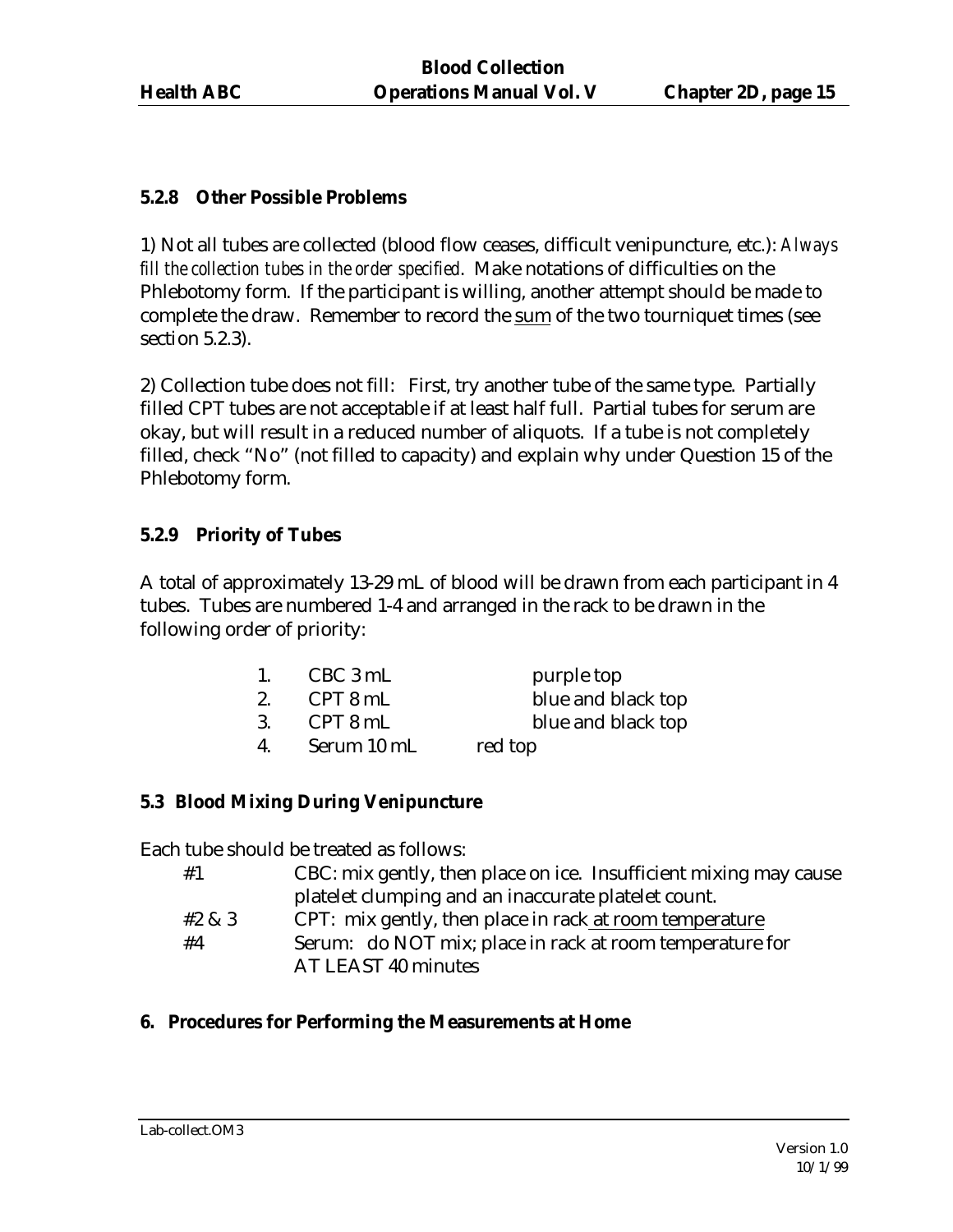This examination can be done on home visits. The timing of the draw should be arranged so that there is sufficient time to be sure that the participant will not faint or bleed after the examiner has left the home, but late enough in the visit so that the samples can be returned to the lab for processing within two hours after the draw.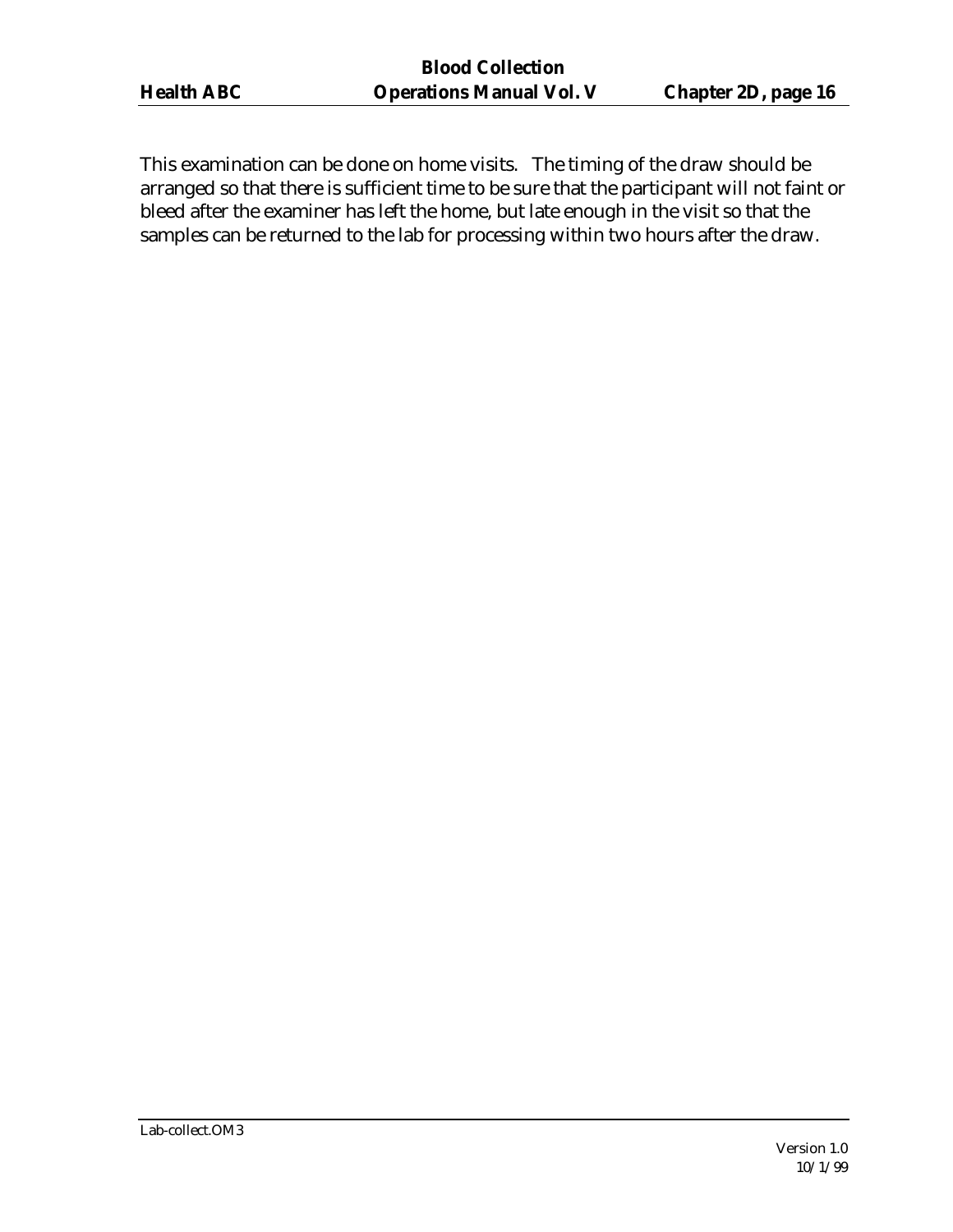## **7. Alert Values/Follow-up**

Most of the blood collected in Year 3 is for archival purposes. Besides the blood gas results, which will be measured at the Field Centers (see Chapter 2C), the only analysis being done immediately will be the complete blood count (CBC). The CBC will be done at a local laboratory and results reported to the field centers by mail within 14 days. Upon receipt of the report, the data need to be transcribed onto the CBC Results form (see below) and scanned into the data system. Be sure the units on the report match those on the form. If not, the results must be converted so that they are recorded on the form in the correct units.

Two copies of the CBC report are sent by the local laboratory, one for the participant's file and one to be sent to the participant. If an abnormal value (see "Immediate Alerts" in the following table) is detected, however, the laboratory notifies the field center by both phone and fax.

|                          |                         | <b>YEAR 3 CBC RESULTS</b>                                                                                 |  |
|--------------------------|-------------------------|-----------------------------------------------------------------------------------------------------------|--|
| by the local laboratory. |                         | Examiner Note: Please record the following results listed on the Complete Blood Count results report sent |  |
|                          | White blood count       | thousands/ µL<br>٠                                                                                        |  |
|                          | Hemoglobin              | í,<br>g/dL                                                                                                |  |
|                          | Hematocrit              | ٠<br>percent                                                                                              |  |
|                          | Mean corpuscular volume | fL                                                                                                        |  |
|                          | Platelets               | thousands/ µL                                                                                             |  |
|                          |                         |                                                                                                           |  |
|                          |                         |                                                                                                           |  |
|                          |                         |                                                                                                           |  |
|                          |                         |                                                                                                           |  |
|                          |                         |                                                                                                           |  |



Platelet clumping:

 Sometimes the CBC sample clumps a bit and the laboratory is unable to get an accurate platelet count, but they are able to give a qualitative reading, such as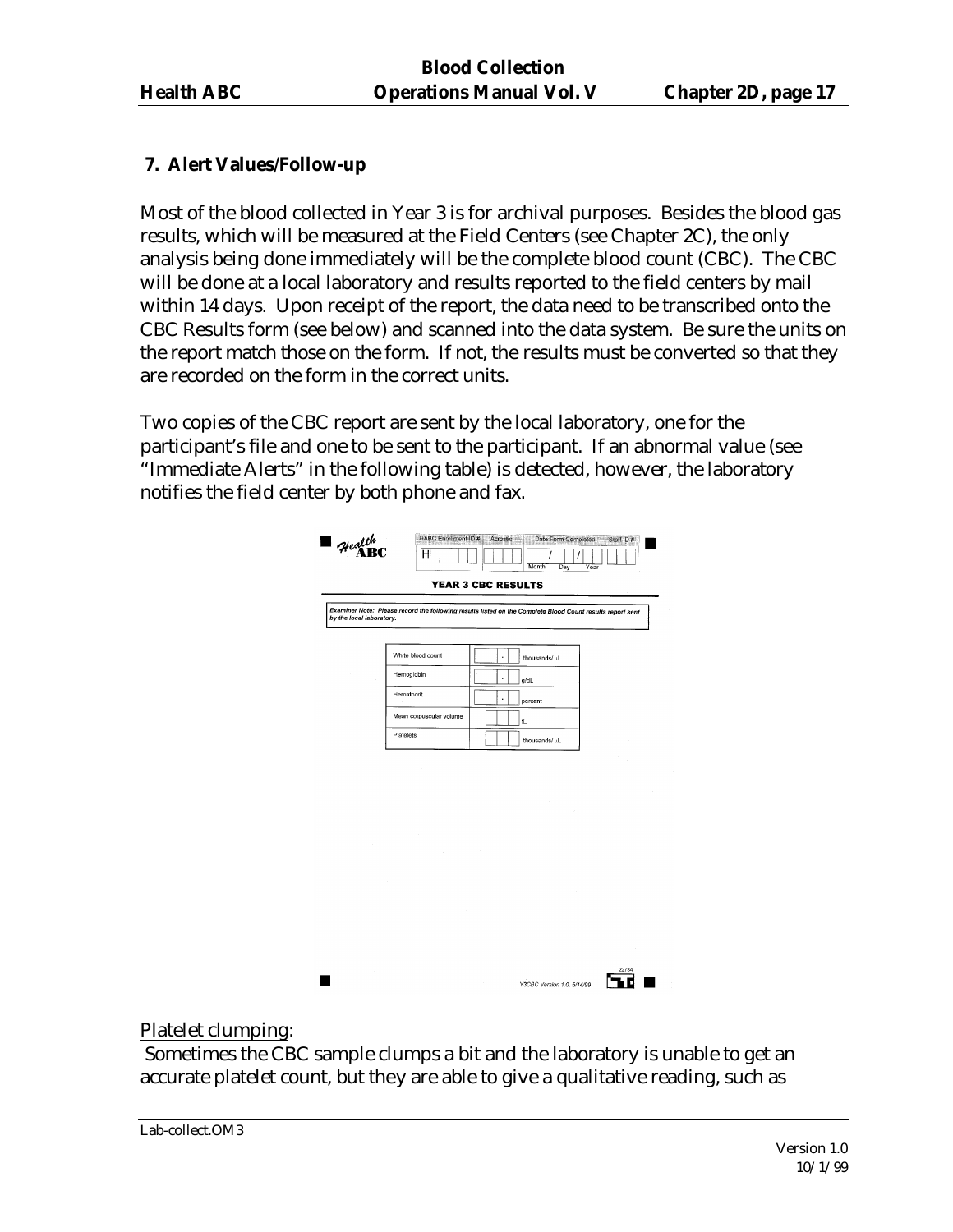"sufficient." Pittsburgh's lab does not report a platelet count, but categorizes the platelets as "normal," "sufficient," or "insufficient." Memphis' lab does report a platelet count, but adds a footnote warning that these results may not be reliable. If the platelet count reported by the Memphis lab is =50,000, the report warns that platelet clumping was observed and re-evaluation may be helpful. If the count reported is <50,000, the report warns that they were unable to determine an accurate platelet count and requests that you redraw the blood. It is not necessary to ask the participant to return for a redraw. In the event that the qualitative reading is "normal" or "sufficient" (Pittsburgh) or =50,000 with a warning (Memphis), please record –66 in the "platelets" boxes on the CBC Results form. If the qualitative reading is "insufficient" (Pittsburgh) or <50,000 with a warning (Memphis), please record –55. Be sure to include the minus (–) sign.

#### Mean corpuscular volume:

If the local laboratory reports mean corpuscular volume to decimal accuracy you should round to the nearest whole number. Round up if .5 or greater; round down if .4 or less (e.g., 79.8 would be rounded to 80, 79.3 would be rounded to 79).

| <b>Analyte</b>              | <b>Reference Range for Reports</b> | <b>Immediate Alerts*</b>  |
|-----------------------------|------------------------------------|---------------------------|
| White blood cells           | See local lab reference range      | $< 2,000$ or $> 15,000$   |
| Red blood cells             | See local lab reference range      | None                      |
| Hemoglobin                  | See local lab reference range      | None                      |
| Hematocrit                  | See local lab reference range      | $<30\% \text{ or } >50\%$ |
| <b>Platelets</b>            | See local lab reference range      | $<100,000$ or $>600,000$  |
| Mean corpuscular vol.       | See local lab reference range      | None                      |
| Mean corpuscular hemoglobin | See local lab reference range      | <b>None</b>               |
| Mean corpuscular hemoglobin | See local lab reference range      | None                      |
| content                     |                                    |                           |

\***Lab calls Field Centers.** Field center notifies participant and participant's physician by telephone/fax if participant has granted permission to notify physician. Use modified letter from CHS (see Appendix 6) with abnormal value filled in.

\*\*Notify participant and participant's physician by fax/letter if participant has granted permission to notify physician. Use modified letter from CHS with abnormal value filled in.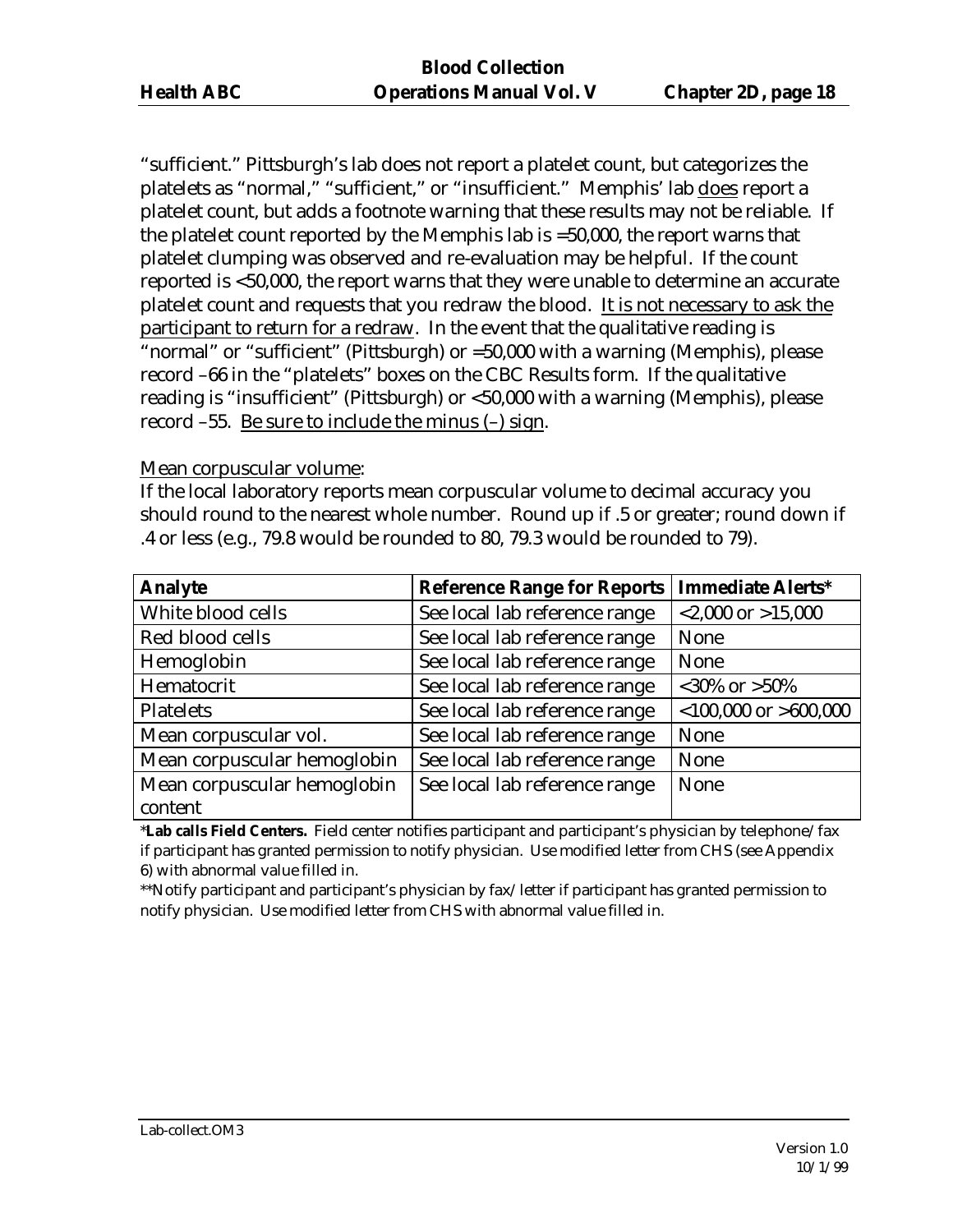#### **8. Quality Assurance**

#### **8.1 Training Requirements**

Clinical experience with phlebotomy is mandatory. Additional training should include:

- Read and study manual
- Attend Health ABC training session on techniques (or observe procedure by experienced examiner)
- Discuss problems and questions with local expert or QC officer

#### **8.2 Certification Requirements**

- Complete training requirements
- Explain what to do for difficult venipuncture
- Recite measures to take for fainting participant
- Conduct phlebotomy on volunteer or participant while being observed by QC officer using QC checklist

#### **8.3 Quality Assurance Checklist**

Preparation:

- $\Box$  Blood collection trays properly prepared
- $\Box$  Blood draw tubes properly labeled
- $\Box$  Questions on Phlebotomy form asked
- $\Box$  Hepatitis B vaccination given or offered to all personnel handling blood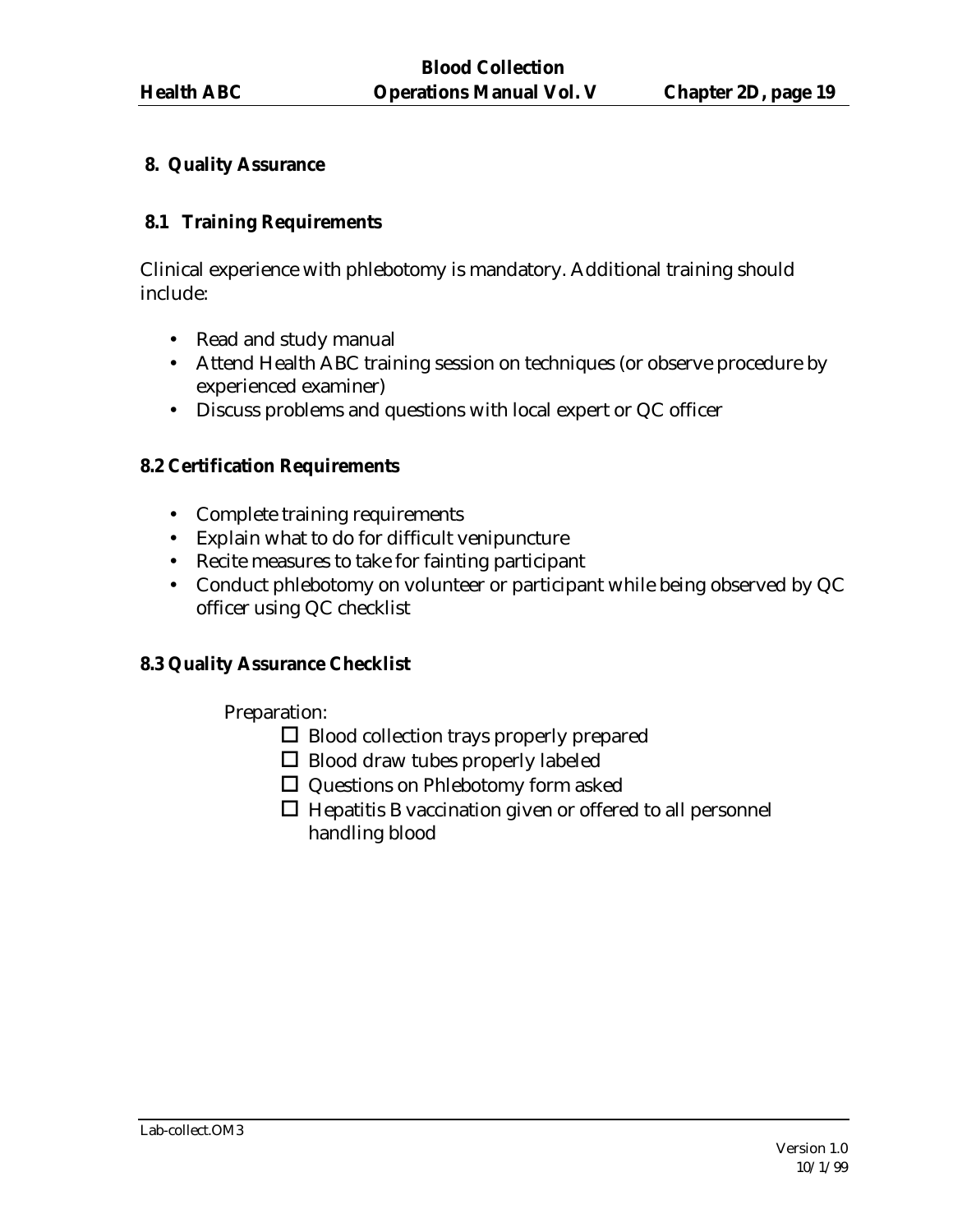Venipuncture properly carried out:

- $\Box$  Script properly delivered
	- $\Box$  Non-permeable lab coats, gloves, and face shields used
	- $\Box$  Preparation of venipuncture site correctly done
	- $\Box$  Venipuncture smoothly done
	- $\Box$  Tubes filled in proper priority order
	- $\Box$  CPT tubes at least 1/2 full
	- $\Box$  Tourniquet removed at 2 minutes
	- $\Box$  Needle removed and arm bandaged correctly
	- $\Box$  Needle and tubing appropriately disposed

Tubes mixed and handled correctly after filling:

- $\Box$  Tube 1 mixed gently, placed in ice bath
- $\Box$  Tubes 2 & 3 mixed gently, placed in rack at room temperature
- $\Box$  Tube 4 NOT mixed, placed in rack at room temperature

Phlebotomy form properly filled out:

- $\square$  Sample ID barcode label affixed to upper right corner (and to lower left corner of Lab Processing form)
- $\Box$  Time at start of venipuncture entered (12-hr time, am/pm used)
- $\square$  Time at end of venipuncture entered
- $\Box$  Total elapsed time with tourniquet entered
- $\Box$  Quality of venipuncture checked
- $\Box$  Question 9 filled out for all blood collection tubes
- $\Box$  Total fasting time correctly calculated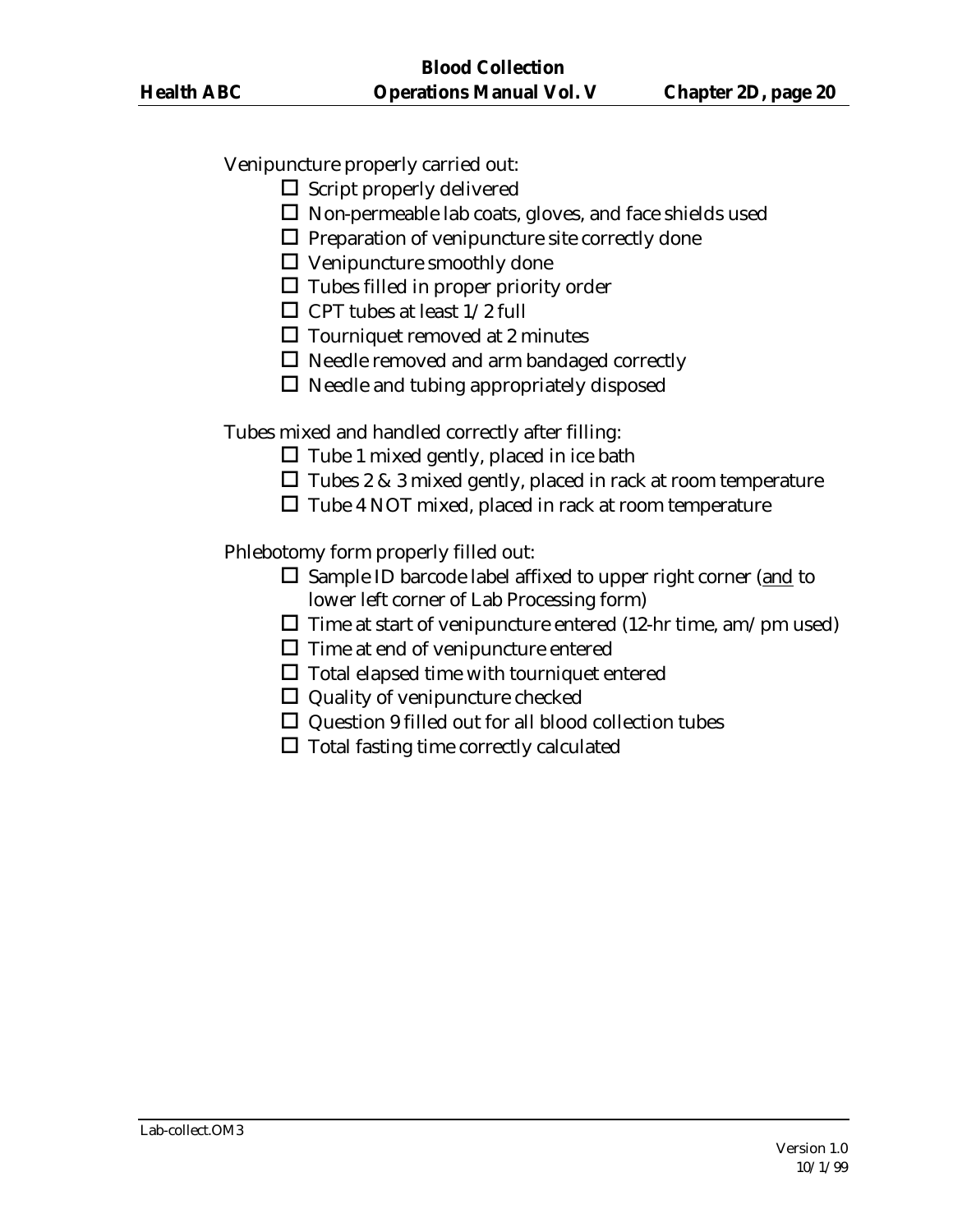|                                |                                                                                                                                                                                                                                                                                                                                                                                                                                                                                                                                                                | (page 1 of 2)                              |                                                                                          |                                                             |                                                                                                                                                                                                        |
|--------------------------------|----------------------------------------------------------------------------------------------------------------------------------------------------------------------------------------------------------------------------------------------------------------------------------------------------------------------------------------------------------------------------------------------------------------------------------------------------------------------------------------------------------------------------------------------------------------|--------------------------------------------|------------------------------------------------------------------------------------------|-------------------------------------------------------------|--------------------------------------------------------------------------------------------------------------------------------------------------------------------------------------------------------|
|                                |                                                                                                                                                                                                                                                                                                                                                                                                                                                                                                                                                                |                                            | Place this end                                                                           | Place this end                                              | Place this end                                                                                                                                                                                         |
|                                |                                                                                                                                                                                                                                                                                                                                                                                                                                                                                                                                                                |                                            | on vial first<br>$\parallel \parallel \parallel \parallel \parallel \parallel \parallel$ | on vial first                                               | on vial first                                                                                                                                                                                          |
| ######                         |                                                                                                                                                                                                                                                                                                                                                                                                                                                                                                                                                                |                                            | ######+-01                                                                               | ######+02                                                   | ######+03                                                                                                                                                                                              |
| Draw Tube 1                    | ######<br>Draw Tube 2                                                                                                                                                                                                                                                                                                                                                                                                                                                                                                                                          | ######<br>Draw Tube 3                      | R/Serum 1.5                                                                              | R/Serum 1.5                                                 | R/Serum 1.5                                                                                                                                                                                            |
| Purple top                     | Black/blue top                                                                                                                                                                                                                                                                                                                                                                                                                                                                                                                                                 | Black/blue top                             |                                                                                          |                                                             |                                                                                                                                                                                                        |
| 3 mL                           | 8 mL                                                                                                                                                                                                                                                                                                                                                                                                                                                                                                                                                           | 8 mL                                       |                                                                                          |                                                             |                                                                                                                                                                                                        |
|                                |                                                                                                                                                                                                                                                                                                                                                                                                                                                                                                                                                                |                                            |                                                                                          |                                                             |                                                                                                                                                                                                        |
|                                |                                                                                                                                                                                                                                                                                                                                                                                                                                                                                                                                                                |                                            | Place this end                                                                           |                                                             |                                                                                                                                                                                                        |
|                                |                                                                                                                                                                                                                                                                                                                                                                                                                                                                                                                                                                |                                            | on vial first                                                                            |                                                             |                                                                                                                                                                                                        |
| ######                         | ######                                                                                                                                                                                                                                                                                                                                                                                                                                                                                                                                                         | ######                                     | ######+04                                                                                |                                                             |                                                                                                                                                                                                        |
| Draw Tube 4                    | Backup                                                                                                                                                                                                                                                                                                                                                                                                                                                                                                                                                         | <b>Backup</b>                              | R/Serum 1.5                                                                              |                                                             | ######<br>Citrate Plasma                                                                                                                                                                               |
| Red top                        | Vacutainer                                                                                                                                                                                                                                                                                                                                                                                                                                                                                                                                                     | Vacutainer                                 |                                                                                          |                                                             | Pool 10 mL                                                                                                                                                                                             |
| $10$ mL                        |                                                                                                                                                                                                                                                                                                                                                                                                                                                                                                                                                                |                                            |                                                                                          |                                                             |                                                                                                                                                                                                        |
| ######<br>Backup<br>Vacutainer | ######<br>Phlebotomy<br>Form                                                                                                                                                                                                                                                                                                                                                                                                                                                                                                                                   | ######<br>Laboratory<br>Processing<br>Form | ######<br>$15$ mL<br>conical<br>centrifuge<br>tube                                       | ######<br>15 mL conical<br>centrifuge tube<br>Step 2: Cells | ######<br>15 mL conical<br>centrifuge tube<br>Step 3: Platelets                                                                                                                                        |
|                                |                                                                                                                                                                                                                                                                                                                                                                                                                                                                                                                                                                |                                            | Step 2: Cells                                                                            |                                                             |                                                                                                                                                                                                        |
| ######<br><b>BDID</b> Form     | $\begin{array}{c} \left\  \left  \left[ \begin{array}{c} 0 \\ 0 \end{array} \right]\right  \left  \left[ \begin{array}{c} 0 \\ 0 \end{array} \right]\right  \left  \left[ \begin{array}{c} 0 \\ 0 \end{array} \right]\right  \left  \left[ \begin{array}{c} 0 \\ 0 \end{array} \right]\right  \left  \left[ \begin{array}{c} 0 \\ 0 \end{array} \right]\right  \left  \left[ \begin{array}{c} 0 \\ 0 \end{array} \right]\right  \left  \left[ \begin{array}{c} 0 \\ 0 \end{array} \right]\right  \left  \left[ \begin{array}{c}$<br>######<br><b>BDID</b> Form | ######<br><b>BDID</b> Form                 |                                                                                          | Place this end<br>on vial first<br>######+-05               | Place this end<br>on vial first<br>$\left\lceil \frac{1}{2} \right\rceil \left\lceil \frac{1}{2} \right\rceil \left\lceil \frac{1}{2} \right\rceil \left\lceil \frac{1}{2} \right\rceil$<br>######+-06 |
|                                |                                                                                                                                                                                                                                                                                                                                                                                                                                                                                                                                                                |                                            | ######<br>15 mL conical                                                                  | B/Citrate 1.0                                               | <b>B/Citrate 1.0</b>                                                                                                                                                                                   |
|                                |                                                                                                                                                                                                                                                                                                                                                                                                                                                                                                                                                                |                                            | centrifuge tube                                                                          | To LCBR                                                     | To LCBR                                                                                                                                                                                                |
|                                |                                                                                                                                                                                                                                                                                                                                                                                                                                                                                                                                                                |                                            | Step $3:$                                                                                |                                                             |                                                                                                                                                                                                        |
|                                |                                                                                                                                                                                                                                                                                                                                                                                                                                                                                                                                                                |                                            | Platelets                                                                                |                                                             |                                                                                                                                                                                                        |

# **APPENDIX 1 Sample Label Sheet (Bar Codes)**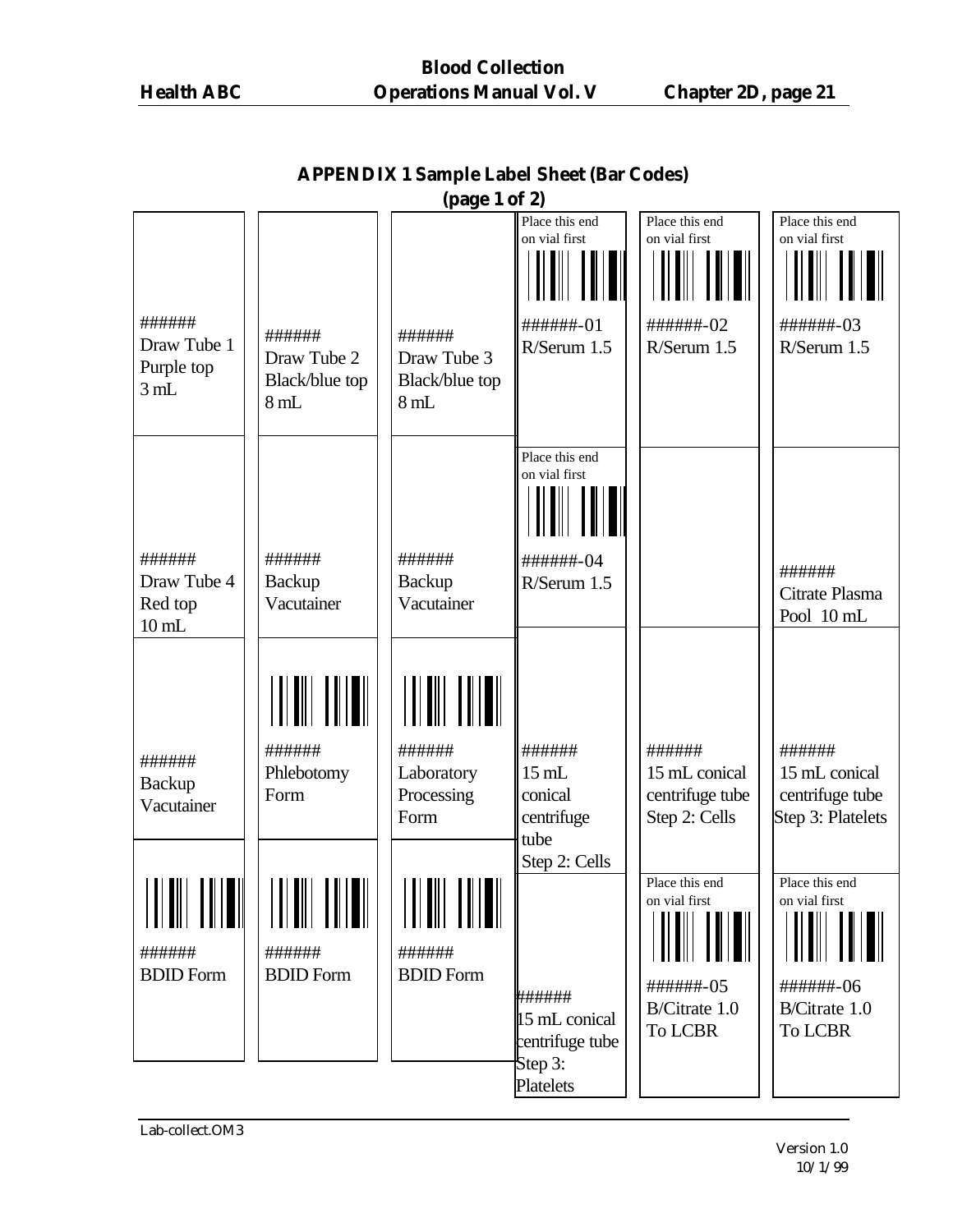

# **APPENDIX 1 Sample Label Sheet (Bar Codes)**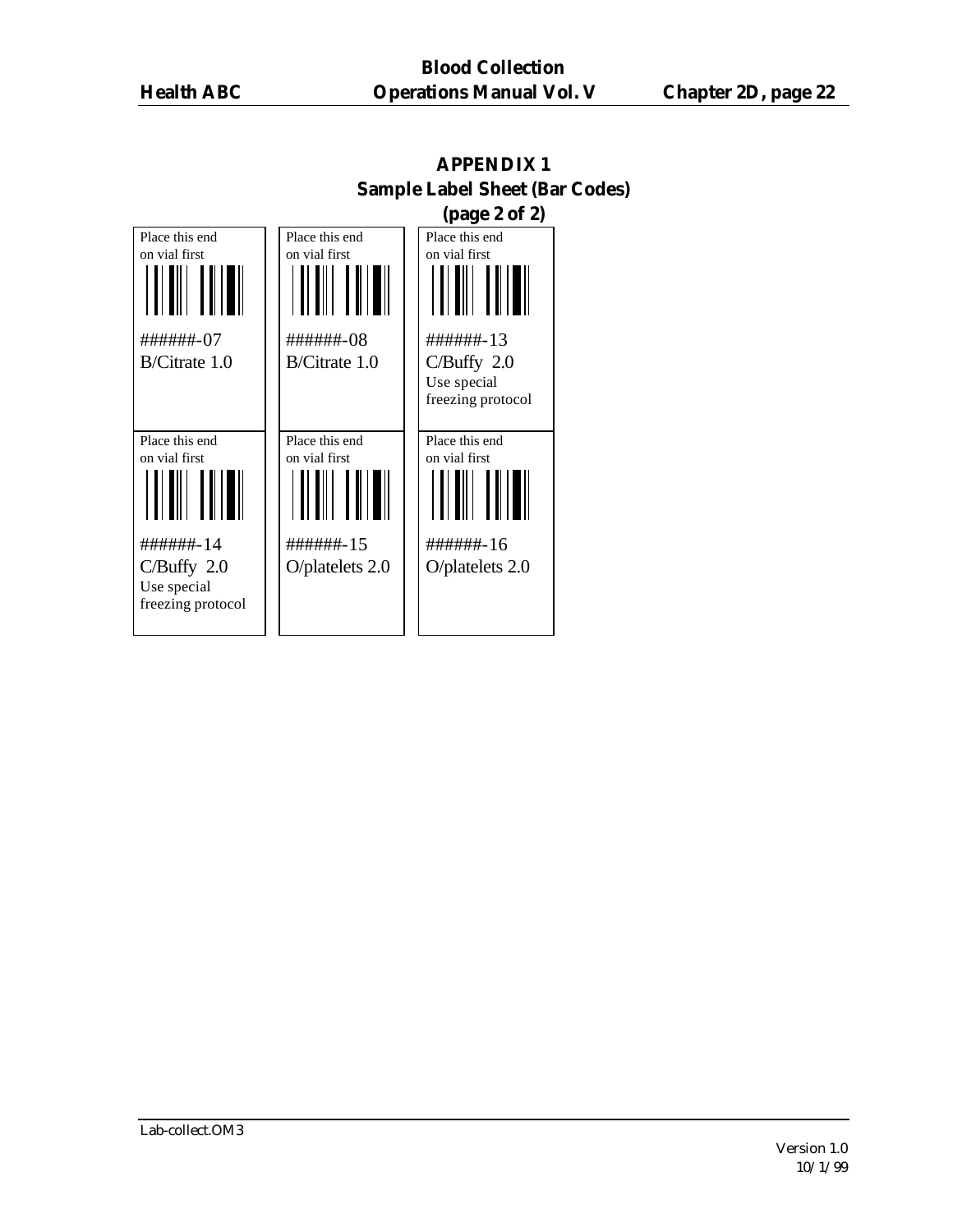# **APPENDIX 2 Phlebotomy Form**

|                          | Month<br>$\overline{\text{Dav}}$<br>Year<br><b>Bar Code Label</b>                                                    |
|--------------------------|----------------------------------------------------------------------------------------------------------------------|
|                          | PHLEBOTOMY                                                                                                           |
| O                        | Did the participant have cells collected during Visit 2?<br>(Examiner Note: Refer to Data from Prior Visits Report.) |
| Yes                      | ∩No                                                                                                                  |
| Do not fill CPT tubes.   |                                                                                                                      |
|                          | Did participant refuse cell collection during Visit 2?<br>(Examiner Note: Refer to Data from Prior Visit Report.)    |
|                          | Yes (<br>∩No                                                                                                         |
|                          | Do not fill CPT tubes.<br>Fill CPT tubes.                                                                            |
|                          | Do NOT combine draw with arterialized blood gas protocol.                                                            |
|                          | Do you bleed or bruise easily?                                                                                       |
| 2<br>$\bigcirc$ Yes      | ∩№<br>◯ Don't know<br>◯ Refused                                                                                      |
|                          |                                                                                                                      |
| в                        | Have you ever experienced fainting spells while having blood drawn?                                                  |
| $\bigcirc$ Yes           |                                                                                                                      |
|                          | ∩No<br>◯ Don't know<br>◯ Refused                                                                                     |
|                          |                                                                                                                      |
|                          | Have you ever had a radical mastectomy?<br>(Female Participants Only)                                                |
| Yes                      | ∩No<br>∩ Don't know<br>◯ Refused                                                                                     |
|                          |                                                                                                                      |
| Which side?              |                                                                                                                      |
|                          |                                                                                                                      |
| Right                    | ∩ Left<br>つ Both                                                                                                     |
| Draw blood on left side. | Draw blood on right side.<br>Do not draw blood.                                                                      |
|                          |                                                                                                                      |
|                          | Have you ever had a graft for kidney dialysis?                                                                       |
| つ Yes                    | ◯ Don't know<br>∩№<br>◯ Refused                                                                                      |
|                          |                                                                                                                      |
| Which side?              |                                                                                                                      |
|                          |                                                                                                                      |
| $\bigcirc$ Right         | ∩ Left<br>Both                                                                                                       |
| Draw blood on left side. | Draw blood on right side.<br>Do not draw blood.                                                                      |
|                          |                                                                                                                      |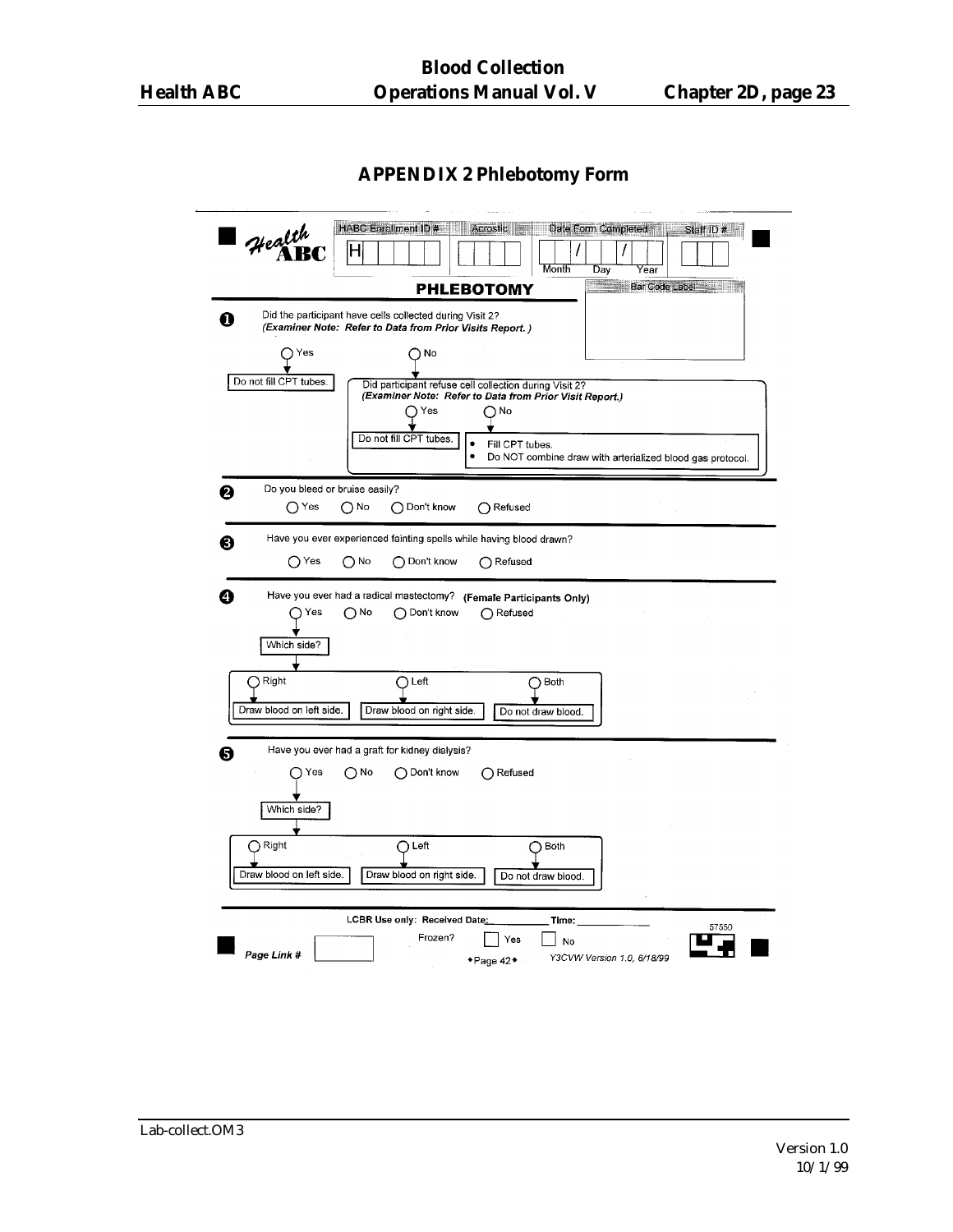|   |          | Health                                                                                       | PHLEBOTOMY                                                                                                                      |
|---|----------|----------------------------------------------------------------------------------------------|---------------------------------------------------------------------------------------------------------------------------------|
| 6 |          | ) Yes<br>How much?<br>liters/min                                                             | Is participant currently receiving supplemental oxygen?<br>∩No<br>◯ Don't know<br>$\bigcap$ Refused                             |
| 6 |          | Participant's temperature:                                                                   | Ō                                                                                                                               |
| 8 |          | Time at start of venipuncture?<br>Hours<br>Minutes                                           | a. Was any blood drawn?<br>∩Yes<br>∩ No<br>Please describe why not?<br>∩am<br>∩pm                                               |
| Ø |          | Time blood draw completed:<br>×,<br>Hours<br>Minutes                                         | ) pm<br>◯ am                                                                                                                    |
| ⊕ |          | Total tourniquet time:<br>is optimum.)<br>minutes                                            | (Examiner Note: If tourniquet was reapplied, enter total time tourniquet was on. Note that 2 minutes<br>Comments on phlebotomy: |
| œ | a.       | Date of last food:                                                                           | What is the date and time you last ate anything?<br>Month<br>Day<br>Year                                                        |
|   | b.<br>с. | Time of last food:<br>How many hours have passed since the<br>participant last ate any food? | ( ) am<br>$\bigcirc$ pm<br>Hours<br>Minutes<br>hours (Question 9 minus Question 11b. Round to nearest hour)                     |
|   |          | Page Link #                                                                                  | 57550<br>$\bullet$ Page 43 $\bullet$<br>Y3CVW Version 1.0, 6/18/99                                                              |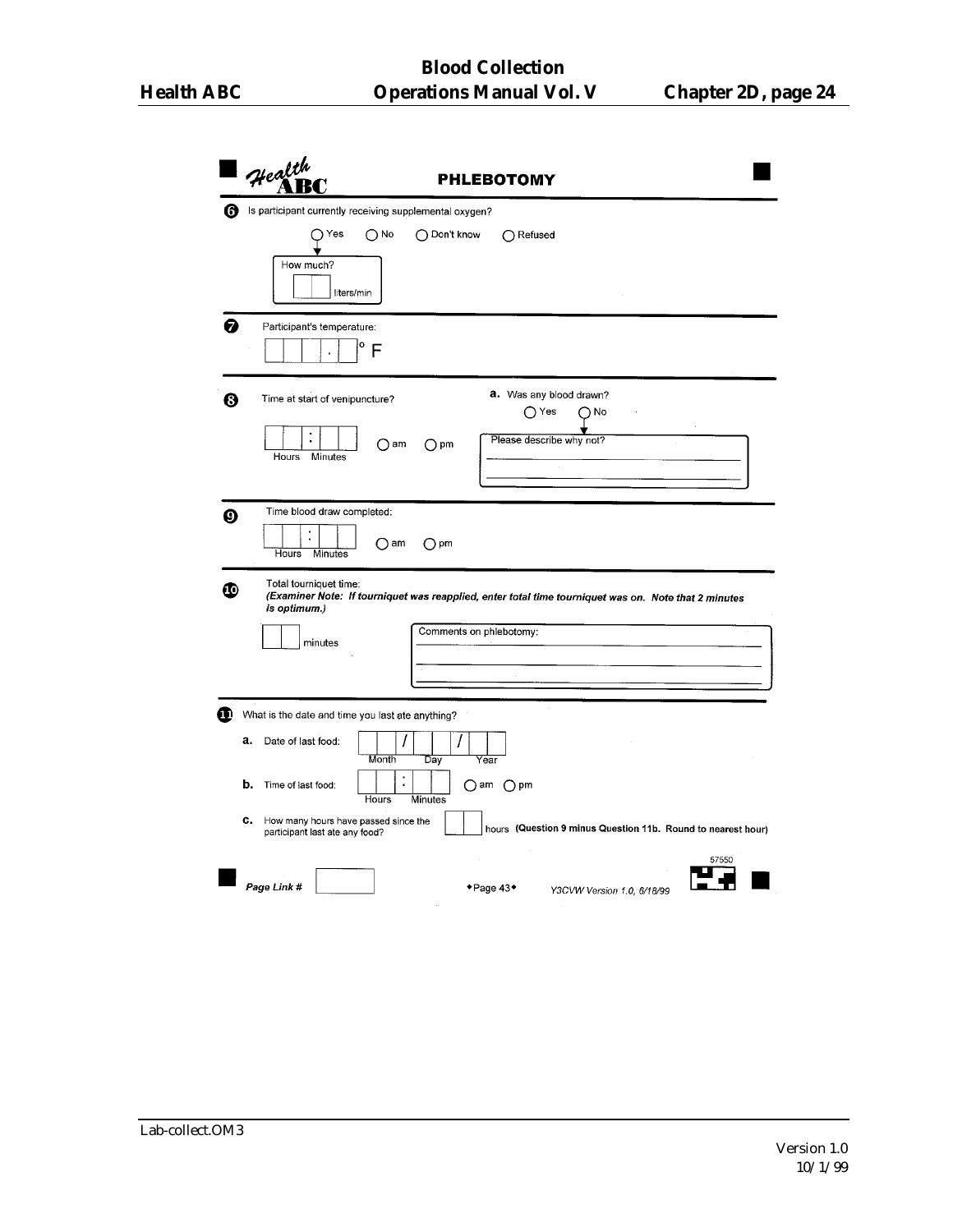|    | Health                                                                                                                                                         | <b>PHLEBOTOMY</b>                                                                                                                                                                                                                         |                                     |
|----|----------------------------------------------------------------------------------------------------------------------------------------------------------------|-------------------------------------------------------------------------------------------------------------------------------------------------------------------------------------------------------------------------------------------|-------------------------------------|
| 12 | Quality of venipuncture:<br>∩ Clean                                                                                                                            | Traumatic                                                                                                                                                                                                                                 |                                     |
|    | ◯ Vein collapse<br>◯ Hematoma<br>$\bigcap$ Vein hard to get<br>◯ Multiple sticks                                                                               | ◯ Excessive duration of draw<br>◯ Leakage at venipuncture site<br>$\bigcirc$ Other (Please specify:)                                                                                                                                      |                                     |
| ⊕  | Was arterialized venous blood sample obtained?<br>$\bigcap$ Yes                                                                                                | ∩№                                                                                                                                                                                                                                        |                                     |
| Œ  | Was a standard blood draw done?<br>$\bigcap$ Yes                                                                                                               | $\bigcirc$ No                                                                                                                                                                                                                             |                                     |
| œ  | Blood Volume/Tube Filled to Capacity? Comment<br>Yes<br>1. CBC<br>3 <sub>ml</sub><br>O<br>2. CPT<br>O<br>8 ml<br>O<br>3. CPT<br>8 ml<br>Ο<br>4. Serum<br>10 ml | Were tubes filled to specified capacity? If not, comment why.<br>No<br>O<br>the control of the control of the control of the control of the control of<br>the control of the control of the control of the control of the control of<br>Œ |                                     |
|    |                                                                                                                                                                |                                                                                                                                                                                                                                           |                                     |
|    | Page Link #                                                                                                                                                    | *Page 44*                                                                                                                                                                                                                                 | 57550<br>Y3CVW Version 1.0, 6/18/99 |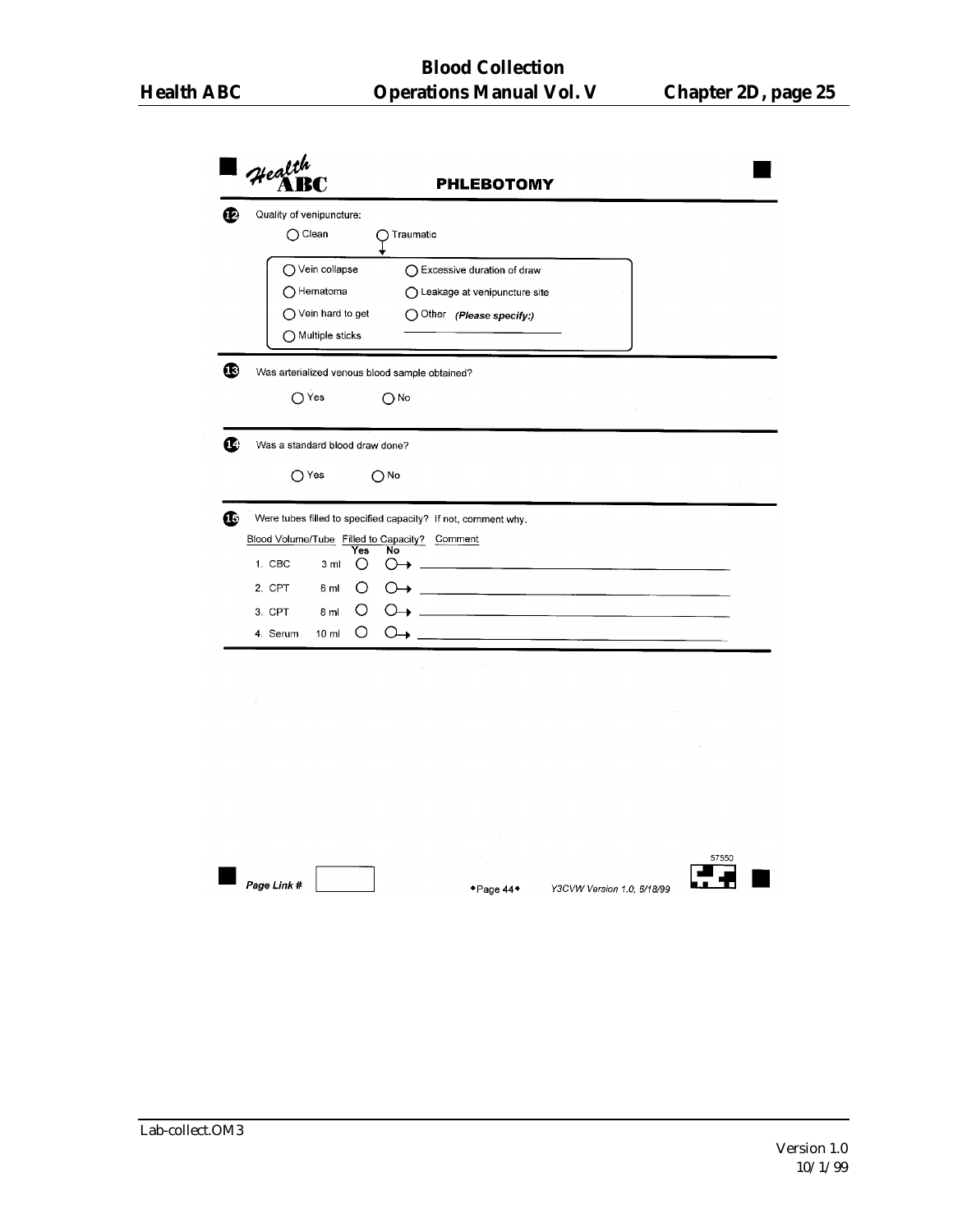# **APPENDIX 3 Return Visit Laboratory Forms (page 1 of 4)**

| <b>HABC</b> Enrollment ID #<br>Date Form Completed<br>Acrostic<br>_Staff ID #T<br>$\mathcal{H}$ ealth<br>H<br>Month<br>Day<br>Year<br>TIH<br><b>Bar Code Label</b><br>YEAR 3 RETURN VISIT PHLEBOTOMY                                                                                |
|-------------------------------------------------------------------------------------------------------------------------------------------------------------------------------------------------------------------------------------------------------------------------------------|
|                                                                                                                                                                                                                                                                                     |
| Why did the participant return for phlebotomy?<br>Ð<br>(Examiner Note: Please mark all that apply.)<br>◯ For standard phlebotomy (cells and/or serum) only                                                                                                                          |
| For arterialized venous blood sample only<br>For both (either combined or separately)                                                                                                                                                                                               |
| Did the participant have cells collected during Visit 2?<br>Đ<br>(Examiner Note: Refer to Data from Prior Visits Report.)                                                                                                                                                           |
| Yes<br>No<br>Do not fill CPT tubes.<br>Did participant refuse cell collection during Visit 2?<br>(Examiner Note: Refer to Data from Prior Visit Report.)<br>∩ Yes<br>7 No<br>Do not fill CPT tubes.<br>Fill CPT tubes.<br>Do NOT combine draw with arterialized blood gas protocol. |
| Do you bleed or bruise easily?<br>в<br>∩Yes<br>$\bigcirc$ No<br>Don't know<br>◯ Refused                                                                                                                                                                                             |
| Have you ever experienced fainting spells while having blood drawn?<br>41<br>( ) Yes<br>() No<br>( ) Don't know<br>Refused                                                                                                                                                          |
| 0<br>Have you ever had a radical mastectomy?<br>(Female Participants Only)<br>Yes<br>◯ Don't know<br>( ) No<br>◯ Refused<br>Which side?<br>Right<br>Left<br>Both<br>Draw blood on left side.<br>Draw blood on right side.<br>Do not draw blood.                                     |
| LCBR Use only: Received Date:<br>Time:<br>30179<br>Frozen?<br>Yes<br>No<br>Page Link #<br>◆Page 1◆<br>Y3RVP Version 1.0, 7/9/99                                                                                                                                                     |

Lab-collect.OM3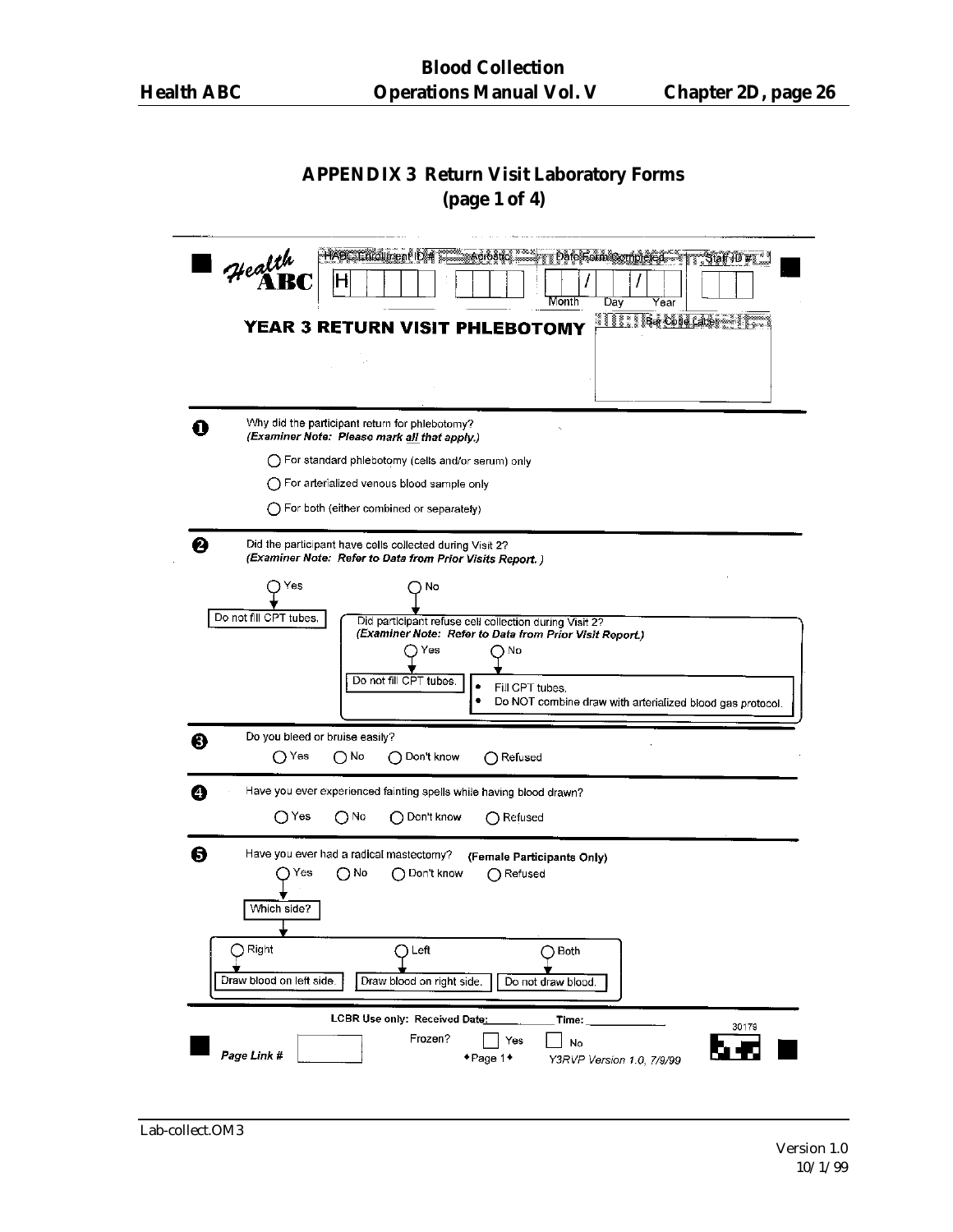# **APPENDIX 3 Return Visit Laboratory Forms (page 2 of 4)**

| 6 | Have you ever had a graft for kidney dialysis?                                                                                 |
|---|--------------------------------------------------------------------------------------------------------------------------------|
|   | ∩No<br>◯ Don't know<br>Yes<br>$\bigcap$ Refused                                                                                |
|   | Which side?                                                                                                                    |
|   |                                                                                                                                |
|   | Right<br>$\bigcap$ Left<br>Ω<br>Both<br>- 1                                                                                    |
|   | Draw blood on left side.<br>Draw blood on right side.<br>Do not draw blood.                                                    |
|   |                                                                                                                                |
|   | Is participant currently receiving supplemental oxygen?                                                                        |
|   | ◯ Don't know<br>Yes<br>∩No<br>◯ Refused                                                                                        |
|   | How much?                                                                                                                      |
|   | liters/min                                                                                                                     |
|   |                                                                                                                                |
|   | Participant's temperature:<br>٥<br>F                                                                                           |
|   |                                                                                                                                |
|   | a. Was any blood drawn?<br>Time at start of venipuncture?                                                                      |
|   | ◯ Yes<br>No                                                                                                                    |
|   | $\blacksquare$<br>Please describe why not?<br>() am<br>) pm                                                                    |
|   | Hours<br>Minutes                                                                                                               |
|   |                                                                                                                                |
|   | Time blood draw completed:                                                                                                     |
|   | $\blacksquare$<br>() am<br>() pm                                                                                               |
|   | Minutes<br>Hours                                                                                                               |
|   | Total tourniquet time:<br>(Examiner Note: If tourniquet was reapplied, enter total time tourniquet was on. Note that 2 minutes |
|   | is optimum.)                                                                                                                   |
|   | Comments on phlebotomy:<br>minutes                                                                                             |
|   |                                                                                                                                |
|   |                                                                                                                                |
|   |                                                                                                                                |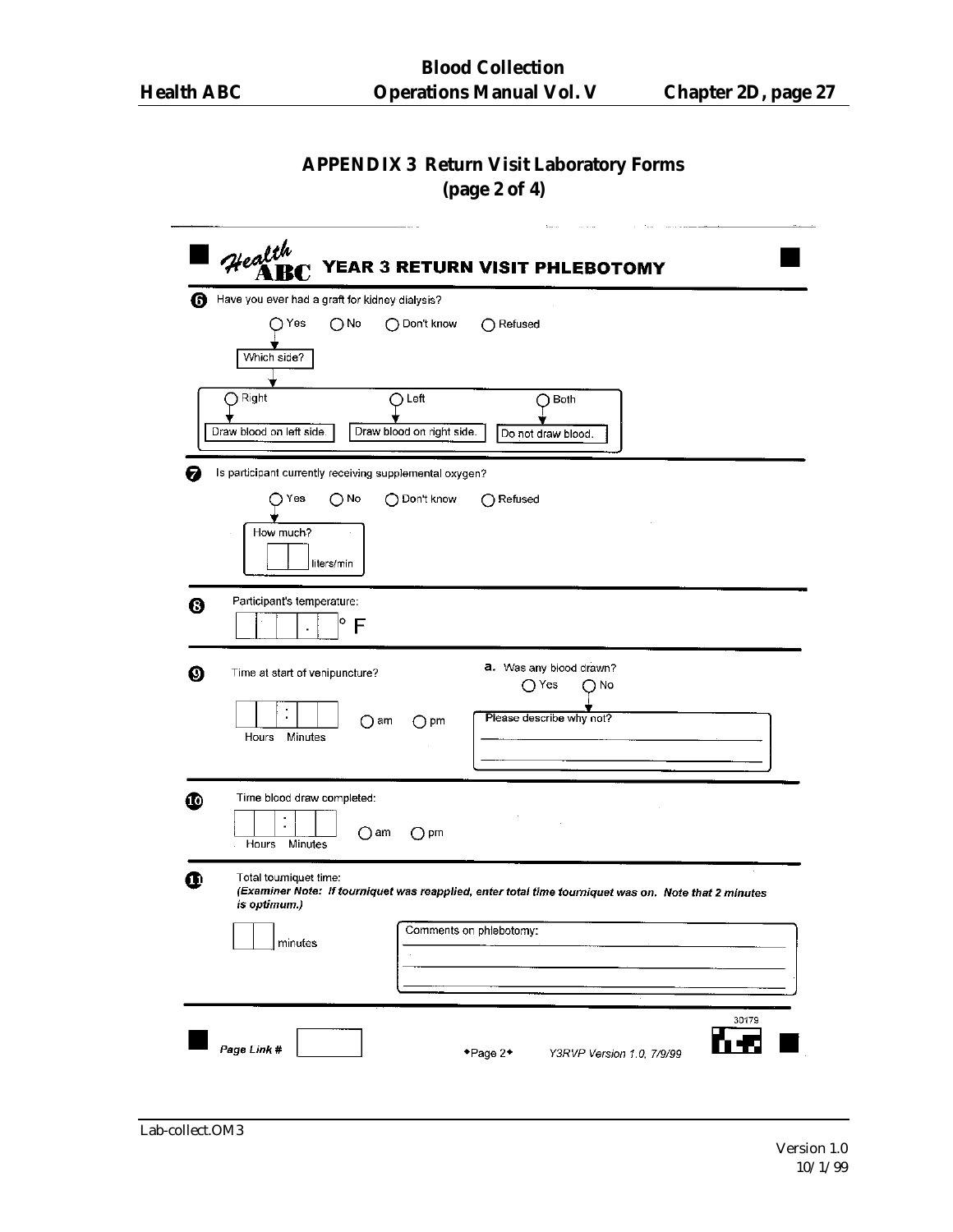# **APPENDIX 3 Return Visit Laboratory Forms (page 3 of 4)**

|    | What is the date and time you last ate anything?                                                                                              |  |  |  |  |
|----|-----------------------------------------------------------------------------------------------------------------------------------------------|--|--|--|--|
|    | Date of last food:<br>I<br>а.<br>Month<br>Day<br>Year                                                                                         |  |  |  |  |
|    | b,<br>Time of last food:<br>○am<br>$O$ pm<br>Hours<br>Minutes                                                                                 |  |  |  |  |
|    | с.<br>How many hours have passed since the<br>hours (Question 10 minus Question 12b. Round to nearest hour)<br>participant last ate any food? |  |  |  |  |
| œ  | Quality of venipuncture:                                                                                                                      |  |  |  |  |
|    | ◯ Clean<br>Traumatic                                                                                                                          |  |  |  |  |
|    | $\bigcirc$ Vein collapse<br>Excessive duration of draw<br>( )                                                                                 |  |  |  |  |
|    | ◯ Hematoma<br>Leakage at venipuncture site                                                                                                    |  |  |  |  |
|    | Vein hard to get<br>( )<br>Other (Please specify:)<br>( )                                                                                     |  |  |  |  |
|    | ◯ Multiple sticks                                                                                                                             |  |  |  |  |
|    |                                                                                                                                               |  |  |  |  |
| 14 | Was arterialized venous blood sample obtained?                                                                                                |  |  |  |  |
|    | $\bigcap$ Yes<br>◯ No                                                                                                                         |  |  |  |  |
| Œ  | Was a standard blood draw done?                                                                                                               |  |  |  |  |
|    | ∩ Yes<br>ONo                                                                                                                                  |  |  |  |  |
|    |                                                                                                                                               |  |  |  |  |
| Œ. | Were tubes filled to specified capacity? If not, comment why.                                                                                 |  |  |  |  |
|    | Blood Volume/Tube Filled to Capacity?<br>Comment<br>Yes<br>No                                                                                 |  |  |  |  |
|    | 1. CBC<br>3 ml                                                                                                                                |  |  |  |  |
|    | 2 CPT<br>8 ml                                                                                                                                 |  |  |  |  |
|    | 3. CPT<br>O<br>8 <sub>m</sub>                                                                                                                 |  |  |  |  |
|    | $\circ$<br>$\circlearrowright\hspace{-.4ex}\rightarrow$                                                                                       |  |  |  |  |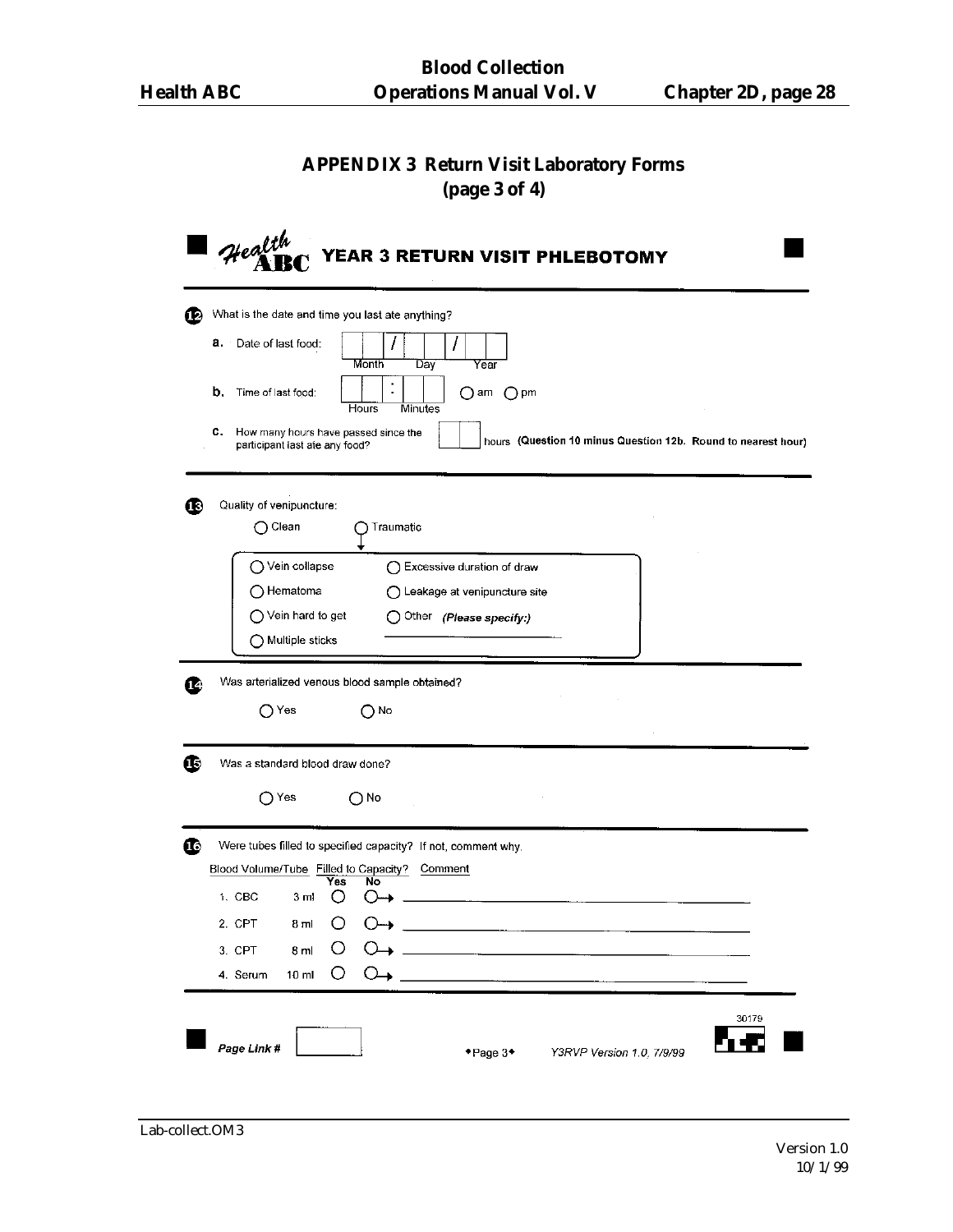# **APPENDIX 3 Return Visit Laboratory Forms (page 4 of 4)**

| Health                                                                                                                                                          | HABC Enrollment ID# F*Acrostic F F Pate Form Completed T* |                          |                                    |                            |  |  |
|-----------------------------------------------------------------------------------------------------------------------------------------------------------------|-----------------------------------------------------------|--------------------------|------------------------------------|----------------------------|--|--|
|                                                                                                                                                                 | ΙH                                                        |                          | Month<br>Day                       | Year                       |  |  |
| Controls (yellow)                                                                                                                                               | <b>YEAR 3 RETURN VISIT BLOOD GAS</b>                      |                          |                                    |                            |  |  |
| рH<br>a.                                                                                                                                                        | pCO <sub>2</sub>                                          | mmHg<br>pO <sub>2</sub>  | mmHg                               |                            |  |  |
| pΗ<br>b.                                                                                                                                                        | pCO <sub>2</sub>                                          | mmHg<br>pO <sub>2</sub>  | mmHg                               |                            |  |  |
| Participant's blood gas:                                                                                                                                        |                                                           |                          |                                    |                            |  |  |
| рH<br>a.                                                                                                                                                        | pCO <sub>2</sub>                                          | mmHg<br>pO <sub>2</sub>  | mmHa                               | HCO <sub>2</sub><br>mmol/L |  |  |
| рH<br>b.                                                                                                                                                        | pCO <sub>2</sub>                                          | mmHg<br>рO <sub>2</sub>  | mmHg                               | HCO <sub>3</sub><br>mmol/L |  |  |
| рH<br>C.<br>Controls (red)                                                                                                                                      | pCO <sub>2</sub>                                          | mmHg<br>pO <sub>2</sub>  | mmHg                               | HCO <sub>3</sub><br>mmol/L |  |  |
| рH<br>$\blacksquare$<br>a.                                                                                                                                      | pCO <sub>2</sub>                                          | pO <sub>2</sub><br>mmHg  | mmHq                               |                            |  |  |
| b.<br>pН                                                                                                                                                        | pCO <sub>2</sub>                                          | pO <sub>2</sub><br>mmHq  | mmHg                               |                            |  |  |
| Were controls in range?                                                                                                                                         |                                                           |                          |                                    |                            |  |  |
| ∩ Yes<br>∩No<br>Complete Blood Gas Results Supplement form.<br>Staff ID#                                                                                        |                                                           |                          |                                    |                            |  |  |
| $^{\circ}C$<br>Room temperature where vials are stored:<br>5                                                                                                    |                                                           |                          |                                    |                            |  |  |
| YEAR 3 RETURN VISIT LABORATORY                                                                                                                                  |                                                           |                          |                                    |                            |  |  |
| Time at start of<br>serum processing:                                                                                                                           | Time at start of<br>am<br>cell processing:                |                          |                                    |                            |  |  |
| Staff ID $#$ :                                                                                                                                                  | pm                                                        | Staff ID#:               |                                    | pm                         |  |  |
| Cryo Vol. Type<br>Collection<br>To<br>Tubes<br>#                                                                                                                | Fill in<br>Problems<br>bubble                             | Collection<br>Tubes      | Cryo Vol.   Type   To Fill in<br># | Problems<br>bubble         |  |  |
| 01 1.0 R/1.5<br>М<br>#4 Serum                                                                                                                                   | O<br>⊜н<br>OP                                             | #2, 3 Citrate            | $1.0$ B/1.5<br>05<br>L             | O<br>( ) H<br>$\bigcirc$ P |  |  |
| 02 1.0 R/1.5<br>М                                                                                                                                               | O<br>( ) H<br>O <sub>P</sub>                              |                          | 1.0 IB/1.5 ⊧L<br>06                | O<br>ОН ОР                 |  |  |
| 03 1.0 R/1.5 M                                                                                                                                                  | $( )$ H<br>$\bigcirc$ P<br>Ο                              |                          | 07<br>1.0 B/1.5 L                  | O<br>О <sup>н</sup> Ор     |  |  |
| 04 1.0 R/1.5 M                                                                                                                                                  | ОН ОР<br>O                                                |                          | 1.0 B/1.5 L<br>08                  | ОН ОР<br>O                 |  |  |
| <b>Experience Label 11</b><br>Ð                                                                                                                                 |                                                           | $#2, 3$ Buffy<br>Refused | 13<br>var C/2.0 <sub>:</sub> M*    | O<br>OН<br>O <sub>P</sub>  |  |  |
|                                                                                                                                                                 |                                                           | DNA<br>collection        | var C/2.0 M*<br>14                 | Ó<br>O <sub>H</sub><br>OЕ  |  |  |
|                                                                                                                                                                 |                                                           | #2, 3 Platelets          | 15<br>var O/2.0 M                  | Он ОР<br>O                 |  |  |
|                                                                                                                                                                 |                                                           |                          | 16<br>var O/2.0 M                  | ОН ОР<br>O                 |  |  |
| M=McKesson; H=Hemolyzed; P=Partial; R=Red; C=clear; B=blue; O=Orange<br>*Place in a styrofoam box at -20°C for 2 hours. Transfer to -80°C to hold for shipping. |                                                           |                          |                                    |                            |  |  |
| 30071                                                                                                                                                           |                                                           |                          |                                    |                            |  |  |
| Y3RVL Version 1.0, 7/8/99                                                                                                                                       |                                                           |                          |                                    |                            |  |  |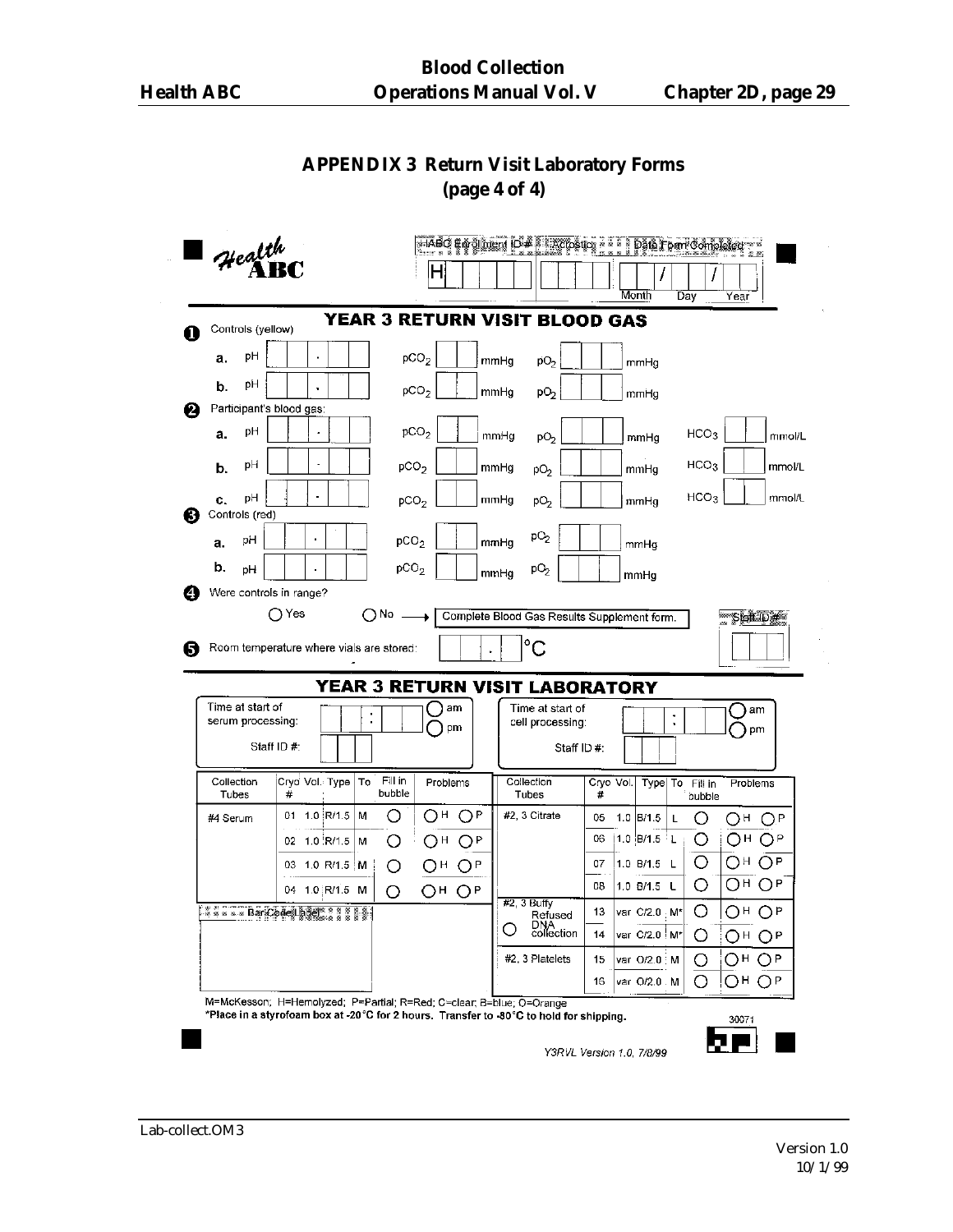## **APPENDIX 4 OSHA Guidelines**

## **Enforcement Procedures for the Occupational Exposure to Bloodborne Pathogens Standard, 29 CFR 1910.1030 (15 pages)**

1910.1030 - Bloodborne pathogens.

\* Standard Number: 1910.1030

\* Standard Title: Bloodborne pathogens.

\* SubPart Number: Z

\* SubPart Title: Toxic and Hazardous Substances

Produced by USDOL OSHA - Directorate of Safety Standards & Directorate of Health Standards Maintained by USDOL OSHA - OCIS

----------------------------------------------------------------------------

 (a) Scope and Application. This section applies to all occupational exposure to blood or other potentially infectious materials as defined by paragraph (b) of this section.

 (b) Definitions. For purposes of this section, the following shall apply:

 "Assistant Secretary" means the Assistant Secretary of Labor for Occupational Safety and Health, or designated representative.

 "Blood" means human blood, human blood components, and products made from human blood.

 "Bloodborne Pathogens" means pathogenic microorganisms that are present in human blood and can cause disease in humans. These pathogens include, but are not limited to, hepatitis B virus (HBV) and human immunodeficiency virus (HIV).

 "Clinical Laboratory" means a workplace where diagnostic or other screening procedures are performed on blood or other potentially infectious materials.

 "Contaminated" means the presence or the reasonably anticipated presence of blood or other potentially infectious materials on an item or surface.

"Contaminated Laundry" means laundry which has been soiled with blood or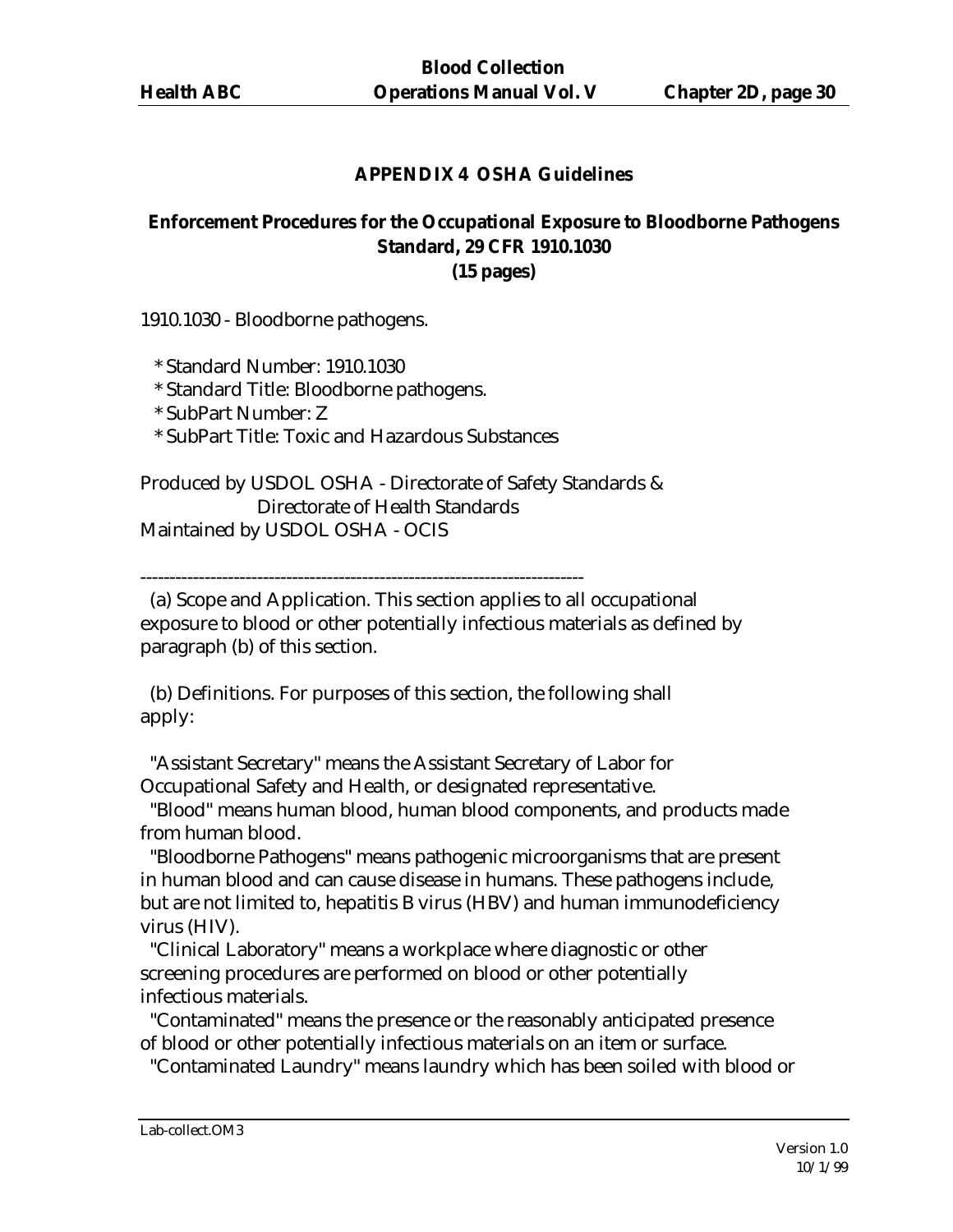other potentially infectious materials or may contain sharps.

 "Contaminated Sharps" means any contaminated object that can penetrate the skin including, but not limited to, needles, scalpels, broken glass, broken capillary tubes, and exposed ends of dental wires.

 "Decontamination" means the use of physical or chemical means to remove, inactivate, or destroy bloodborne pathogens on a surface or item to the point where they are no longer capable of transmitting infectious particles and the surface or item is rendered safe for handling, use, or disposal.

 "Director" means the Director of the National Institute for Occupational Safety and Health, U.S. Department of Health and Human Services, or designated representative.

 "Engineering Controls" means controls (e.g., sharps disposal containers, self-sheathing needles) that isolate or remove the bloodborne pathogens hazard from the workplace.

 "Exposure Incident" means a specific eye, mouth, other mucous membrane, non-intact skin, or parenteral contact with blood or other potentially infectious materials that results from the performance of an employee's duties.

 "Handwashing Facilities" means a facility providing an adequate supply of running potable water, soap and single use towels or hot air drying machines.

 "Licensed Healthcare Professional" is a person whose legally permitted scope of practice allows him or her to independently perform the activities required by paragraph (f) Hepatitis B Vaccination and Post-exposure Evaluation and Follow-up.

"HBV" means hepatitis B virus.

"HIV" means human immunodeficiency virus.

 "Occupational Exposure" means reasonably anticipated skin, eye, mucous membrane, or parenteral contact with blood or other potentially infectious materials that may result from the performance of an employee's duties.

 "Other Potentially Infectious Materials" means (1) The following human body fluids: semen, vaginal secretions, cerebrospinal fluid, synovial fluid, pleural fluid, pericardial fluid, peritoneal fluid, amniotic fluid, saliva in dental procedures, any body fluid that is visibly contaminated with blood, and all body fluids in situations where it is difficult or impossible to differentiate between body fluids; (2) Any unfixed tissue or organ (other than intact skin) from a human (living or dead); and (3) HIV-containing cell or tissue cultures, organ cultures, and HIV- or HBV-containing culture medium or other solutions; and blood, organs, or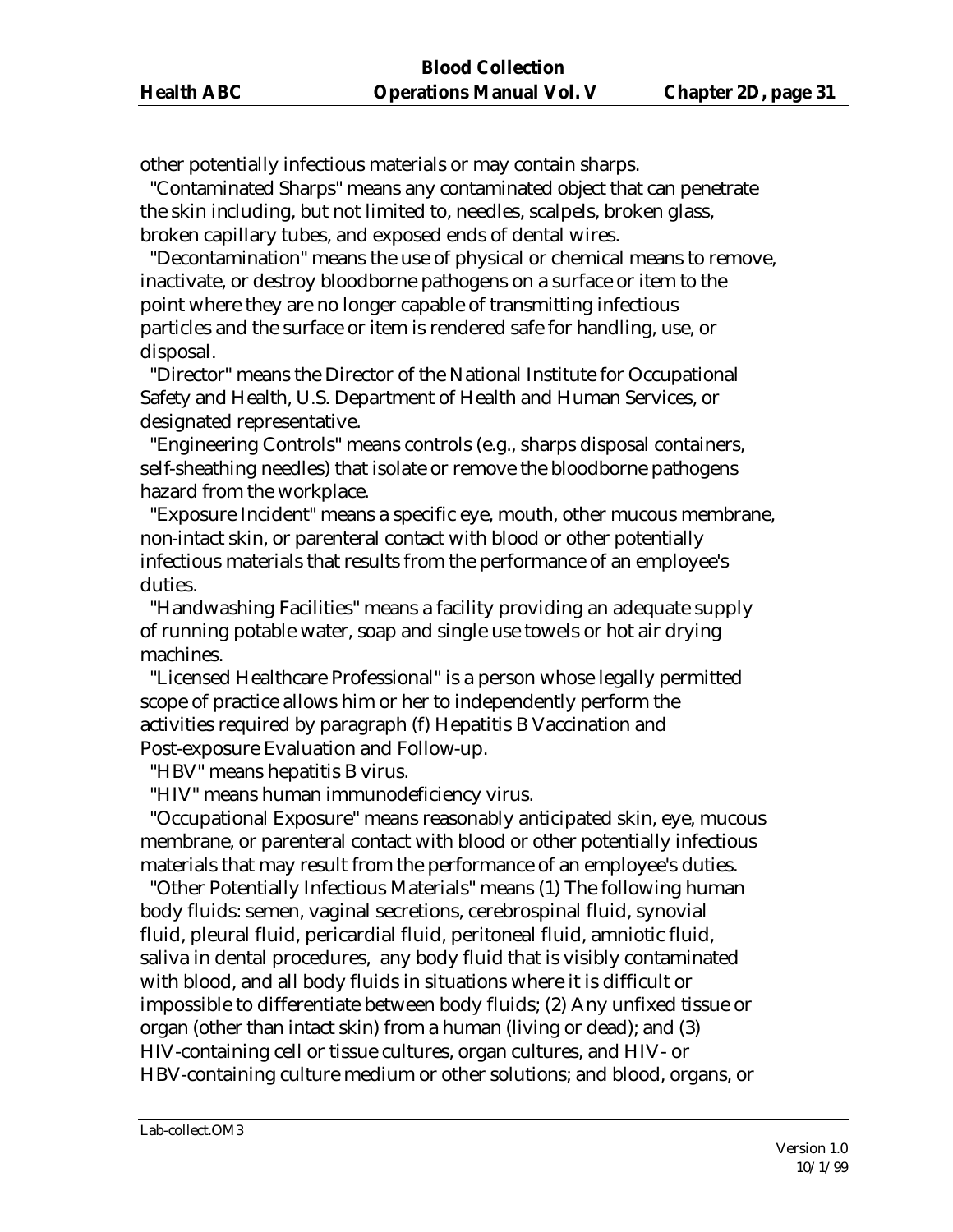other tissues from experimental animals infected with HIV or HBV.

 "Parenteral" means piercing mucous membranes or the skin barrier through such events as needlesticks, human bites, cuts, and abrasions.

 "Personal Protective Equipment" is specialized clothing or equipment worn by an employee for protection against a hazard. General work clothes (e.g., uniforms, pants, shirts or blouses) not intended to function as protection against a hazard are not considered to be personal protective equipment.

 "Production Facility" means a facility engaged in industrial-scale, large-volume or high concentration production of HIV or HBV.

 "Regulated Waste" means liquid or semi-liquid blood or other potentially infectious materials; contaminated items that would release blood or other potentially infectious materials in a liquid or semi-liquid state if compressed; items that are caked with dried blood or other potentially infectious materials and are capable of releasing these materials during handling; contaminated sharps; and pathological and microbiological wastes containing blood or other potentially infectious materials.

 "Research Laboratory" means a laboratory producing or using research-laboratory-scale amounts of HIV or HBV. Research laboratories may produce high concentrations of HIV or HBV but not in the volume found in production facilities.

 "Source Individual" means any individual, living or dead, whose blood or other potentially infectious materials may be a source of occupational exposure to the employee. Examples include, but are not limited to, hospital and clinic patients; clients in institutions for the developmentally disabled; trauma victims; clients of drug and alcohol treatment facilities; residents of hospices and nursing homes; human remains; and individuals who donate or sell blood or blood components.

 "Sterilize" means the use of a physical or chemical procedure to destroy all microbial life including highly resistant bacterial endospores.

 "Universal Precautions" is an approach to infection control. According to the concept of Universal Precautions, all human blood and certain human body fluids are treated as if known to be infectious for HIV, HBV, and other bloodborne pathogens.

 "Work Practice Controls" means controls that reduce the likelihood of exposure by altering the manner in which a task is performed (e.g., prohibiting recapping of needles by a two-handed technique).

..1910.1030(c) (c) Exposure Control. (1) Exposure Control Plan. (i) Each employer having an employee(s) with occupational exposure as defined by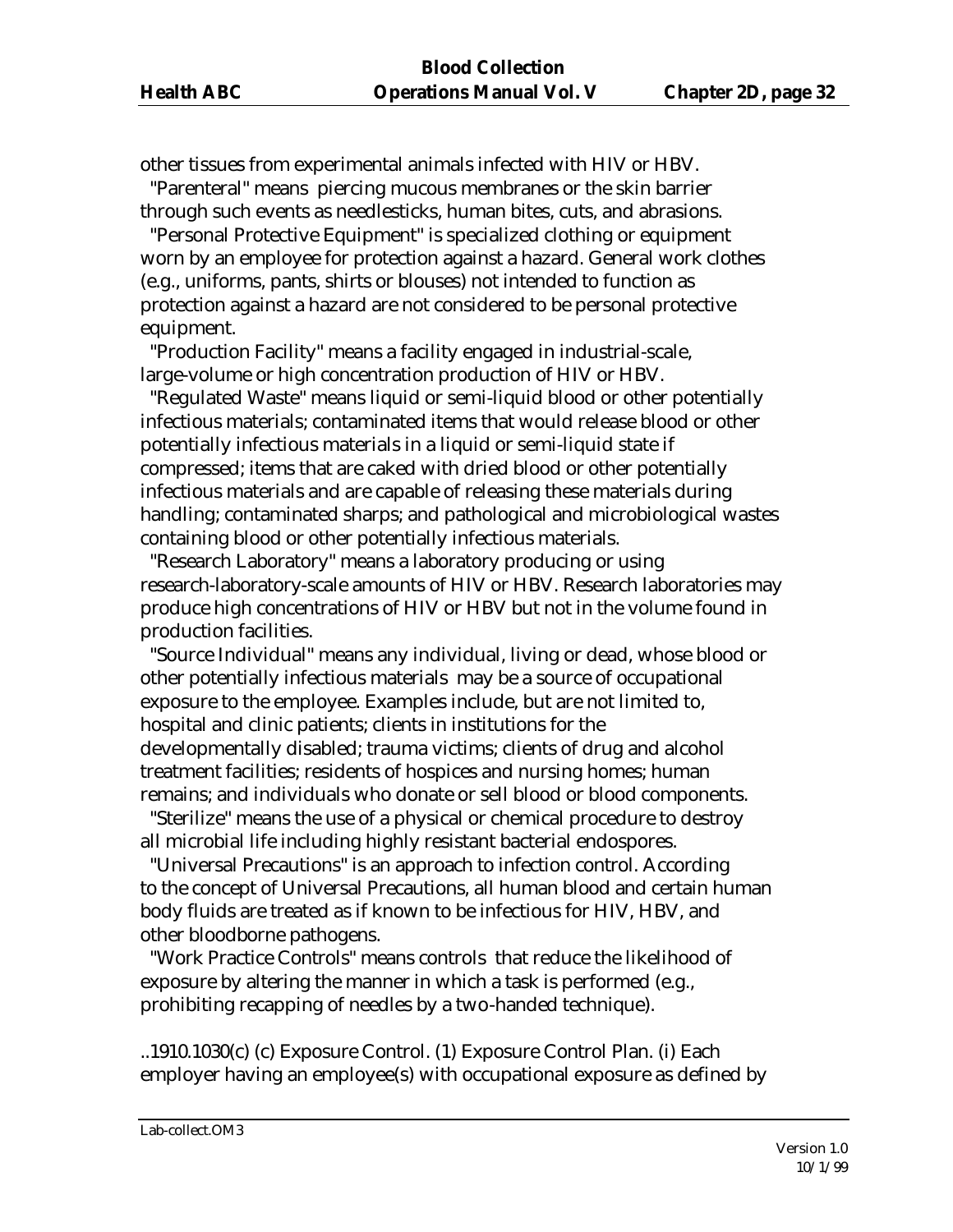paragraph (b) of this section shall establish a written Exposure Control Plan designed to eliminate or minimize employee exposure. (ii) The Exposure Control Plan shall contain at least the following elements: (A) The exposure determination required by paragraph (c)(2), (B) The schedule and method of implementation for paragraphs (d) Methods of Compliance, (e) HIV and HBV Research Laboratories and Production Facilities, (f) Hepatitis B Vaccination and Post-Exposure Evaluation and Follow-up, (g) Communication of Hazards to Employees, and (h) Recordkeeping, of this standard, and (C) The procedure for the evaluation of circumstances surrounding exposure incidents as required by paragraph (f)(3)(i) of this standard. (iii) Each employer shall ensure that a copy of the Exposure Control Plan is accessible to employees in accordance with 29 CFR 1910.1020(e). (iv) The Exposure Control Plan shall be reviewed and updated at least annually and whenever necessary to reflect new or modified tasks and procedures which affect occupational exposure and to reflect new or revised employee positions with occupational exposure.  $1.1910.1030(c)(1)(v)$  (v) The Exposure Control Plan shall be made available to the Assistant Secretary and the Director upon request for examination and copying. (2) Exposure Determination. (i) Each employer who has an employee(s) with occupational exposure as defined by paragraph (b) of this section shall prepare an exposure determination. This exposure determination shall contain the following: (A) A list of all job classifications in which all employees in those job classifications have occupational exposure; (B) A list of job classifications in which some employees have occupational exposure, and (C) A list of all tasks and procedures or groups of closely related task and procedures in which occupational exposure occurs and that are performed by employees in job classifications listed in accordance with the provisions of paragraph  $(c)(2)(i)(B)$  of this standard. (ii) This exposure determination shall be made without regard to the use of personal protective equipment. (d) Methods of Compliance. (1) General. Universal precautions shall be observed to prevent contact with blood or other potentially infectious materials. Under circumstances in which differentiation between body fluid types is difficult or impossible, all body fluids shall be considered potentially infectious materials. ..1910.1030(d)(2) (2) Engineering and Work Practice Controls. (i) Engineering and work practice controls shall be used to eliminate or minimize employee exposure. Where occupational exposure remains after institution of these controls, personal protective equipment shall also be used. (ii) Engineering controls shall be examined and maintained or replaced on a regular schedule to ensure their effectiveness. (iii) Employers shall provide handwashing facilities which are readily accessible to employees.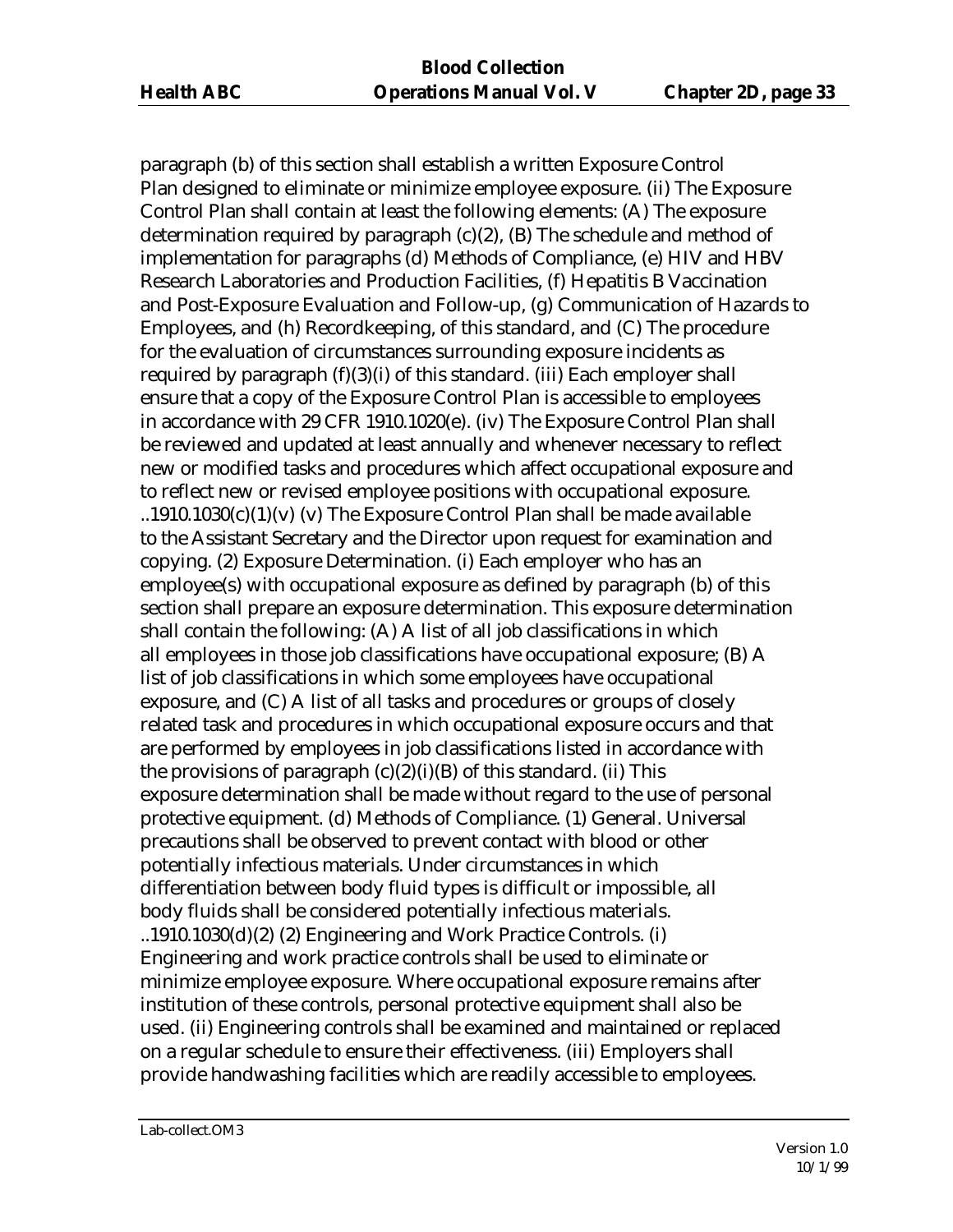(iv) When provision of handwashing facilities is not feasible, the employer shall provide either an appropriate antiseptic hand cleanser in conjunction with clean cloth/paper towels or antiseptic towelettes. When antiseptic hand cleansers or towelettes are used, hands shall be washed with soap and running water as soon as feasible. (v) Employers shall ensure that employees wash their hands immediately or as soon as feasible after removal of gloves or other personal protective equipment. (vi) Employers shall ensure that employees wash hands and any other skin with soap and water, or flush mucous membranes with water immediately or as soon as feasible following contact of such body areas with blood or other potentially infectious materials. ..1910.1030(d)(2)(vii) (vii) Contaminated needles and other contaminated sharps shall not be bent, recapped, or removed except as noted in paragraphs  $(d)(2)(vii)(A)$  and  $(d)(2)(vii)(B)$  below. Shearing or breaking of contaminated needles is prohibited. (A) Contaminated needles and other contaminated sharps shall not be bent, recapped or removed unless the employer can demonstrate that no alternative is feasible or that such action is required by a specific medical or dental procedure. (B) Such bending, recapping or needle removal must be accomplished through the use of a mechanical device or a one-handed technique. (viii) Immediately or as soon as possible after use, contaminated reusable sharps shall be placed in appropriate containers until properly reprocessed. These containers shall be:

- (A) puncture resistant;
- (B) labeled or color-coded in accordance with this standard;
- $.1910.1030(d)(2)(viii)(C)$
- (C) leakproof on the sides and bottom; and
- (D) in accordance with the requirements set forth in paragraph  $(d)(4)(ii)(E)$  for reusable sharps.

(ix) Eating, drinking, smoking, applying cosmetics or lip balm, and handling contact lenses are prohibited in work areas where there is a reasonable likelihood of occupational exposure. (x) Food and drink shall not be kept in refrigerators, freezers, shelves, cabinets or on countertops or benchtops where blood or other potentially infectious materials are present. (xi) All procedures involving blood or other potentially infectious materials shall be performed in such a manner as to minimize splashing, spraying,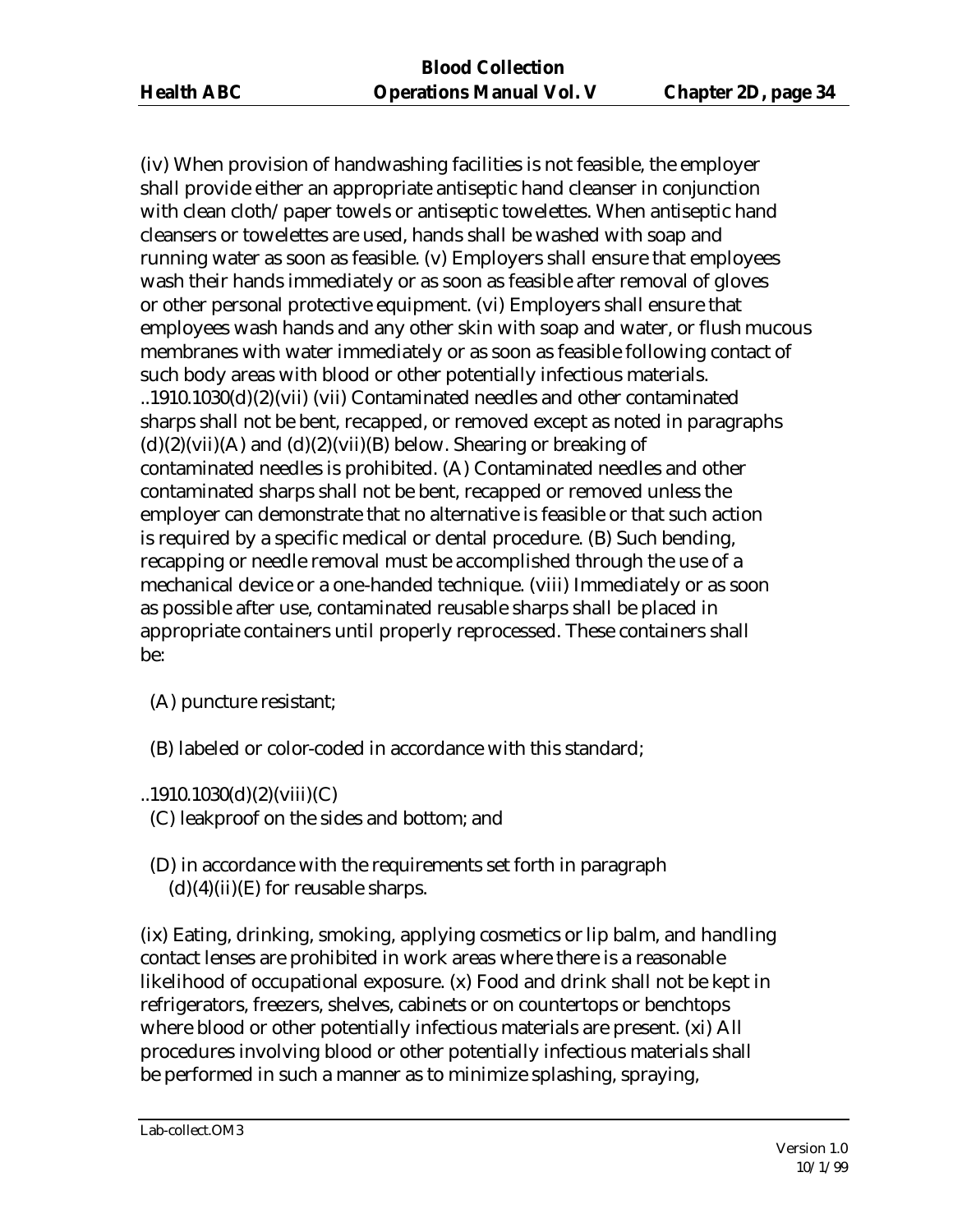spattering, and generation of droplets of these substances. (xii) Mouth pipetting/suctioning of blood or other potentially infectious materials is prohibited. (xiii) Specimens of blood or other potentially infectious materials shall be placed in a container which prevents leakage during collection, handling, processing, storage, transport, or shipping. ..1910.1030(d)(2)(xiii)(A) (A) The container for storage, transport, or shipping shall be labeled or color-coded according to paragraph (g)(1)(i) and closed prior to being stored, transported, or shipped. When a facility utilizes Universal Precautions in the handling of all specimens, the labeling/color-coding of specimens is not necessary provided containers are recognizable as containing specimens. This exemption only applies while such specimens/containers remain within the facility. Labeling or color-coding in accordance with paragraph  $(g)(1)(i)$  is required when such specimens/containers leave the facility. (B) If outside contamination of the primary container occurs, the primary container shall be placed within a second container which prevents leakage during handling, processing, storage, transport, or shipping and is labeled or color-coded according to the requirements of this standard. (C) If the specimen could puncture the primary container, the primary container shall be placed within a secondary container which is puncture-resistant in addition to the above characteristics. (xiv) Equipment which may become contaminated with blood or other potentially infectious materials shall be examined prior to servicing or shipping and shall be decontaminated as necessary, unless the employer can demonstrate that decontamination of such equipment or portions of such equipment is not feasible. ..1910.1030(d)(2)(xiv)(A) (A) A readily observable label in accordance with paragraph  $(g)(1)(i)(H)$  shall be attached to the equipment stating which portions remain contaminated. (B) The employer shall ensure that this information is conveyed to all affected employees, the servicing representative, and/or the manufacturer, as appropriate, prior to handling, servicing, or shipping so that appropriate precautions will be taken. (3) Personal Protective Equipment. (i) Provision. When there is occupational exposure, the employer shall provide, at no cost to the employee, appropriate personal protective equipment such as, but not limited to, gloves, gowns, laboratory coats, face shields or masks and eye protection, and mouthpieces, resuscitation bags, pocket masks, or other ventilation devices. Personal protective equipment will be considered "appropriate" only if it does not permit blood or other potentially infectious materials to pass through to or reach the employee's work clothes, street clothes, undergarments, skin, eyes, mouth, or other mucous membranes under normal conditions of use and for the duration of time which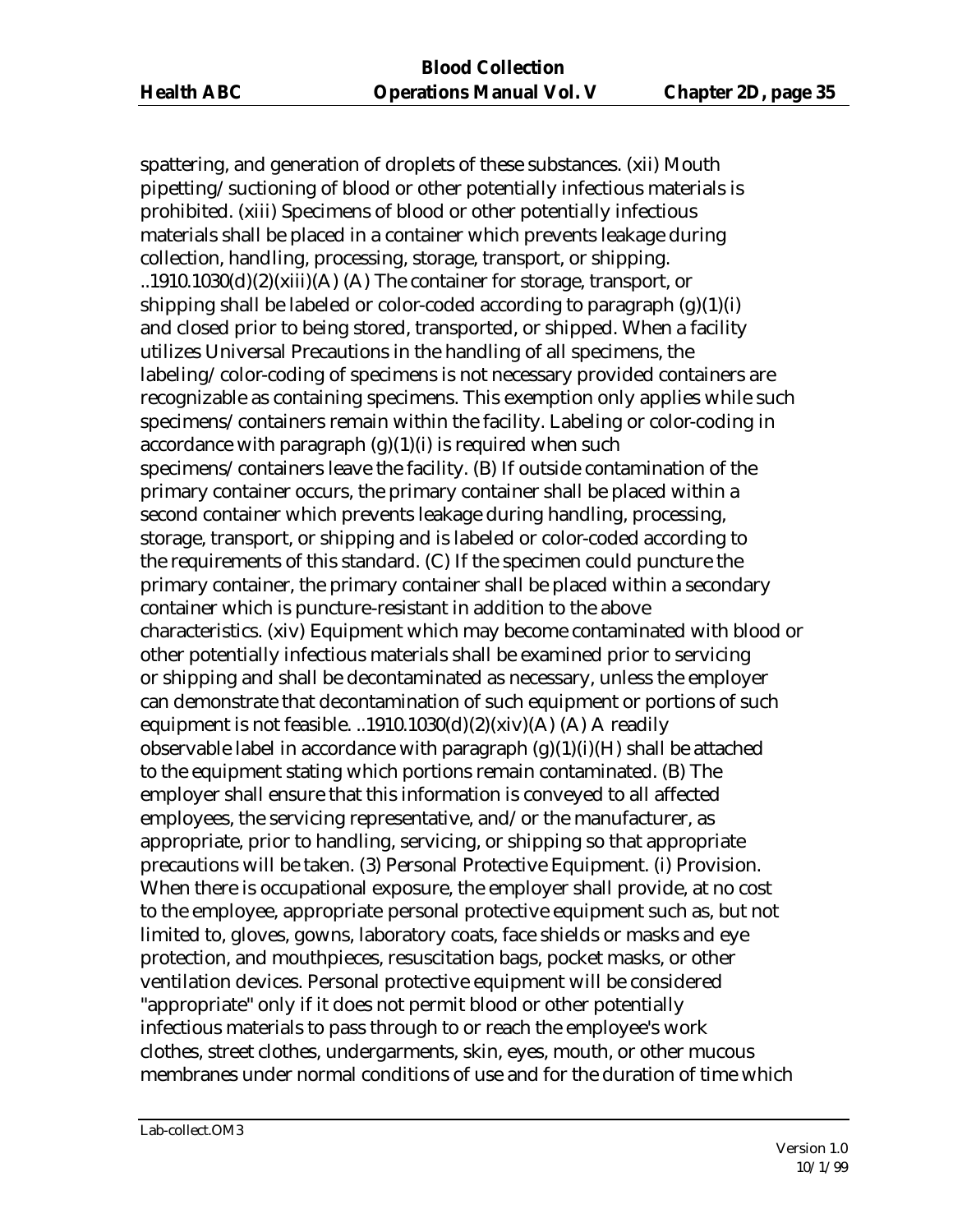the protective equipment will be used. ..1910.1030(d)(3)(ii) (ii) Use. The employer shall ensure that the employee uses appropriate personal protective equipment unless the employer shows that the employee temporarily and briefly declined to use personal protective equipment when, under rare and extraordinary circumstances, it was the employee's professional judgment that in the specific instance its use would have prevented the delivery of health care or public safety services or would have posed an increased hazard to the safety of the worker or co-worker. When the employee makes this judgment, the circumstances shall be investigated and documented in order to determine whether changes can be instituted to prevent such occurrences in the future. (iii) Accessibility. The employer shall ensure that appropriate personal protective equipment in the appropriate sizes is readily accessible at the worksite or is issued to employees. Hypoallergenic gloves, glove liners, powderless gloves, or other similar alternatives shall be readily accessible to those employees who are allergic to the gloves normally provided. (iv) Cleaning, Laundering, and Disposal. The employer shall clean, launder, and dispose of personal protective equipment required by paragraphs (d) and (e) of this standard, at no cost to the employee.  $1.1910.1030(d)(3)(v)$  (v) Repair and Replacement. The employer shall repair or replace personal protective equipment as needed to maintain its effectiveness, at no cost to the employee. (vi) If a garment(s) is penetrated by blood or other potentially infectious materials, the garment(s) shall be removed immediately or as soon as feasible. (vii) All personal protective equipment shall be removed prior to leaving the work area. (viii) When personal protective equipment is removed it shall be placed in an appropriately designated area or container for storage, washing, decontamination or disposal. (ix) Gloves. Gloves shall be worn when it can be reasonably anticipated that the employee may have hand contact with blood, other potentially infectious materials, mucous membranes, and non-intact skin; when performing vascular access procedures except as specified in paragraph  $(d)(3)(ix)(D)$ ; and when handling or touching contaminated items or surfaces. (A) Disposable (single use) gloves such as surgical or examination gloves, shall be replaced as soon as practical when contaminated or as soon as feasible if they are torn, punctured, or when their ability to function as a barrier is compromised. ..1910.1030(d)(3)(ix)(B) (B) Disposable (single use) gloves shall not be washed or decontaminated for re-use. (C) Utility gloves may be decontaminated for re-use if the integrity of the glove is not compromised. However, they must be discarded if they are cracked, peeling, torn, punctured, or exhibit other signs of deterioration or when their ability to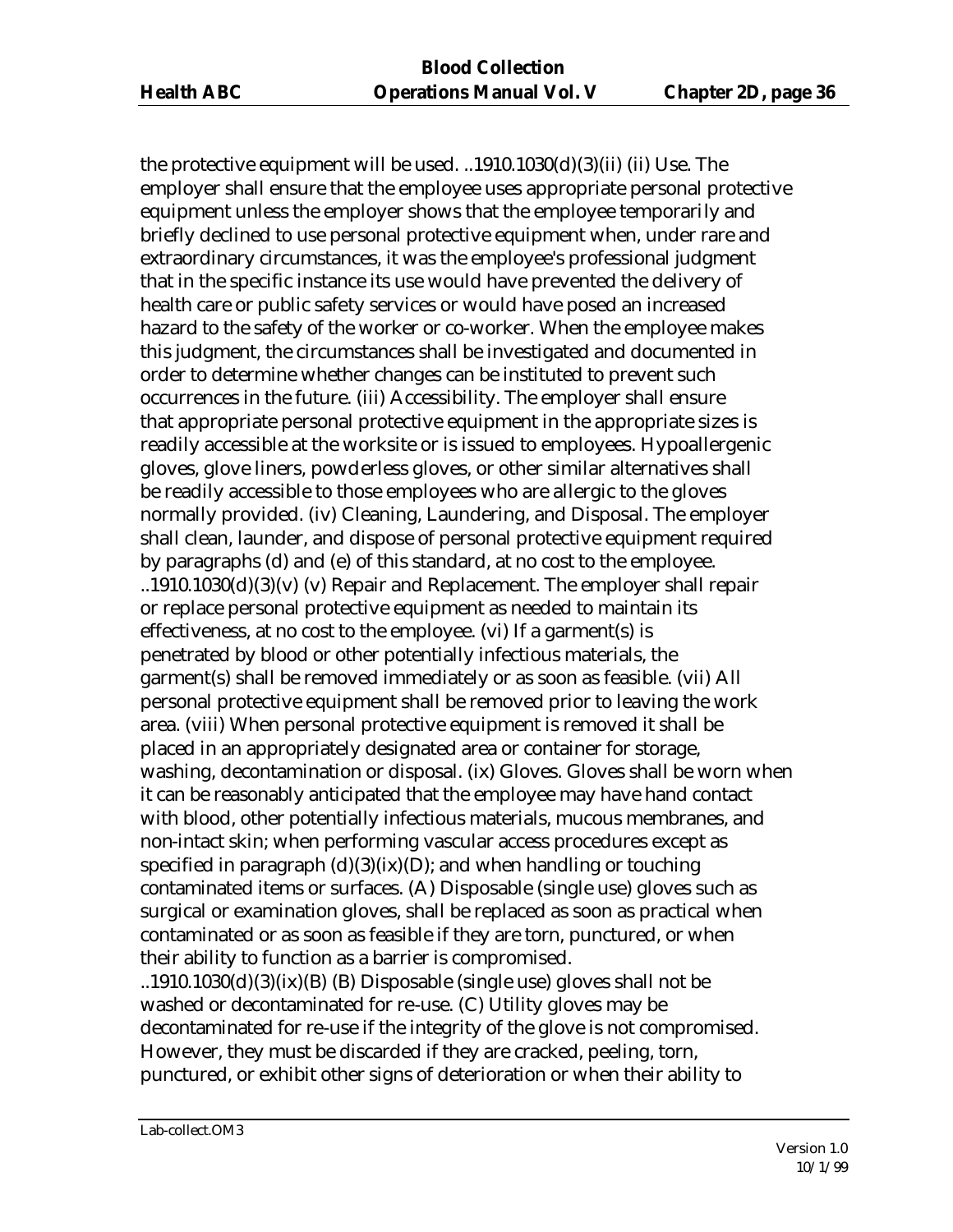function as a barrier is compromised. (D) If an employer in a volunteer blood donation center judges that routine gloving for all phlebotomies is not necessary then the employer shall: {1} Periodically reevaluate this policy; {2} Make gloves available to all employees who wish to use them for phlebotomy; {3} Not discourage the use of gloves for phlebotomy; and {4} Require that gloves be used for phlebotomy in the following circumstances: [i] When the employee has cuts, scratches, or other breaks in his or her skin; [ii] When the employee judges that hand contamination with blood may occur, for example, when performing phlebotomy on an uncooperative source individual; and [iii] When the employee is receiving training in phlebotomy. ..1910.1030(d)(3)(x) (x) Masks, Eye Protection, and Face Shields. Masks in combination with eye protection devices, such as goggles or glasses with solid side shields, or chin-length face shields, shall be worn whenever splashes, spray, spatter, or droplets of blood or other potentially infectious materials may be generated and eye, nose, or mouth contamination can be reasonably anticipated. (xi) Gowns, Aprons, and Other Protective Body Clothing. Appropriate protective clothing such as, but not limited to, gowns, aprons, lab coats, clinic jackets, or similar outer garments shall be worn in occupational exposure situations. The type and characteristics will depend upon the task and degree of exposure anticipated. (xii) Surgical caps or hoods and/or shoe covers or boots shall be worn in instances when gross contamination can reasonably be anticipated (e.g., autopsies, orthopaedic surgery). (4) Housekeeping. (i) General. Employers shall ensure that the worksite is maintained in a clean and sanitary condition. The employer shall determine and implement an appropriate written schedule for cleaning and method of decontamination based upon the location within the facility, type of surface to be cleaned, type of soil present, and tasks or procedures being performed in the area. ..1910.1030(d)(4)(ii) (ii) All equipment and environmental and working surfaces shall be cleaned and decontaminated after contact with blood or other potentially infectious materials. (A) Contaminated work surfaces shall be decontaminated with an appropriate disinfectant after completion of procedures; immediately or as soon as feasible when surfaces are overtly contaminated or after any spill of blood or other potentially infectious materials; and at the end of the work shift if the surface may have become contaminated since the last cleaning. (B) Protective coverings, such as plastic wrap, aluminum foil, or imperviously-backed absorbent paper used to cover equipment and environmental surfaces, shall be removed and replaced as soon as feasible when they become overtly contaminated or at the end of the workshift if they may have become contaminated during the shift. (C) All bins, pails, cans,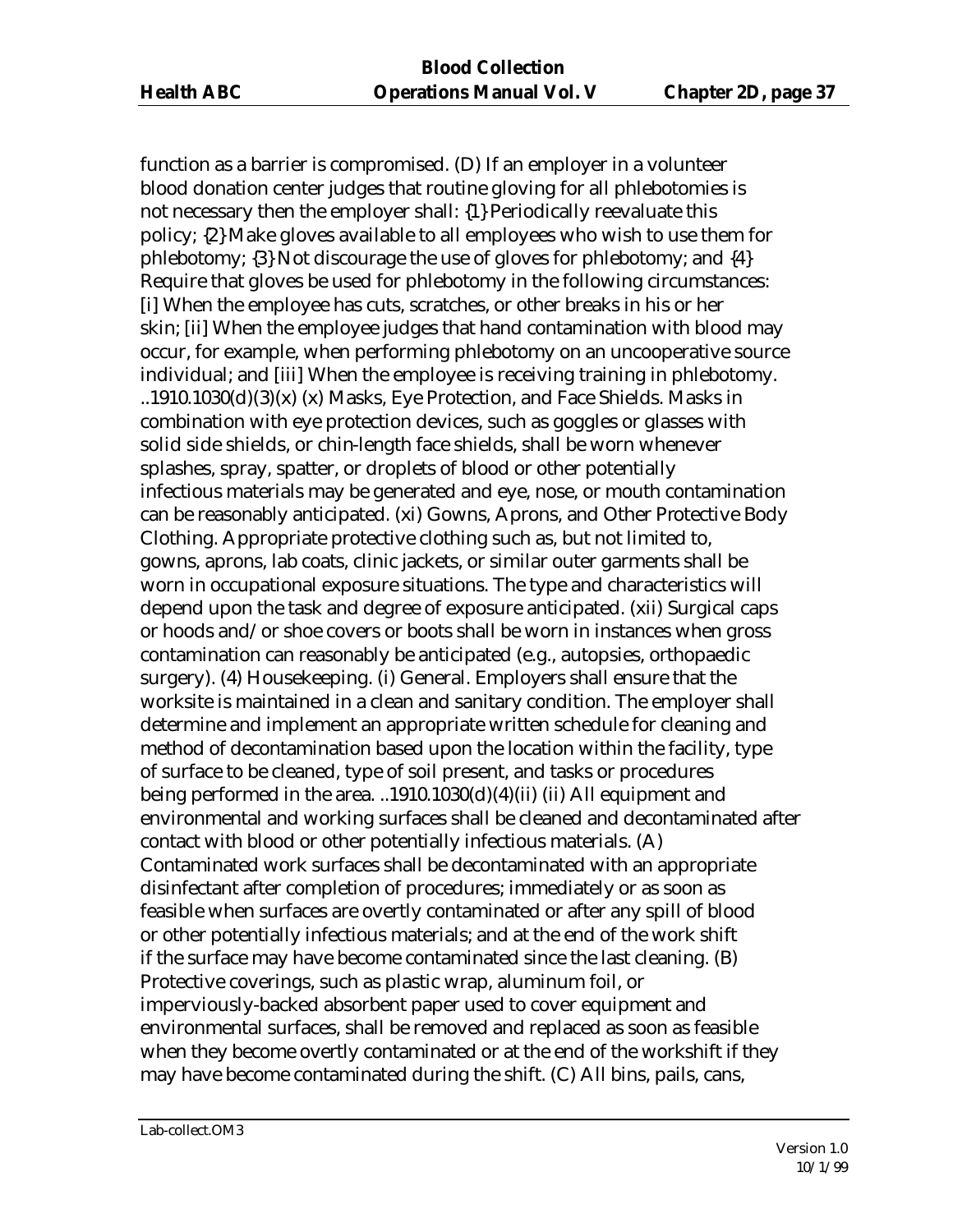and similar receptacles intended for reuse which have a reasonable likelihood for becoming contaminated with blood or other potentially infectious materials shall be inspected and decontaminated on a regularly scheduled basis and cleaned and decontaminated immediately or as soon as feasible upon visible contamination. ..1910.1030(d)(4)(ii)(D) (D) Broken glassware which may be contaminated shall not be picked up directly with the hands. It shall be cleaned up using mechanical means, such as a brush and dust pan, tongs, or forceps. (E) Reusable sharps that are contaminated with blood or other potentially infectious materials shall not be stored or processed in a manner that requires employees to reach by hand into the containers where these sharps have been placed. (iii) Regulated Waste. (A) Contaminated Sharps Discarding and Containment. {1} Contaminated sharps shall be discarded immediately or as soon as feasible in containers that are: [a] Closable; [b] Puncture resistant; [c] Leakproof on sides and bottom; and [d] Labeled or color-coded in accordance with paragraph  $(g)(1)(i)$  of this standard.  $\{2\}$  During use, containers for contaminated sharps shall be: [a] Easily accessible to personnel and located as close as is feasible to the immediate area where sharps are used or can be reasonably anticipated to be found (e.g., laundries); [b] Maintained upright throughout use; and [c] Replaced routinely and not be allowed to overfill. ..1910.1030(d)(4)(iii)(A){3} {3} When moving containers of contaminated sharps from the area of use, the containers shall be: [a] Closed immediately prior to removal or replacement to prevent spillage or protrusion of contents during handling, storage, transport, or shipping; [b] Placed in a secondary container if leakage is possible. The second container shall be: [i] Closable; [ii] Constructed to contain all contents and prevent leakage during handling, storage, transport, or shipping; and [iii] Labeled or color-coded according to paragraph  $(g)(1)(i)$  of this standard.  $\{4\}$  Reusable containers shall not be opened, emptied, or cleaned manually or in any other manner which would expose employees to the risk of percutaneous injury. (B) Other Regulated Waste Containment. {1} Regulated waste shall be placed in containers which are: [a] Closable; [b] Constructed to contain all contents and prevent leakage of fluids during handling, storage, transport or shipping; [c] Labeled or color-coded in accordance with paragraph (g)(1)(i) this standard; and [d] Closed prior to removal to prevent spillage or protrusion of contents during handling, storage, transport, or shipping. ..1910.1030(d)(4)(iii)(B){2} {2} If outside contamination of the regulated waste container occurs, it shall be placed in a second container. The second container shall be: [a] Closable; [b] Constructed to contain all contents and prevent leakage of fluids during handling, storage, transport or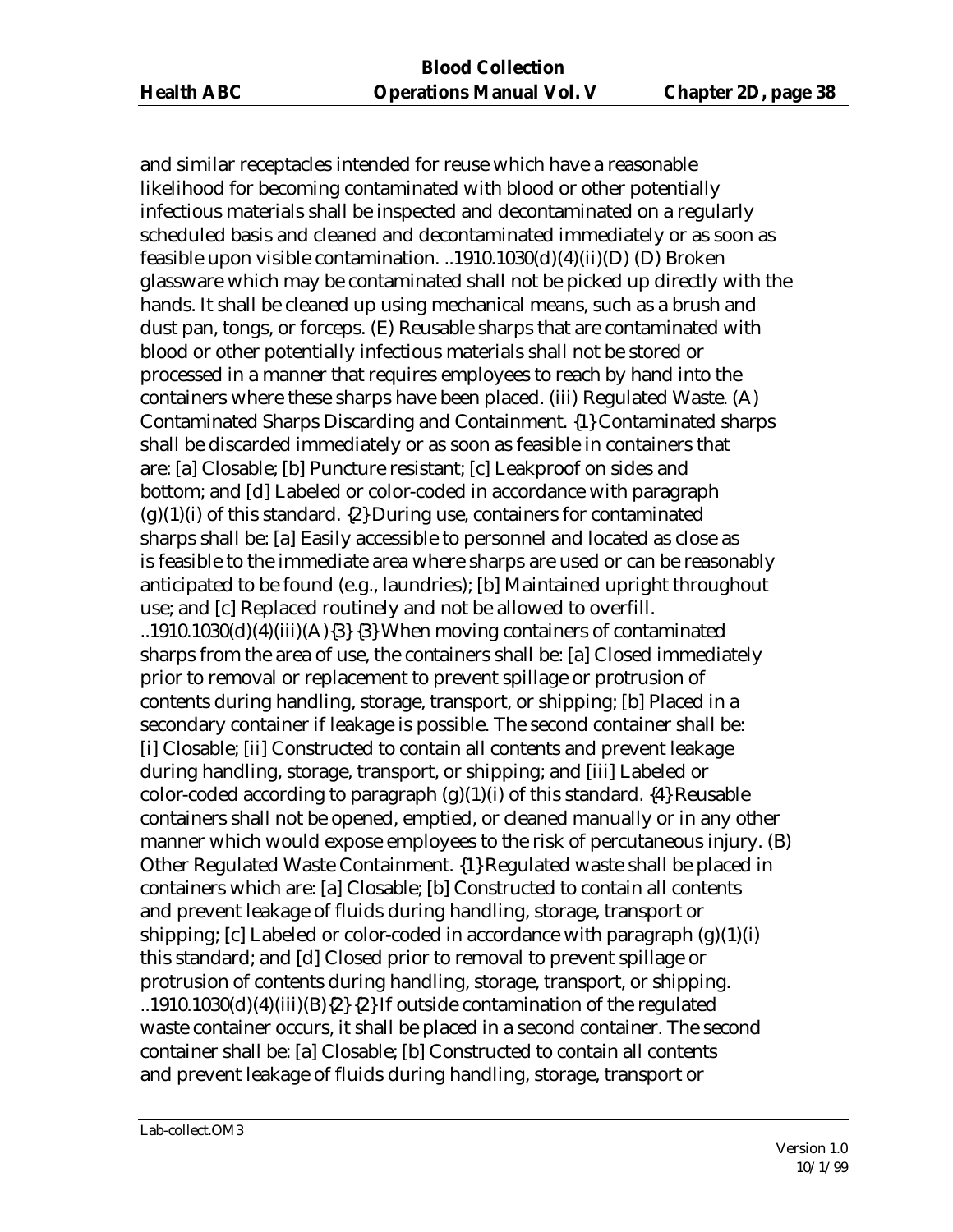shipping; [c] Labeled or color-coded in accordance with paragraph (g)(1)(i) of this standard; and [d] Closed prior to removal to prevent spillage or protrusion of contents during handling, storage, transport, or shipping. (C) Disposal of all regulated waste shall be in accordance with applicable regulations of the United States, States and Territories, and political subdivisions of States and Territories. (iv) Laundry. (A) Contaminated laundry shall be handled as little as possible with a minimum of agitation. {1} Contaminated laundry shall be bagged or containerized at the location where it was used and shall not be sorted or rinsed in the location of use. ..1910.1030(d)(4)(iv)(A){2} {2} Contaminated laundry shall be placed and transported in bags or containers labeled or color-coded in accordance with paragraph  $(g)(1)(i)$  of this standard. When a facility utilizes Universal Precautions in the handling of all soiled laundry, alternative labeling or color-coding is sufficient if it permits all employees to recognize the containers as requiring compliance with Universal Precautions. {3} Whenever contaminated laundry is wet and presents a reasonable likelihood of soak-through of or leakage from the bag or container, the laundry shall be placed and transported in bags or containers which prevent soak-through and/or leakage of fluids to the exterior. (B) The employer shall ensure that employees who have contact with contaminated laundry wear protective gloves and other appropriate personal protective equipment. (C) When a facility ships contaminated laundry off-site to a second facility which does not utilize Universal Precautions in the handling of all laundry, the facility generating the contaminated laundry must place such laundry in bags or containers which are labeled or color-coded in accordance with paragraph  $(g)(1)(i)$ . ..1910.1030 $(e)$  (e) HIV and HBV Research Laboratories and Production Facilities. (1) This paragraph applies to research laboratories and production facilities engaged in the culture, production, concentration, experimentation, and manipulation of HIV and HBV. It does not apply to clinical or diagnostic laboratories engaged solely in the analysis of blood, tissues, or organs. These requirements apply in addition to the other requirements of the standard. (2) Research laboratories and production facilities shall meet the following criteria: (i) Standard Microbiological Practices. All regulated waste shall either be incinerated or decontaminated by a method such as autoclaving known to effectively destroy bloodborne pathogens. (ii) Special Practices (A) Laboratory doors shall be kept closed when work involving HIV or HBV is in progress. (B) Contaminated materials that are to be decontaminated at a site away from the work area shall be placed in a durable, leakproof, labeled or color-coded container that is closed before being removed from the work area. ..1910.1030 $(e)(2)(ii)(C)(C)$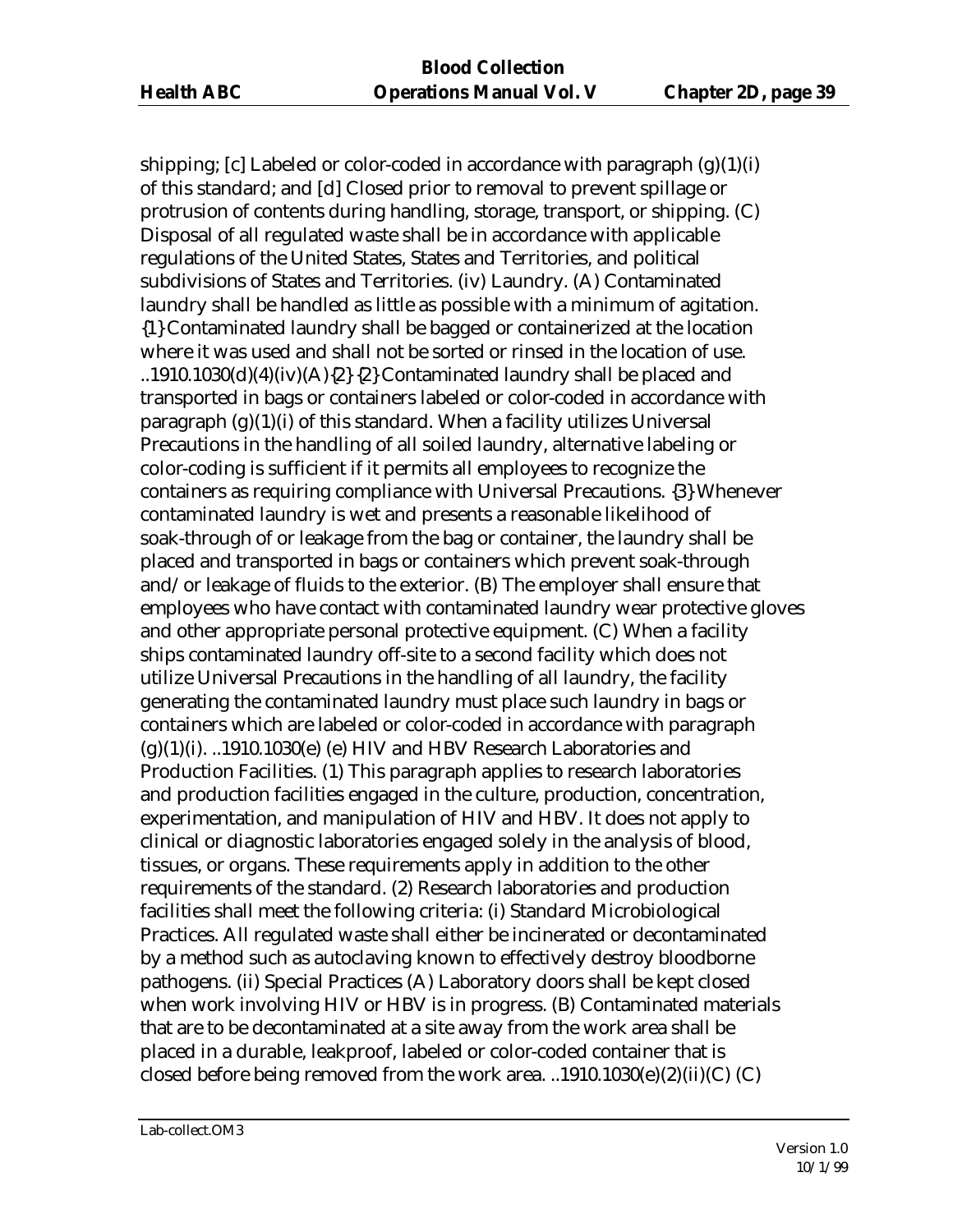Access to the work area shall be limited to authorized persons. Written policies and procedures shall be established whereby only persons who have been advised of the potential biohazard, who meet any specific entry requirements, and who comply with all entry and exit procedures shall be allowed to enter the work areas and animal rooms. (D) When other potentially infectious materials or infected animals are present in the work area or containment module, a hazard warning sign incorporating the universal biohazard symbol shall be posted on all access doors. The hazard warning sign shall comply with paragraph  $(g)(1)(ii)$  of this standard.  $(E)$  All activities involving other potentially infectious materials shall be conducted in biological safety cabinets or other physical-containment devices within the containment module. No work with these other potentially infectious materials shall be conducted on the open bench. (F) Laboratory coats, gowns, smocks, uniforms, or other appropriate protective clothing shall be used in the work area and animal rooms. Protective clothing shall not be worn outside of the work area and shall be decontaminated before being laundered. ..1910.1030(e)(2)(ii)(G) (G) Special care shall be taken to avoid skin contact with other potentially infectious materials. Gloves shall be worn when handling infected animals and when making hand contact with other potentially infectious materials is unavoidable. (H) Before disposal all waste from work areas and from animal rooms shall either be incinerated or decontaminated by a method such as autoclaving known to effectively destroy bloodborne pathogens. (I) Vacuum lines shall be protected with liquid disinfectant traps and high-efficiency particulate air (HEPA) filters or filters of equivalent or superior efficiency and which are checked routinely and maintained or replaced as necessary. (J) Hypodermic needles and syringes shall be used only for parenteral injection and aspiration of fluids from laboratory animals and diaphragm bottles. Only needle-locking syringes or disposable syringe-needle units (i.e., the needle is integral to the syringe) shall be used for the injection or aspiration of other potentially infectious materials. Extreme caution shall be used when handling needles and syringes. A needle shall not be bent, sheared, replaced in the sheath or guard, or removed from the syringe following use. The needle and syringe shall be promptly placed in a puncture-resistant container and autoclaved or decontaminated before reuse or disposal. ..1910.1030(e)(2)(ii)(K) (K) All spills shall be immediately contained and cleaned up by appropriate professional staff or others properly trained and equipped to work with potentially concentrated infectious materials. (L) A spill or accident that results in an exposure incident shall be immediately reported to the laboratory director or other responsible person. (M) A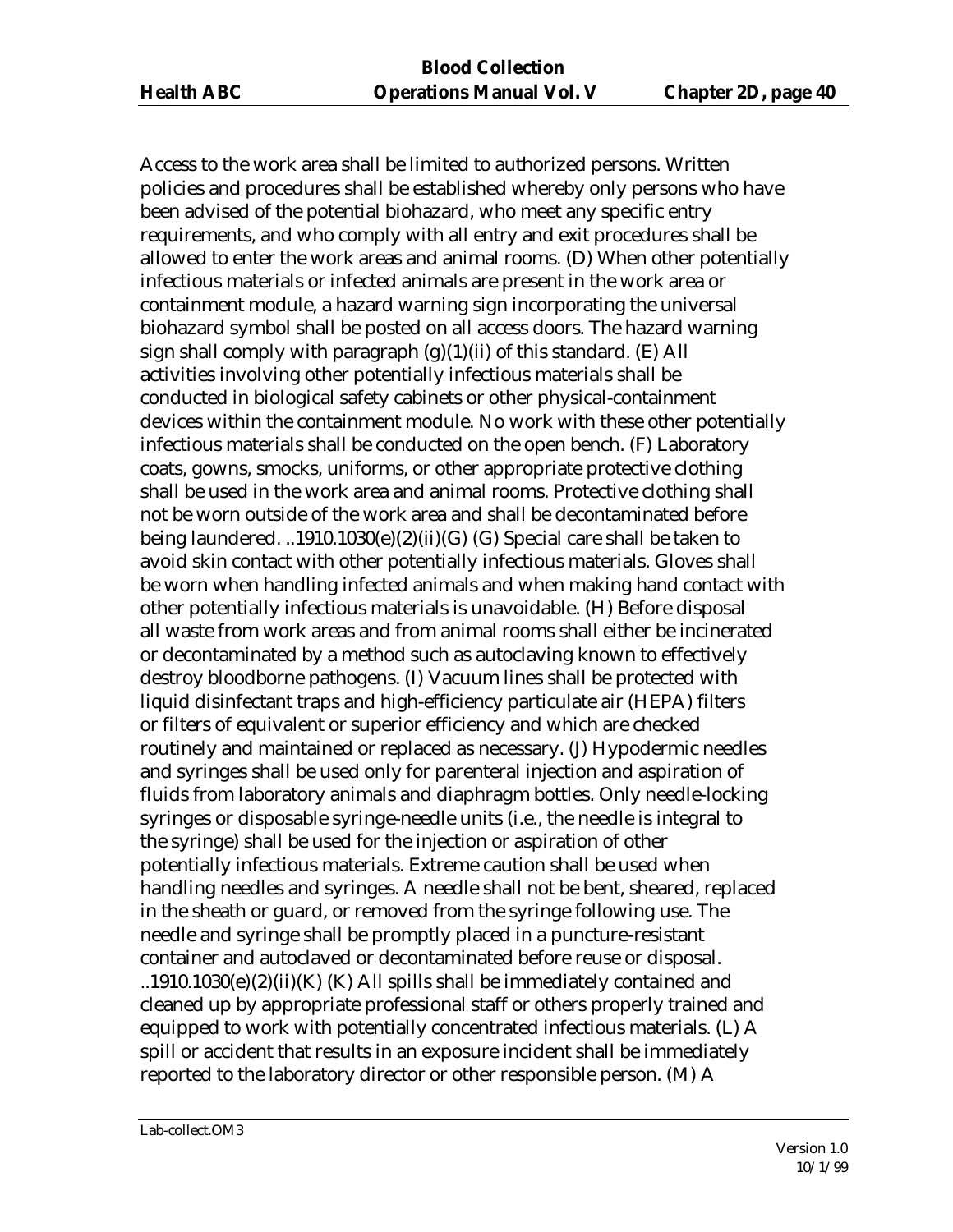biosafety manual shall be prepared or adopted and periodically reviewed and updated at least annually or more often if necessary. Personnel shall be advised of potential hazards, shall be required to read instructions on practices and procedures, and shall be required to follow them. (iii) Containment Equipment. (A) Certified biological safety cabinets (Class I, II, or III) or other appropriate combinations of personal protection or physical containment devices, such as special protective clothing, respirators, centrifuge safety cups, sealed centrifuge rotors, and containment caging for animals, shall be used for all activities with other potentially infectious materials that pose a threat of exposure to droplets, splashes, spills, or aerosols. ..1910.1030(e)(2)(iii)(B) (B) Biological safety cabinets shall be certified when installed, whenever they are moved and at least annually. (3) HIV and HBV research laboratories shall meet the following criteria: (i) Each laboratory shall contain a facility for hand washing and an eye wash facility which is readily available within the work area. (ii) An autoclave for decontamination of regulated waste shall be available. (4) HIV and HBV production facilities shall meet the following criteria: (i) The work areas shall be separated from areas that are open to unrestricted traffic flow within the building. Passage through two sets of doors shall be the basic requirement for entry into the work area from access corridors or other contiguous areas. Physical separation of the high-containment work area from access corridors or other areas or activities may also be provided by a double-doored clothes-change room (showers may be included), airlock, or other access facility that requires passing through two sets of doors before entering the work area. ..1910.1030(e)(4)(ii) (ii) The surfaces of doors, walls, floors and ceilings in the work area shall be water resistant so that they can be easily cleaned. Penetrations in these surfaces shall be sealed or capable of being sealed to facilitate decontamination. (iii) Each work area shall contain a sink for washing hands and a readily available eye wash facility. The sink shall be foot, elbow, or automatically operated and shall be located near the exit door of the work area. (iv) Access doors to the work area or containment module shall be self-closing. (v) An autoclave for decontamination of regulated waste shall be available within or as near as possible to the work area. (vi) A ducted exhaust-air ventilation system shall be provided. This system shall create directional airflow that draws air into the work area through the entry area. The exhaust air shall not be recirculated to any other area of the building, shall be discharged to the outside, and shall be dispersed away from occupied areas and air intakes. The proper direction of the airflow shall be verified (i.e., into the work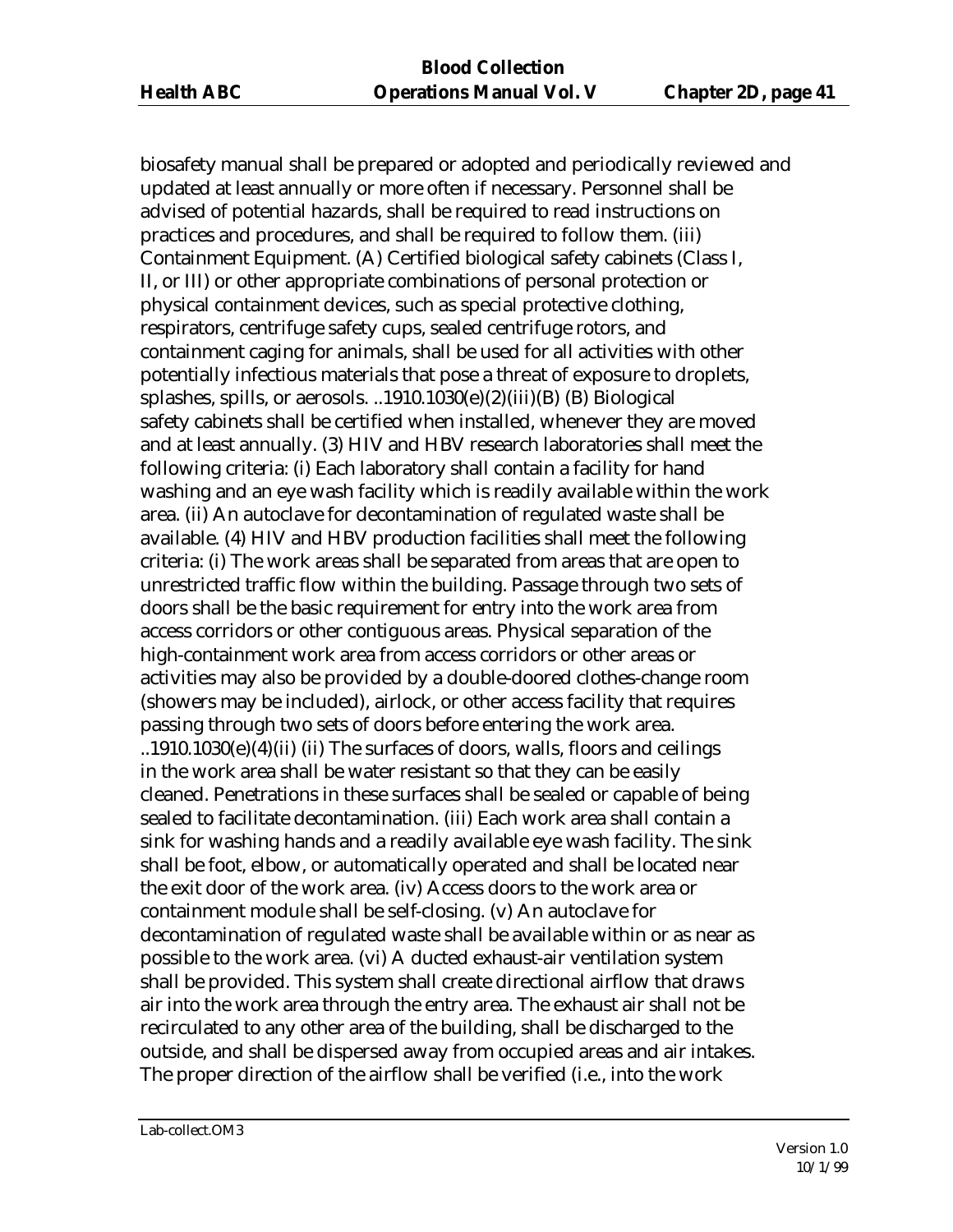area). ..1910.1030(e)(5) (5) Training Requirements. Additional training requirements for employees in HIV and HBV research laboratories and HIV and HBV production facilities are specified in paragraph  $(g)(2)(ix)$ . (f) Hepatitis B Vaccination and Post-exposure Evaluation and Follow-up. (1) General. (i) The employer shall make available the hepatitis B vaccine and vaccination series to all employees who have occupational exposure, and post-exposure evaluation and follow-up to all employees who have had an exposure incident. (ii) The employer shall ensure that all medical evaluations and procedures including the hepatitis B vaccine and vaccination series and post-exposure evaluation and follow-up, including prophylaxis, are: (A) Made available at no cost to the employee; (B) Made available to the employee at a reasonable time and place; (C) Performed by or under the supervision of a licensed physician or by or under the supervision of another licensed healthcare professional; and (D) Provided according to recommendations of the U.S. Public Health Service current at the time these evaluations and procedures take place, except as specified by this paragraph  $(f)$ . ..1910.1030 $(f)(1)(iii)$  (iii) The employer shall ensure that all laboratory tests are conducted by an accredited laboratory at no cost to the employee. (2) Hepatitis B Vaccination. (i) Hepatitis B vaccination shall be made available after the employee has received the training required in paragraph (g)(2)(vii)(I) and within 10 working days of initial assignment to all employees who have occupational exposure unless the employee has previously received the complete hepatitis B vaccination series, antibody testing has revealed that the employee is immune, or the vaccine is contraindicated for medical reasons. (ii) The employer shall not make participation in a prescreening program a prerequisite for receiving hepatitis B vaccination. (iii) If the employee initially declines hepatitis B vaccination but at a later date while still covered under the standard decides to accept the vaccination, the employer shall make available hepatitis B vaccination at that time. (iv) The employer shall assure that employees who decline to accept hepatitis B vaccination offered by the employer sign the statement in Appendix A. ..1910.1030(f)(2)(v) (v) If a routine booster dose(s) of hepatitis B vaccine is recommended by the U.S. Public Health Service at a future date, such booster dose(s) shall be made available in accordance with section  $(f)(1)(ii)$ . (3) Post-exposure Evaluation and Follow-up. Following a report of an exposure incident, the employer shall make immediately available to the exposed employee a confidential medical evaluation and follow-up, including at least the following elements: (i) Documentation of the route(s) of exposure, and the circumstances under which the exposure incident occurred; (ii)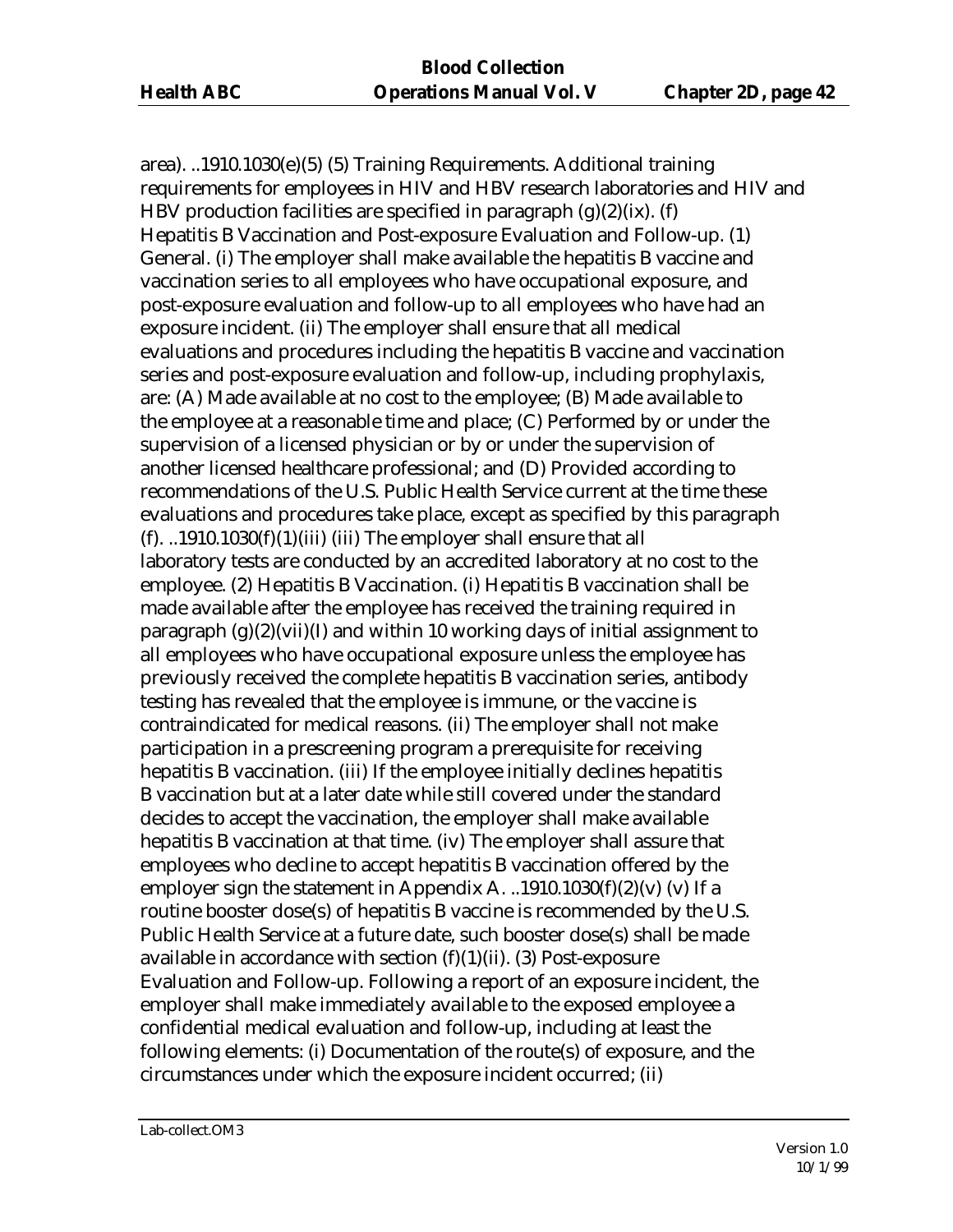Identification and documentation of the source individual, unless the employer can establish that identification is infeasible or prohibited by state or local law; (A) The source individual's blood shall be tested as soon as feasible and after consent is obtained in order to determine HBV and HIV infectivity. If consent is not obtained, the employer shall establish that legally required consent cannot be obtained. When the source individual's consent is not required by law, the source individual's blood, if available, shall be tested and the results documented. ..1910.1030(f)(3)(ii)(B) (B) When the source individual is already known to be infected with HBV or HIV, testing for the source individual's known HBV or HIV status need not be repeated. (C) Results of the source individual's testing shall be made available to the exposed employee, and the employee shall be informed of applicable laws and regulations concerning disclosure of the identity and infectious status of the source individual. (iii) Collection and testing of blood for HBV and HIV serological status; (A) The exposed employee's blood shall be collected as soon as feasible and tested after consent is obtained. (B) If the employee consents to baseline blood collection, but does not give consent at that time for HIV serologic testing, the sample shall be preserved for at least 90 days. If, within 90 days of the exposure incident, the employee elects to have the baseline sample tested, such testing shall be done as soon as feasible. (iv) Post-exposure prophylaxis, when medically indicated, as recommended by the U.S. Public Health Service; ..1910.1030(f)(3)(v) (v) Counseling; and (vi) Evaluation of reported illnesses. (4) Information Provided to the Healthcare Professional. (i) The employer shall ensure that the healthcare professional responsible for the employee's Hepatitis B vaccination is provided a copy of this regulation. (ii) The employer shall ensure that the healthcare professional evaluating an employee after an exposure incident is provided the following information: (A) A copy of this regulation; (B) A description of the exposed employee's duties as they relate to the exposure incident; (C) Documentation of the route(s) of exposure and circumstances under which exposure occurred; (D) Results of the source individual's blood testing, if available; and (E) All medical records relevant to the appropriate treatment of the employee including vaccination status which are the employer's responsibility to maintain. (5) Healthcare Professional's Written Opinion. The employer shall obtain and provide the employee with a copy of the evaluating healthcare professional's written opinion within 15 days of the completion of the evaluation. ..1910.1030 $(f)(5)(i)$  (i) The healthcare professional's written opinion for Hepatitis B vaccination shall be limited to whether Hepatitis B vaccination is indicated for an employee, and if the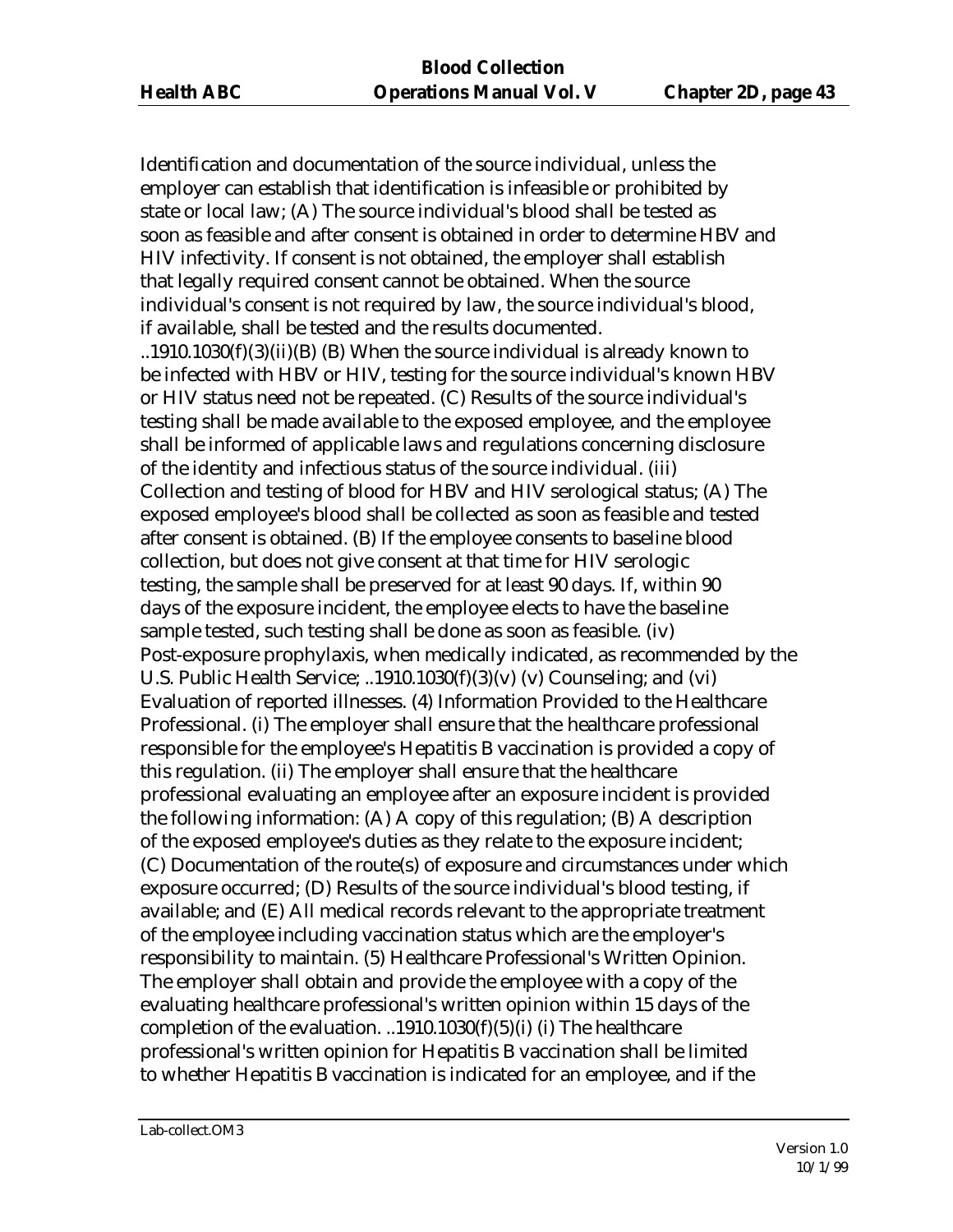employee has received such vaccination. (ii) The healthcare professional's written opinion for post-exposure evaluation and follow-up shall be limited to the following information: (A) That the employee has been informed of the results of the evaluation; and (B) That the employee has been told about any medical conditions resulting from exposure to blood or other potentially infectious materials which require further evaluation or treatment. (iii) All other findings or diagnoses shall remain confidential and shall not be included in the written report. (6) Medical Recordkeeping. Medical records required by this standard shall be maintained in accordance with paragraph (h)(1) of this section. (g) Communication of Hazards to Employees. (1) Labels and Signs. (i) Labels. (A) Warning labels shall be affixed to containers of regulated waste, refrigerators and freezers containing blood or other potentially infectious material; and other containers used to store, transport or ship blood or other potentially infectious materials, except as provided in paragraph  $(g)(1)(i)(E)$ ,  $(F)$  and  $(G)$ .  $1910.1030(g)(1)(i)(B)$  (B) Labels required by this section shall include the following legend:

#### BIOHAZARD

(C) These labels shall be fluorescent orange or orange-red or predominantly so, with lettering and symbols in a contrasting color. (D) Labels shall be affixed as close as feasible to the container by string, wire, adhesive, or other method that prevents their loss or unintentional removal. (E) Red bags or red containers may be substituted for labels. (F) Containers of blood, blood components, or blood products that are labeled as to their contents and have been released for transfusion or other clinical use are exempted from the labeling requirements of paragraph  $(g)$ . ..1910.1030 $(g)(1)(i)(G)$   $(G)$ Individual containers of blood or other potentially infectious materials that are placed in a labeled container during storage, transport, shipment or disposal are exempted from the labeling requirement. (H) Labels required for contaminated equipment shall be in accordance with this paragraph and shall also state which portions of the equipment remain contaminated. (I) Regulated waste that has been decontaminated need not be labeled or color-coded. (ii) Signs. (A) The employer shall post signs at the entrance to work areas specified in paragraph (e), HIV and HBV Research Laboratory and Production Facilities, which shall bear the following legend:

## BIOHAZARD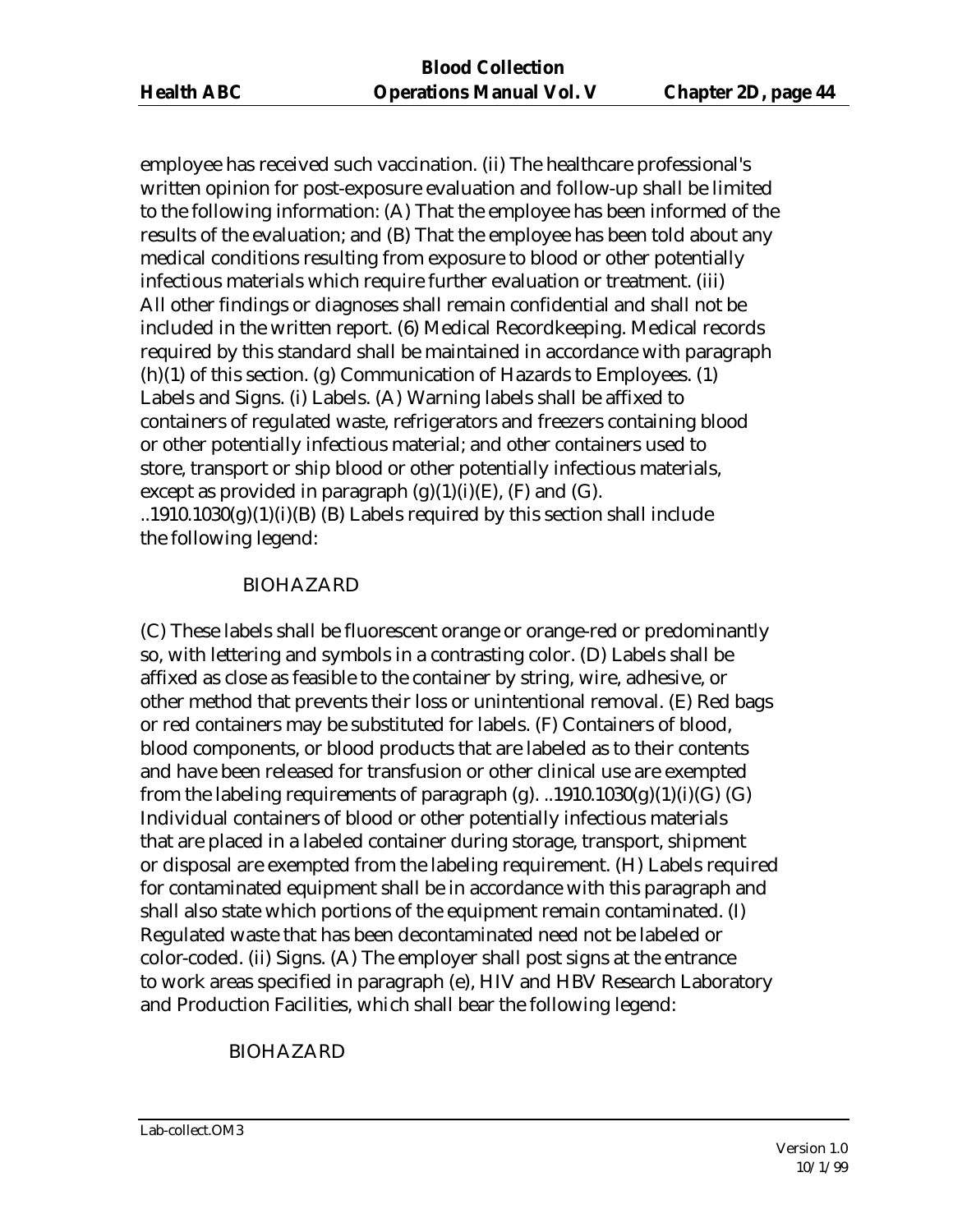(Name of the Infectious Agent)

(Special requirements for entering the area)

(Name, telephone number of the laboratory director or other

responsible person.)

 $1910.1030(g)(1)(ii)(B)$  (B) These signs shall be fluorescent orange-red or predominantly so, with lettering and symbols in a contrasting color. (2) Information and Training. (i) Employers shall ensure that all employees with occupational exposure participate in a training program which must be provided at no cost to the employee and during working hours. (ii) Training shall be provided as follows: (A) At the time of initial assignment to tasks where occupational exposure may take place; (B) Within 90 days after the effective date of the standard; and (C) At least annually thereafter. (iii) For employees who have received training on bloodborne pathogens in the year preceding the effective date of the standard, only training with respect to the provisions of the standard which were not included need be provided. (iv) Annual training for all employees shall be provided within one year of their previous training. (v) Employers shall provide additional training when changes such as modification of tasks or procedures or institution of new tasks or procedures affect the employee's occupational exposure. The additional training may be limited to addressing the new exposures created. ..1910.1030(g)(2)(vi) (vi) Material appropriate in content and vocabulary to educational level, literacy, and language of employees shall be used. (vii) The training program shall contain at a minimum the following elements: (A) An accessible copy of the regulatory text of this standard and an explanation of its contents; (B) A general explanation of the epidemiology and symptoms of bloodborne diseases; (C) An explanation of the modes of transmission of bloodborne pathogens; (D) An explanation of the employer's exposure control plan and the means by which the employee can obtain a copy of the written plan; (E) An explanation of the appropriate methods for recognizing tasks and other activities that may involve exposure to blood and other potentially infectious materials; (F) An explanation of the use and limitations of methods that will prevent or reduce exposure including appropriate engineering controls, work practices, and personal protective equipment;  $.1910.1030(g)(2)(vii)(G)$  (G) Information on the types, proper use, location, removal, handling, decontamination and disposal of personal protective equipment; (H) An explanation of the basis for selection of personal protective equipment; (I) Information on the hepatitis B vaccine, including information on its efficacy, safety, method of administration, the benefits of being vaccinated, and that the vaccine and vaccination will be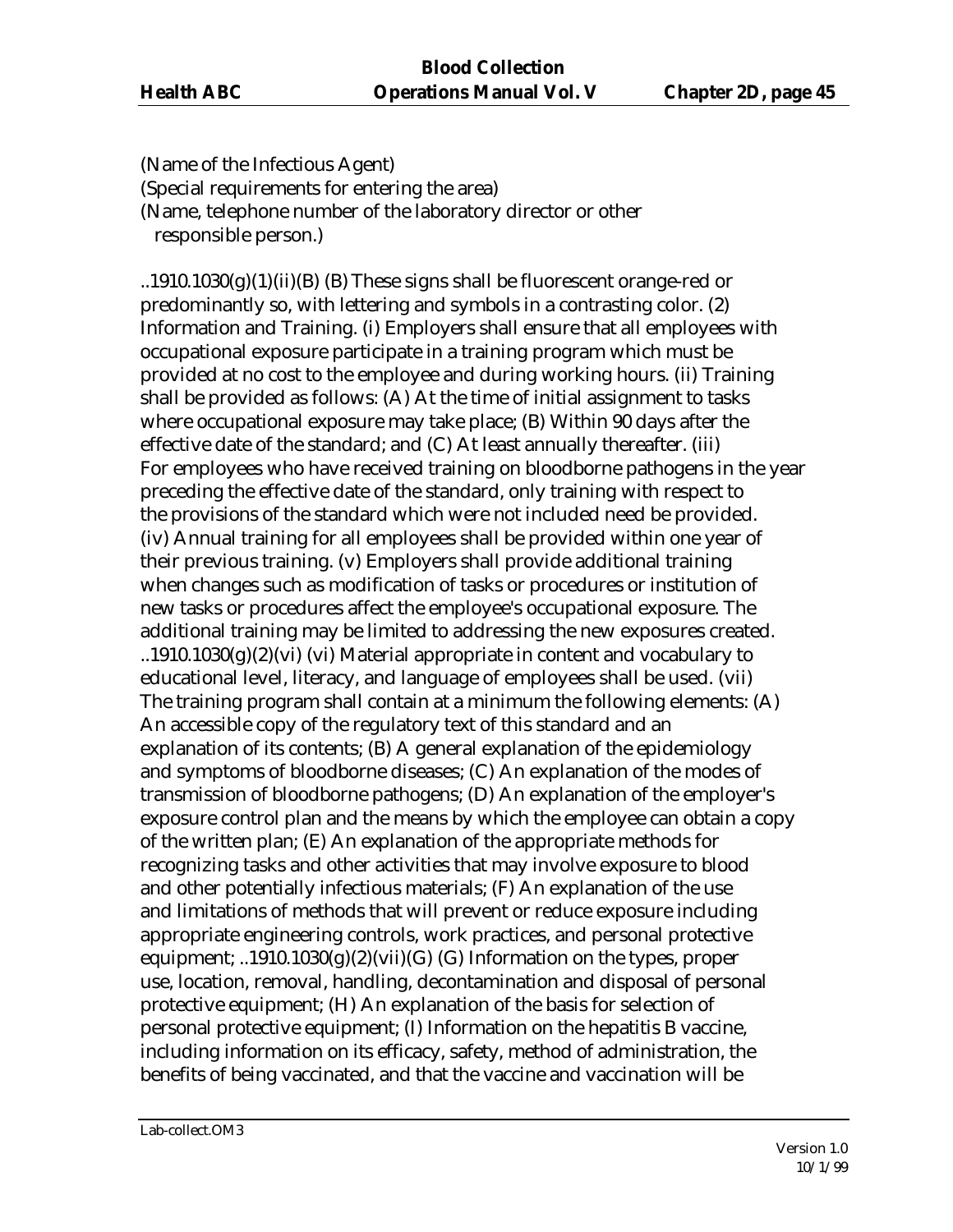offered free of charge; (J) Information on the appropriate actions to take and persons to contact in an emergency involving blood or other potentially infectious materials; (K) An explanation of the procedure to follow if an exposure incident occurs, including the method of reporting the incident and the medical follow-up that will be made available; (L) Information on the post-exposure evaluation and follow-up that the employer is required to provide for the employee following an exposure incident; (M) An explanation of the signs and labels and/or color coding required by paragraph  $(g)(1)$ ; and  $.1910.1030(g)(2)(vii)(N)$  (N) An opportunity for interactive questions and answers with the person conducting the training session. (viii) The person conducting the training shall be knowledgeable in the subject matter covered by the elements contained in the training program as it relates to the workplace that the training will address. (ix) Additional Initial Training for Employees in HIV and HBV Laboratories and Production Facilities. Employees in HIV or HBV research laboratories and HIV or HBV production facilities shall receive the following initial training in addition to the above training requirements. (A) The employer shall assure that employees demonstrate proficiency in standard microbiological practices and techniques and in the practices and operations specific to the facility before being allowed to work with HIV or HBV. (B) The employer shall assure that employees have prior experience in the handling of human pathogens or tissue cultures before working with HIV or HBV. (C) The employer shall provide a training program to employees who have no prior experience in handling human pathogens. Initial work activities shall not include the handling of infectious agents. A progression of work activities shall be assigned as techniques are learned and proficiency is developed. The employer shall assure that employees participate in work activities involving infectious agents only after proficiency has been demonstrated. ..1910.1030(h) (h) Recordkeeping. (1) Medical Records. (i) The employer shall establish and maintain an accurate record for each employee with occupational exposure, in accordance with 29 CFR 1910.1020. (ii) This record shall include: (A) The name and social security number of the employee; (B) A copy of the employee's hepatitis B vaccination status including the dates of all the hepatitis B vaccinations and any medical records relative to the employee's ability to receive vaccination as required by paragraph (f)(2); (C) A copy of all results of examinations, medical testing, and follow-up procedures as required by paragraph (f)(3); (D) The employer's copy of the healthcare professional's written opinion as required by paragraph (f)(5); and (E) A copy of the information provided to the healthcare professional as required by paragraphs  $(f)(4)(ii)(B)(C)$  and  $(D)$ . (iii) Confidentiality. The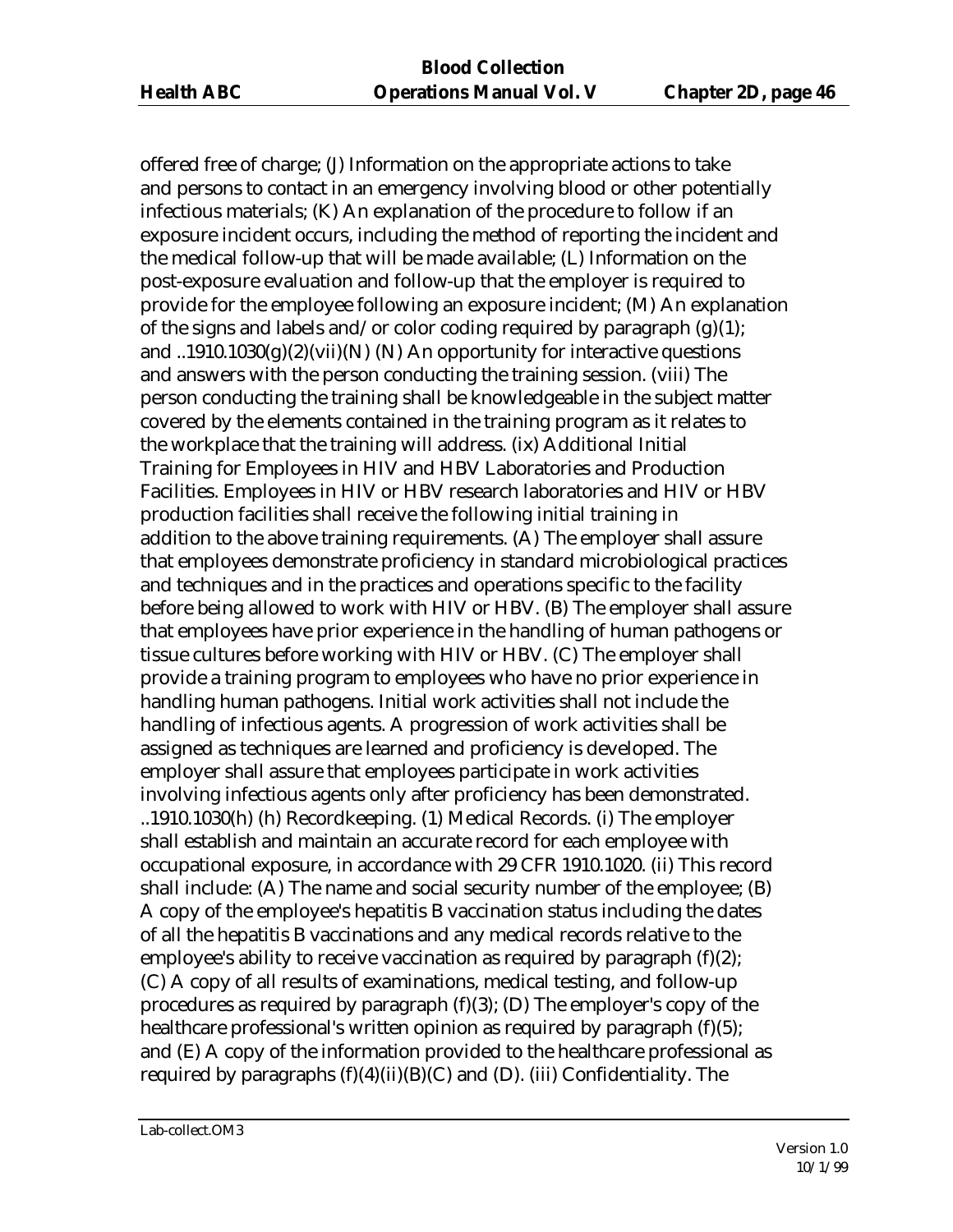employer shall ensure that employee medical records required by paragraph (h)(1) are: ..1910.1030(h)(1)(iii)(A) (A) Kept confidential; and (B) Not disclosed or reported without the employee's express written consent to any person within or outside the workplace except as required by this section or as may be required by law. (iv) The employer shall maintain the records required by paragraph (h) for at least the duration of employment plus 30 years in accordance with 29 CFR 1910.1020. (2) Training Records. (i) Training records shall include the following information: (A) The dates of the training sessions; (B) The contents or a summary of the training sessions; (C) The names and qualifications of persons conducting the training; and (D) The names and job titles of all persons attending the training sessions. (ii) Training records shall be maintained for 3 years from the date on which the training occurred. (3) Availability. (i) The employer shall ensure that all records required to be maintained by this section shall be made available upon request to the Assistant Secretary and the Director for examination and copying. ..1910.1030(h)(3)(ii) (ii) Employee training records required by this paragraph shall be provided upon request for examination and copying to employees, to employee representatives, to the Director, and to the Assistant Secretary. (iii) Employee medical records required by this paragraph shall be provided upon request for examination and copying to the subject employee, to anyone having written consent of the subject employee, to the Director, and to the Assistant Secretary in accordance with 29 CFR 1910.1020. (4) Transfer of Records. (i) The employer shall comply with the requirements involving transfer of records set forth in 29 CFR 1910.1020(h). (ii) If the employer ceases to do business and there is no successor employer to receive and retain the records for the prescribed period, the employer shall notify the Director, at least three months prior to their disposal and transmit them to the Director, if required by the Director to do so, within that three month period. (i) Dates. ..1910.1030(i)(1) (1) Effective Date. The standard shall become effective on March 6, 1992. (2) The Exposure Control Plan required by paragraph (c) of this section shall be completed on or before May 5, 1992. (3) Paragraph (g)(2) Information and Training and (h) Recordkeeping shall take effect on or before June 4, 1992. (4) Paragraphs (d)(2) Engineering and Work Practice Controls, (d)(3) Personal Protective Equipment, (d)(4) Housekeeping, (e) HIV and HBV Research Laboratories and Production Facilities, (f) Hepatitis B Vaccination and Post-Exposure Evaluation and Follow-up, and  $(g)(1)$  Labels and Signs, shall take effect July 6, 1992. [56] FR 64004, Dec. 06, 1991, as amended at 57 FR 12717, April 13, 1992; 57 FR 29206, July 1, 1992; 61 FR 5507, Feb. 13, 1996]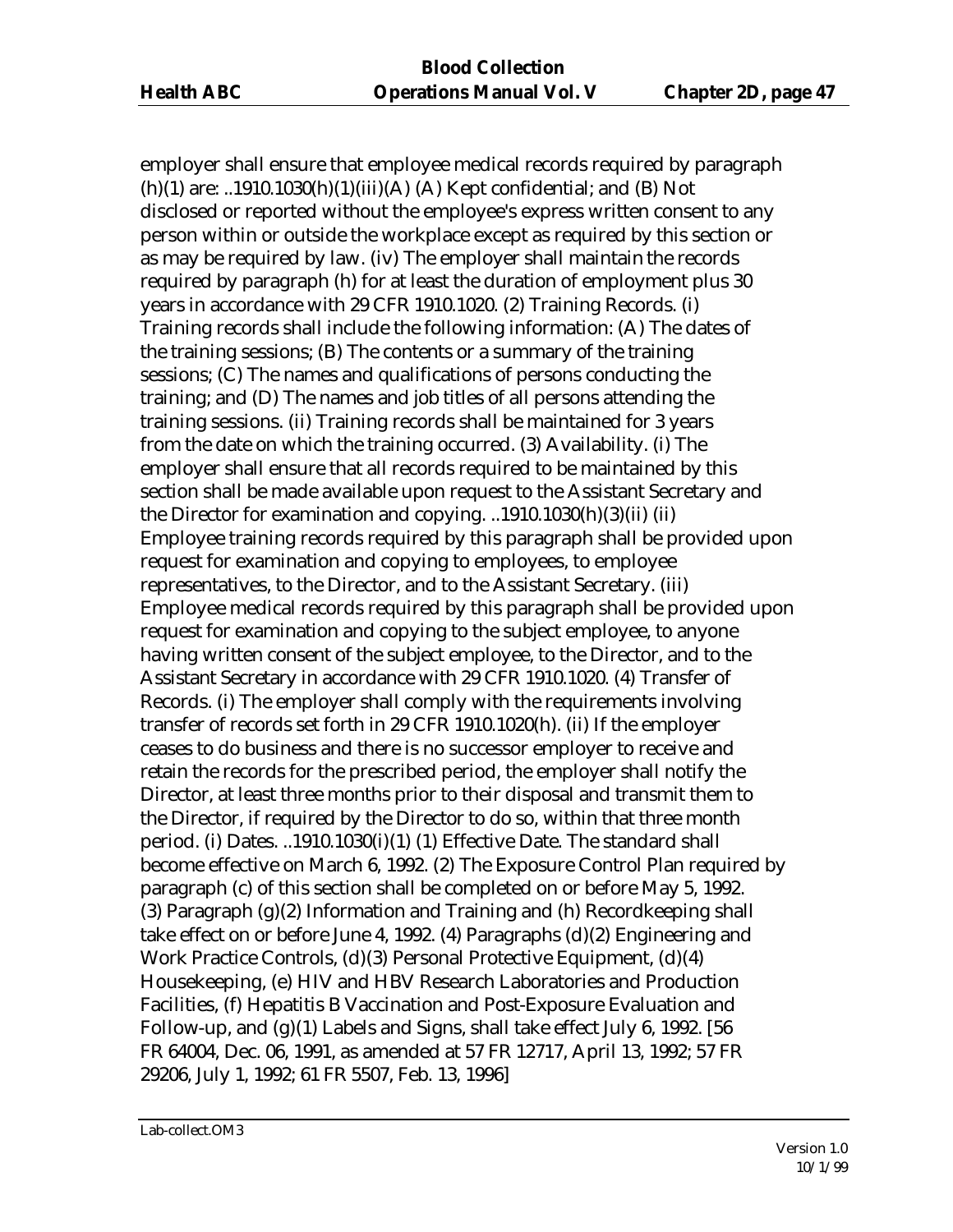## **APPENDIX 5 Phlebotomy Checklist**

Blood Collection Tray Checklist

Per Tray:

- $\Box$  10 21G Butterfly needles with Luer Adapters
- $\Box$  10 Alcohol Swabs
- $\Box$  15 Band-Aids
- $\Box$  15 Gauze pads
- $\Box$  5 Vacutainer holders
- $\Box$  complete set of extra, unlabeled collection tubes
- $\Box$  2 Tourniquets
- $\Box$  1 Smelling salts
- $\Box$  1 Timer or stopwatch
- $\Box$  2 Pencils/pens
- $\Box$  Latex gloves
- $\Box$  1 Hemostats
- $\Box$  1 Adhesive tape
- $\Box$  1 Scissors
- ~10 min before draw:
	- $\Box$  1 styrofoam ice bath filled with ice

Per participant:

- $\Box$  1 Blood tube rack with 4 draw tubes labeled and numbered.
- $\Box$  1 Health ABC Phlebotomy/Processing Form

At the Phlebotomy Station:

- $\Box$  Supply of disposible 21-gauge needles
- $\Box$  Basin
- $\Box$  Cold cloth
- $\Box$  Tube mixer
- $\Box$  Biohazard containers
- $\Box$  Needle/Sharps container
- $\square$  Paper towels